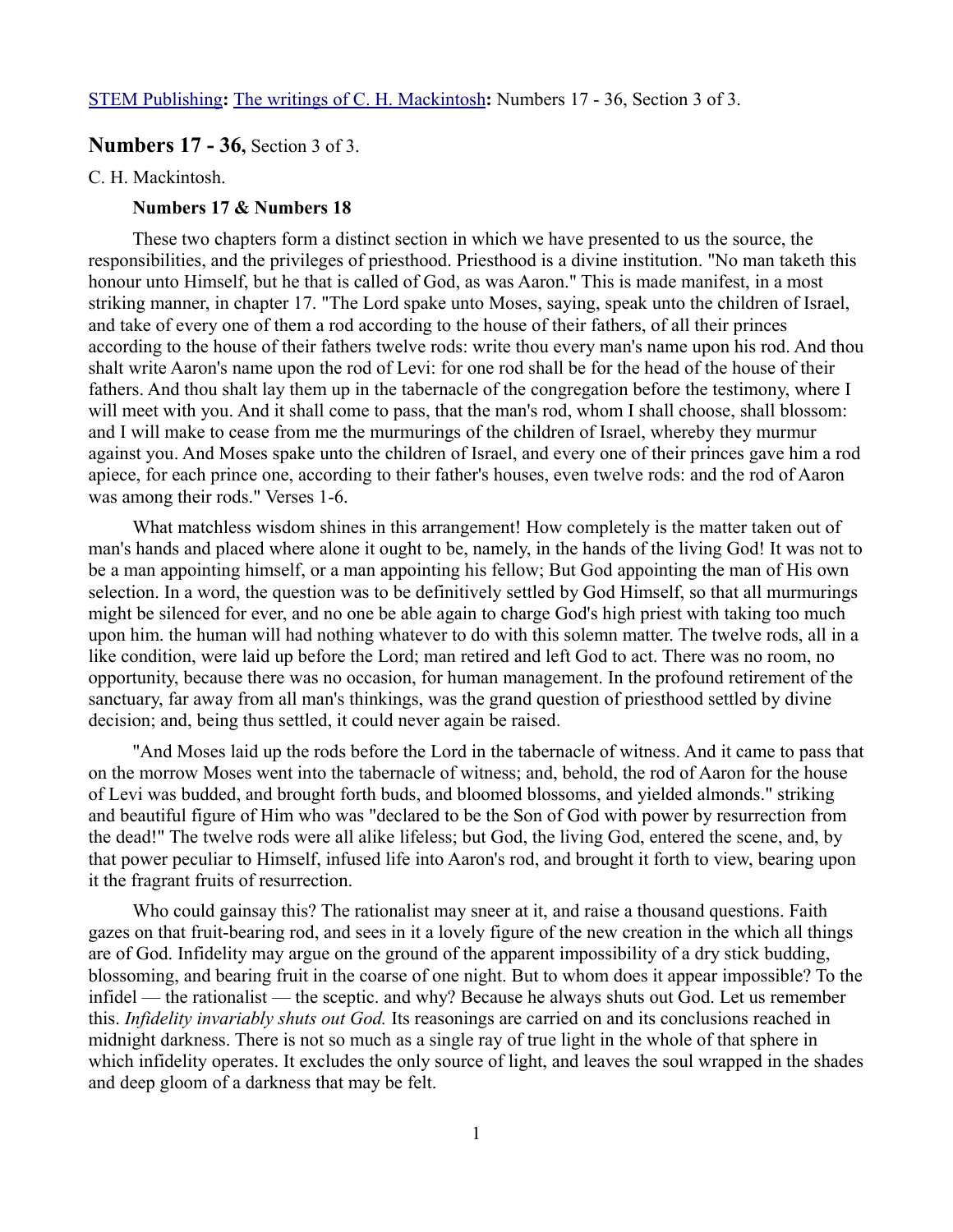It is well for the young reader to pause here, and deeply ponder this solemn fact Let him calmly and seriously reflect on this special feature of infidelity-rationalism — or scepticism. It begins, continues, and ends with shutting out God. It would approach the mystery of Aaron's budding, blossoming, fruit bearing rod with a godless, audacious "*How*?" This is the infidel's great argument. He can raise ten thousand questions; but never settle one. He will teach you how to doubt, but never how to believe. He will lead you to doubt everything; but gives you nothing to believe.

Such, beloved reader, is infidelity. It is of Satan who ever has been, is, and will be, the great question raiser. Wherever you trace Satan, you will always find him raising questions. He fills the heart with all sorts of "ifs" and "hows," and thus plunges the soul in thick darkness. If he can only succeed in raising a question, he has gained his point. But he is perfectly powerless with a simple soul that just believes that God Is, and God HAS SPOKEN. Here is faith's noble answer to the infidels questions its divine solution of all the infidel's difficulties. Faith always brings in the very One that infidelity always shuts out. It thinks with God; infidelity thinks without Him.

Hence, then, we would say to the Christian reader, and specially to the young Christian, never admit questions when God has spoken. If you do, Satan will have you under his foot in a moment. Your only security against him is found in that one impregnable, immortal sentence, "It is written." It will never do to argue with him on the ground of experience, of feeling, or of observation; it must be absolutely and exclusively on the ground of this — that God is, and that God has spoken. Satan can make no hand of this weighty argument at all. It is invincible. Everything else he can shiver to pieces; but this confounds him and puts him to flight at once.

We see this very strikingly illustrated in the temptation of our Lord. the enemy, according to His usual way, approached the blessed One *with a question* — "*If* thou be the Son of God." How did the Lord answer Him? Did He say," I know I am the Son of God — I have had a testimony from the opened heavens, and from the descending and anointing Spirit — I feel, and believe, and realise that I am the Son of God?" No; such was not His mode of answering the tempter. How then? "*It is written."* Such was the thrice repeated answer of the obedient and dependent Man; and such must be the answer of every one who will overcome the tempter.

Thus, in reference to Aaron's budding rod, if any inquire, "How can such a thing be? It is contrary to the laws of nature; and how could God reverse the established principles of natural philosophy?" Faith's reply is sublimely simple. God can do as He pleases. The One who called worlds into existence, could make a rod to bud, blossom, and bear fruit in a moment. Bring God in, and all is simple and plain as possible. Leave God out, and All is plunged in hopeless confusion. The attempt to tie up — we speak with reverence — the Almighty Creator of the vast universe, by certain laws of nature, or certain principles of natural philosophy, is nothing short of impious blasphemy. It is almost worse than denying His existence altogether. It is hard to say which is the worse, the atheist who says there is no God, or the rationalist who maintains that He cannot do as He pleases.

We feel the immense importance of being able to see the real roots of all the plausible theories which are afloat at the present moment. The mind of man is busy forming systems, drawing conclusions, and reasoning in such a manner as virtually to exclude the testimony of holy scripture altogether, and to shut out God from His own creation. Our young people must be solemnly warned as to this. They must be taught the immense difference between the facts of science, and the conclusions of scientific men. A fact is a fact wherever you meet it, whether in geology, astronomy, or any other department of science; but men's reasonings, conclusions, and systems are another thing altogether. Now, scripture will never touch the facts of science; but the reasonings of scientific man are constantly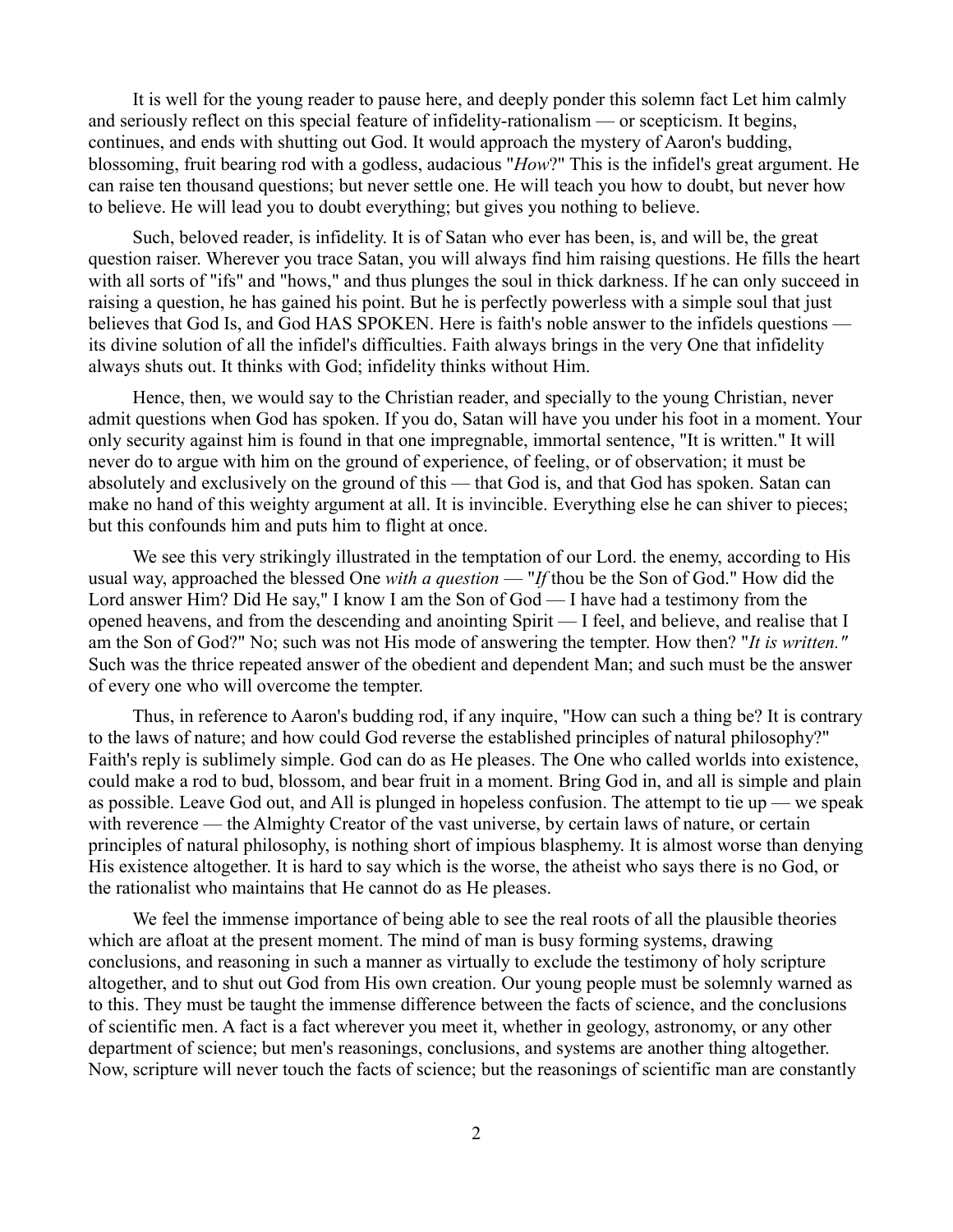found in collision with scripture. Alas! alas! for such men! And when such is the case we must, with plain decision, denounce such reasonings altogether, and exclaim with the apostle, "Let God be true, and every man a liar."

Gladly would we dwell upon this point though it be a digression, for we deeply feel its seriousness. But we must, for the present, be content with solemnly urging upon the reader the necessity of giving to holy scripture the supreme place in his heart and mind. We must bow down, with absolute submission, to the authority of, not "Thus saith the Church" — "Thus say the fathers" — "Thus say the doctors;" but "*Thus saith the Lord" "It is written."* This is our *only* security against the rising tide of infidelity which threatens to sweep away the foundations of religious thought and feeling throughout the length and breadth of Christendom. None will escape save those who are taught and governed by the word of the Lord. May God increase the number of such!

We shall now proceed with our chapter.

"and Moses brought out all the rods from before the Lord unto all the children of Israel: and they looked, and took every man his rod. And the Lord said unto Moses, Bring Aaron's rod again before the testimony, to be kept for a token against the rebels; and thou shalt quite take away their murmurings from me, that they die not. and Moses did so: as the Lord commanded Him, so did he." Verses 9-11.

Thus the question was divinely settled. Priesthood is founded upon that precious grace of God which brings life out of death. This is the source of priesthood. It could be of no possible use for man to take any one of the eleven dead rods and make it the badge of the priestly office. All the human authority under the sun could not infuse life into a dead stick, or make that stick the channel of blessing to souls. And so of all the eleven rods put together; there was not so much as a single bud or blossom throughout the whole. But where there were precious evidences of quickening power — refreshing traces of divine life and blessing — fragrant fruits of efficacious grace — there and there alone was to be found the source of that priestly ministry which could carry not only a needy but murmuring and rebellious people through the wilderness.

And here we may naturally inquire, "What about Moses' rod? Why was it not amongst the twelve?" The reason is blessedly simple. Moses rod was the expression of power and authority. Aaron's rod was the lovely expression of that grace that quickens the dead, and calls those things that be not as though they were. Now, mere power or authority could not conduct the congregation through the wilderness. Power could crush the rebel; authority might strike the sinner; but only mercy and grace could avail for an assembly of needy, helpless, sinful men, women, and children. The grace that could bring almonds out on a dead stick, could bring Israel through the wilderness. It was only in connection with Aaron's budding rod that Jehovah could say, "Thou shalt *quite* take away the murmurings of the children of Israel from me, that they die not.'' The rod of *authority* could take away *the murmurers*; but the rod of *grace* could take away the *murmurs*.

The reader may refer, with interest and profit, to a passage in the opening of Hebrews 9. in connection with the subject of Aaron's rod. The apostle, in speaking of the ark of the covenant, says," wherein was the golden pot that had manna, and Aaron's rod that budded, and the tables of the covenant." This was in the wilderness. The rod and the manna were the provisions of divine grace for Israel's desert wanderings and desert need. But, when we turn to 1 Kings 8: 9, we read, "There! was nothing in the ark save the two tables of stone, which Moses put there at Horeb, when the Lord made a covenant with the children of Israel, when they came out of the land of Egypt." The wilderness wanderings were over, the glory of Solomon's day was sending forth its beams over the land, and hence the budding rod and the pot of manna are omitted, and nothing remains save that law of God, which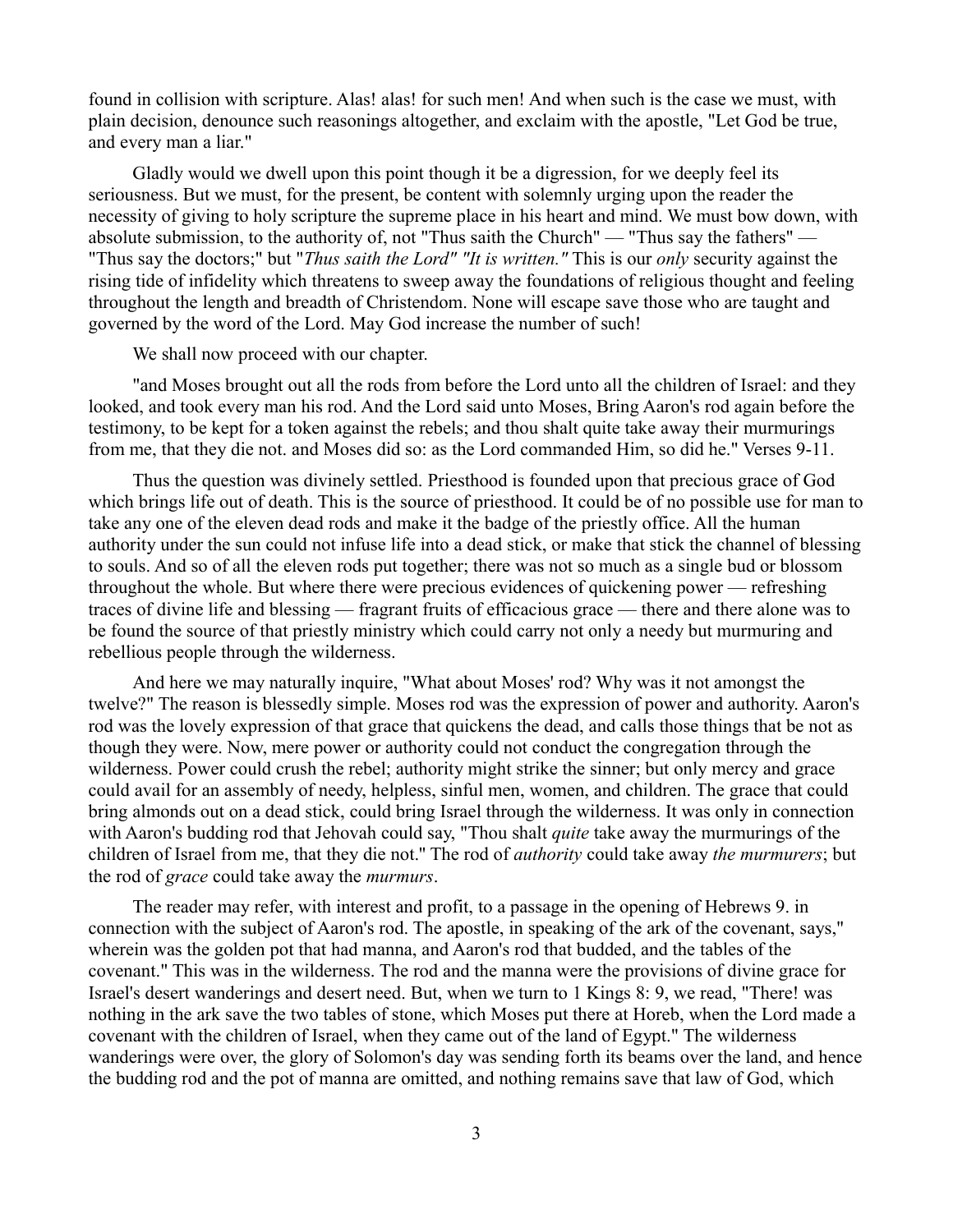was the foundation of His righteous government in the midst of His people.

Now, in this we have an illustration, not only of the divine accuracy of scripture, as a whole but also of the special character and object of the Book of Numbers. Aaron's rod was in the ark during its wilderness wanderings. Precious fact! Let the reader seek to lay hold of its deep and blessed significance. Let him ponder the difference between the rod of Moses and the rod of Aaron. We have seen the former doing its characteristic work in other days and amid other scenes. we have seen the land of Egypt trembling beneath the heavy strokes of that rod. Plague after plague fell upon that devoted scene, in answer to that outstretched rod. We have seen the waters of the sea divided in answer to that rod. In short, the rod of Moses was a rod of power, a rod of authority. But it could not avail to hush the murmurings of the children of Israel; nor yet to bring the people through the desert. Grace alone could do that; and we have the expression of pure grace — free, sovereign grace — in the budding of Aaron's rod.

Nothing can be more forcible, nothing more lovely. That dry, dead stick was the apt figure of Israel's condition, and indeed of the condition of every one of us by nature. There was no sap, no life, no power. One might well say, "What good can ever come of it?" none whatever, had not grace come in and displayed its quickening power. So was it with Israel, in the wilderness; and so is it with us now. How were they to be led along from day to day? How were they to be sustained in all their weakness and need? How were they to he borne with in all their sin and folly? The answer is found in Aaron's budding rod. If the dry dead stick was the expression of nature's barren and worthless condition; the buds, blossoms, and fruit set forth that living and life-giving grace and power of God on which was based the priestly ministry that alone could bear the congregation through the wilderness. Grace alone could answer the ten thousand necessities of the militant host. Power could not suffice. authority could not avail. Priesthood alone could supply what was needed; and this priesthood was instituted on the foundation of that efficacious grace which could bring fruit out of a dry rod.

Thus it was as to priesthood of old; and thus it is as to ministry now. All ministry in the Church of God is the fruit of divine grace — the gift of Christ, the Church's Head. There is no other source of ministry whatsoever. From apostles down to the very lowest gifts, all proceed from Christ. The grand root principle of all ministry is embodied in those words of Paul to the Galatians in which he speaks of himself as "An apostle, not of man, neither by man, but by Jesus Christ, and God the Father, who raised him from the dead." Galatians 1: 1.

Here, be it noted, is the sublime source from whence all ministry emanates. It is not of man, or by man, in any shape or form. Man may take up dry sticks and shape and fashion them according to His own will; and he may ordain and appoint, and call them by certain high-sounding, official titles. But of what use is it? We may justly say, They are only dry, dead sticks.

"Where is there a single cluster of fruit Where is there a single blossom? Nay., where is there one solitary bud? "Even one bud will suffice to prove that there is something divine. But in the absence of this there can be no living ministry in the Church of God: It is the gift of Christ and that alone that makes a man a minister. Without this it is an empty assumption for any one to set himself up, or be set up by others to be a minister.

Does the reader thoroughly own this great principle? Is it as clear as a sunbeam to his soul? has he any difficulty respecting it? If so, we entreat him to seek to divest his mind of all preconceived thoughts, from what source soever derived; let will rise above the hazy mists of traditional religion; let him take the New Testament, and study as in the immediate presence of God, 1 Corinthians 12, 1 Corinthians 14; and also Ephesians 4: 7-18. In these passages he will find the whole subject of ministry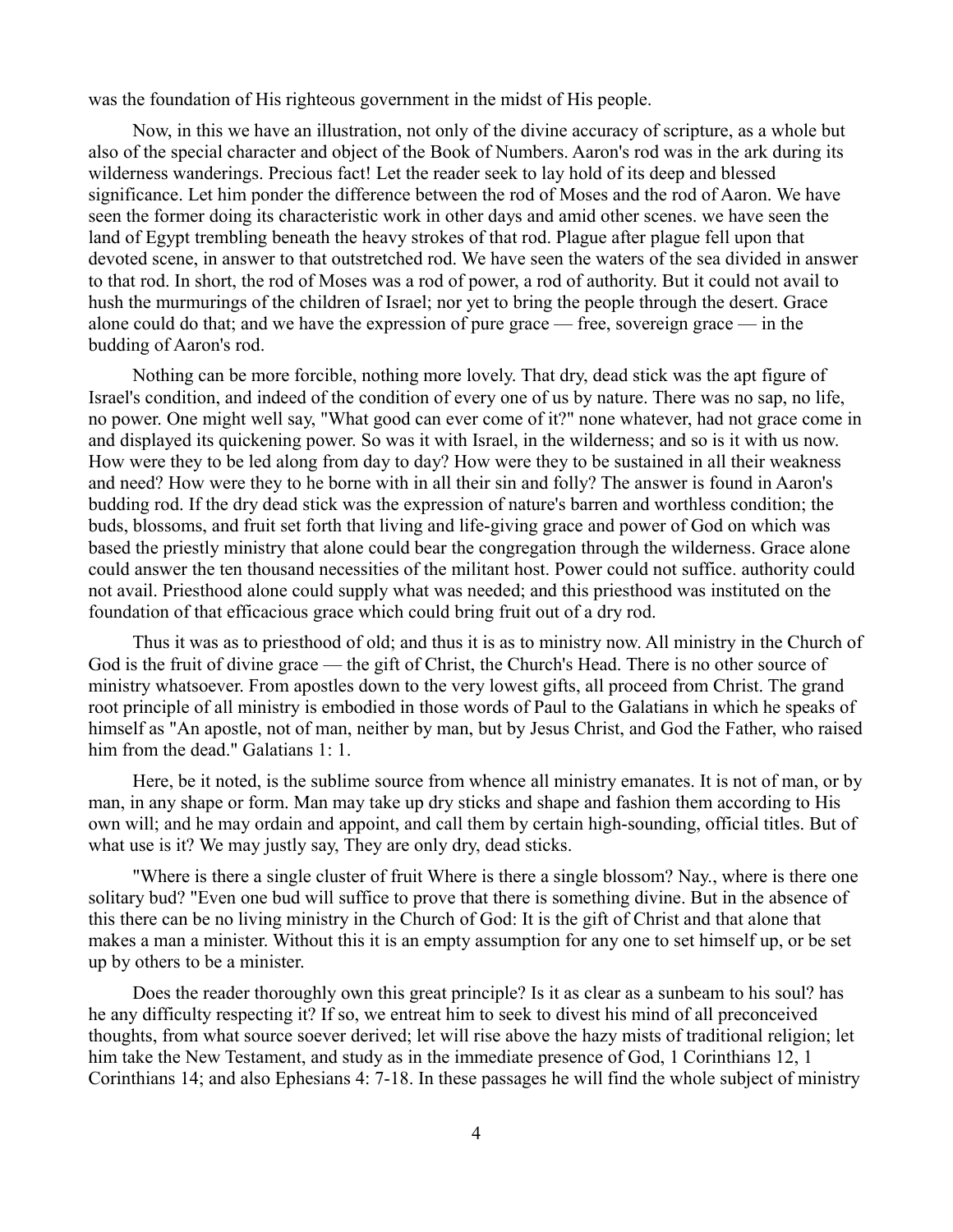unfolded; and from them he will learn that all true ministry, whether it be apostles, prophets, teachers, pastors, or evangelists, all is of God — all flows down from Christ the exalted Head of the Church. If a man be not possessed of a *bona fide* gift from Christ he is not a minister. Every member of the body has a work to do. the edification of the body is promoted by the proper action of all the members, whether prominent or obscure, "comely" or "uncomely." In short, all ministry is from God, and not from man; it is by God, and not by man. There is no such thing in scripture as a humanly ordained ministry. All is of God.

We must not confound ministerial gifts with office or local charge. We find the apostles, or their delegates, ordaining elders and appointing deacons; But this was quite a distinct thing from ministerial gifts. 'Those elders and deacons might possess and exercise some specific gift in the body; the apostle did not ordain them to exercise such gift, but only to fulfil the local charge. The spiritual gift was from the Head of the Church, and was independent of the local charge altogether.

It is most necessary to be clear as to the distinction between gift and local charge. There is the utmost confusion of the two things throughout the entire professing church,, and the consequence is that ministry is not understood. The members of the body of Christ do not understand their place or their functions. Human election, or human authority in some shape or another, is deemed essential to the exercise of ministry in the Church. But there is really no such thing in scripture. If there be, nothing is easier than to produce it. We ask the reader to find a single line, from cover to cover of the New Testament in which a human call, human appointment, or human authority, has anything whatsoever to do with the exercise of ministry in its very fullest range. We boldly assert there is no such thing.\* Ah, no; blessed be God, ministry in His Church is "not of men, neither by man, but by Jesus Christ, and God the Father, who raised Him from the dead." "*God hath set* the members *every one of them* in the body, *as it hath pleased Him."* (1 Cor. 12: 18) "But unto every one of us is given grace according to the measure of the gift of Christ. wherefore He saith, When he ascended up on High, he led captivity captive, and gave gifts unto men.....and he gave some, apostles; and some, prophets; and some, evangelists; and some, pastors and teachers; for the perfecting of the saints, for the work of the ministry, for the edifying of the body of Christ: till we all come in the unity of the faith. and of the knowledge of the Son of God, unto a perfect man, unto the measure of the stature of the fullness of Christ." Ephesians 4: 7-13.

{\*Even in the matter of appointing deacons, in Acts 6, we see it was an apostolic act. "Wherefore, brethren, look ye out among you seven men of honest report, full of the Holy Ghost and wisdom, whom *we may appoint* over this business." 'The brethren were allowed to select the men, inasmuch as it was their money that was in question. But the *appointment* was divine. And this, be it remembered, had reference merely to the business of deacons who were to manage the Church's temporal affairs. But as regards the work of evangelists, pastors, and teachers, it is wholly independent of human choice and human authority, and rests simply upon the gift of Christ, Ephesians 4: 11.

Here all the grades of ministerial gift are placed on one and the same ground, from apostles down to evangelists and teachers. They are All given by the Head of the Church and, when bestowed, they render the possessors responsible, at once, to the head in heaven, and to the members on earth. The idea of any possessor of a positive gift from God waiting for human authority, is as great an insult to the divine majesty as if Aaron had gone with his blooming rod in his hand, to be ordained to the priesthood by some of his fellows. Aaron knew better. He was called of God, and that was quite enough for him. and so now, all who possess a divine gift are Called of God to the ministry, and they need nothing more save to wait on their ministry, and cultivate their gift.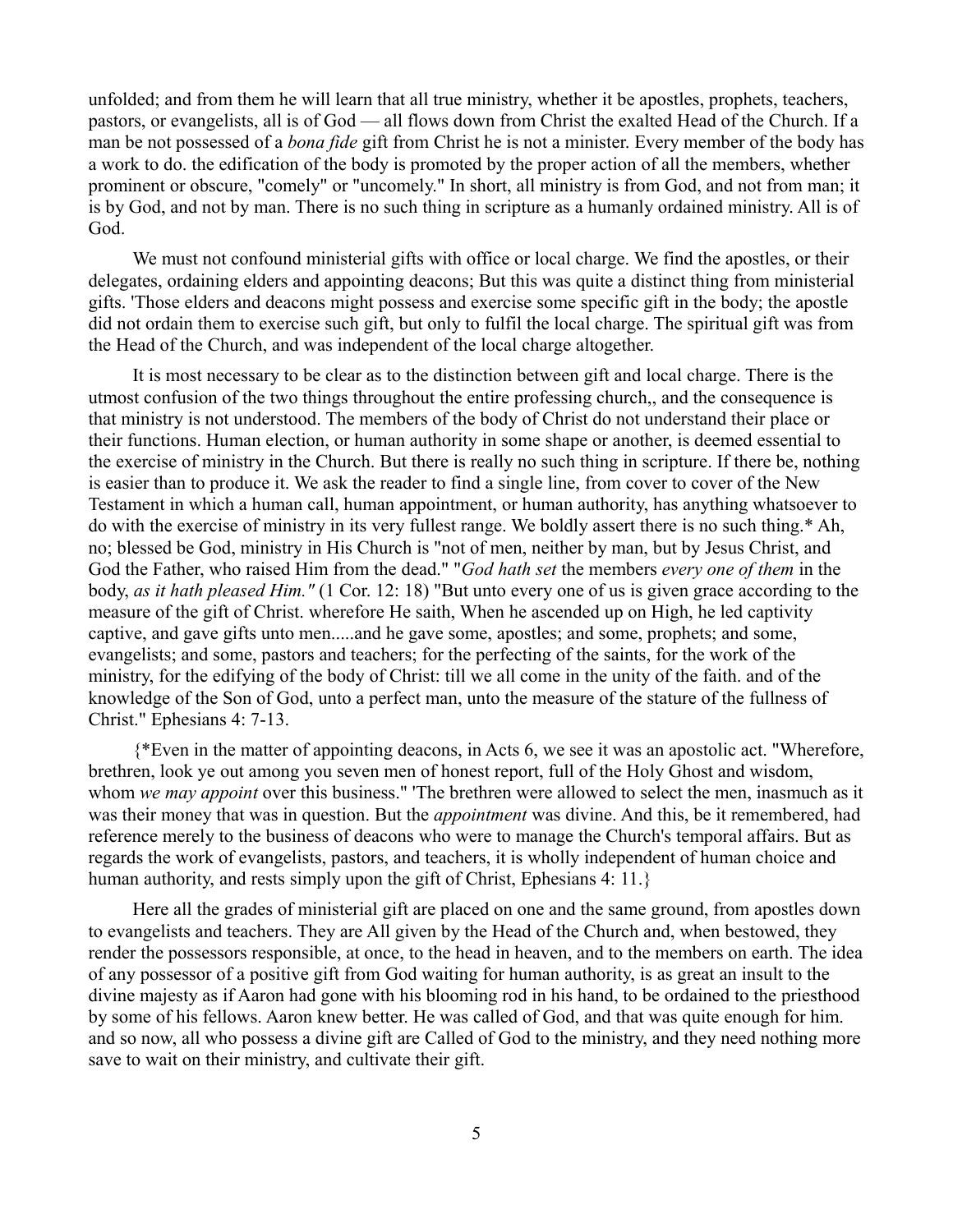Need we add that it is vain for men to set up to be ministers unless they really do possess the gift? A man may fancy he has a gift, and it may be only a vain conceit of his own mind. It is quite as bad, if not worse, for one man to go to work on the strength of his own foolish imagination, as for another to go on the strength of the unwarrantable authority of his fellows. What we contend for is this ministry is of God as to its source, power, and responsibility. We do not think that this statement will be called in question by any who are disposed to be taught exclusively by scripture. Every minister, whatever be his gift, should be able, in his measure, to say, "God has put me into the ministry." But for a man to use this language without possessing any gift, is, to say the least of it, worse than worthless. The people of God can easily tell where there is real spiritual gift. Power is sure to be felt. But if men pretend to gift or power without the reality, their folly shall speedily be manifest to all. All pretenders are sure to find their true level, sooner or later.

Thus much as to ministry and priesthood. The source of each is divine. The true foundation of each lies in the budding rod. Let this be ever borne in mind. Aaron could say," God put me into the priesthood;" and if challenged for his proof, he could point to the fruit-bearing rod. Paul could say, "God put me into the ministry;'' and when challenged for his proof, could point to the thousands of living seals to his work. Thus it must ever be in principle, whatever be the measure. Ministry must not be merely in word or in tongue; but in deed and in truth. God will not know the speech, But the power.

But, ere we turn from this subject, we deem it most necessary to impress upon the reader the importance of distinguishing between ministry and priesthood. The sin of Korah consisted in this, that, not content with being a minister, he aimed at being a priest; and the sin of Christendom is of the same character. Instead of allowing ministry to rest upon its own proper New Testament basis, to exhibit its proper characteristics, And discharge its proper functions, it is exalted into a priesthood, a sacerdotal caste, the members of which are distinguished from their brethren by their style of dress and certain titles. There is no foundation whatsoever for these things in the New Testament. According to the plain teaching of that blessed book, all believers are priests. Thus, in Peter we read, "But *ye* [not merely the apostles, but all believers] are a chosen generation, a *royal priesthood*." (1 Peter 2: 9) so also in Revelation "Unto him that loved us, and washed us from our sins in his own blood, and hath made us kings and *priests* unto God and his Father." (1 Peter 1: 5, 6) God, in pursuance of the truth set forth in the foregoing passages, we find the Apostle Paul, by the Holy Ghost, exhorting the Hebrew believers to draw nigh, and enter with boldness into the very holiest of all. (Heb. 10: 19-22) And further on he says, "By him therefore [i.e., Jesus let us *offer The sacrifice* of praise to God continually, that is, the fruit of our lips, giving thanks to his name. But to do good, and to communicate, forget not: for with *such sacrifices* God is well pleased." Hebrews 13: 15, 16.

How marvellous it must have appeared to Jewish saints — to those trained amid the institutions of the Mosaic economy, to be exhorted to enter into a place to which the very highest functionary in Israel could only approach once a year, and that but for a moment! And there to be told that they were to offer sacrifice, that they were to discharge the peculiar functions of the priesthood. All this was wonderful. But thus it is, if we are to be taught by scripture, and not by the commandments, the doctrines, and the traditions of men. All Christians are priests. They are not all apostles, prophets, teachers, pastors, or evangelists; but they are all priests. The very feeblest member of the Church was as much a priest as Peter, Paul, James, or John. We speak not of capacity or spiritual power, but of the position which all occupy in virtue of the blood of Christ. There is no such thing in the New Testament as a certain class of men, a certain privileged caste, brought into a higher or nearer position than their brethren. All this is flatly opposed to Christianity — a bold traversing of all the precepts of the word of God, and the special teachings of our blessed Lord and Master.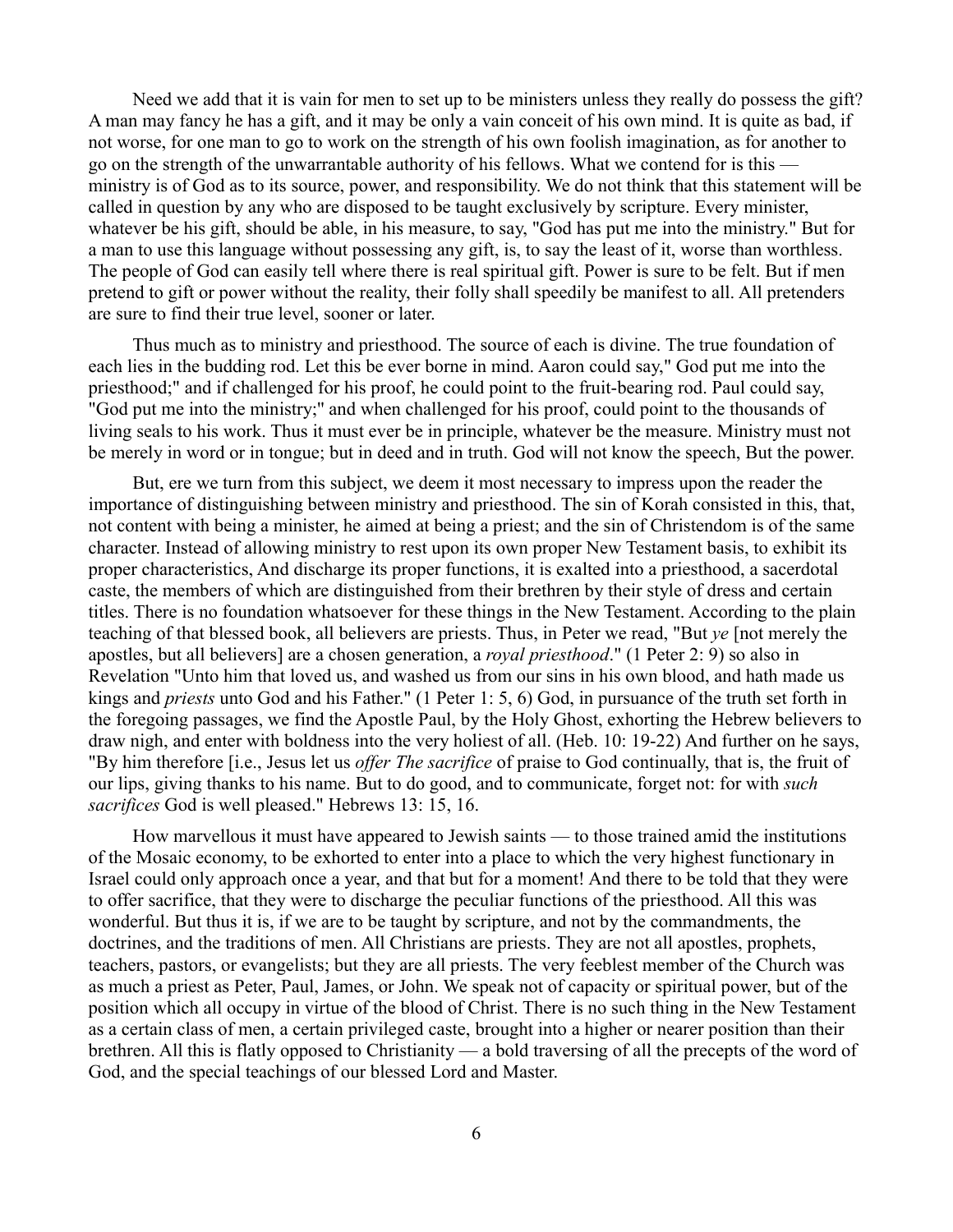Let no one suppose that these things are unimportant. Far from it. They affect the very foundations of Christianity. We have only to open our eyes and look around us in order to see the practical results of this confounding of ministry and priesthood. And we may rest assured that the moment is rapidly approaching when these results will all assume a far more awful character, and bring down the very heaviest judgements from the living God. We have not yet seen the full antitype of "the gainsaying of Core;" but it will soon be manifested: and we solemnly warn the Christian reader to take heed how he lends his sanction to the serious error of mixing up two things so entirely distinct as ministry and priesthood. We would exhort him to take this whole subject up in the light of scripture. we want him to submit to the authority of God's word, and to abandon everything that is not founded thereon. It matters not what it is; it may be a time-honoured institution; an expedient arrangement; a decent ceremony supported by tradition, and countenanced by thousands of the very best of men. It matters not. If the thing has no foundation in holy scripture, it is an error, and an evil, and a snare of the devil, to entice our souls, and lead us away from the simplicity that is in Christ. For example, if we are taught that there is, in the Church of God, a sacerdotal caste, a class of men, more holy, more elevated, nearer to God, than their brethren — than ordinary Christians; what is this but Judaism revived and tacked on to Christian forms? And what must be the effect of this, but to rob the children of God of their proper privileges as such, and to put them at a distance from Him, and place them under bondage?

We shall not pursue this subject any further just now. Enough, we trust, has been suggested to lead the reflecting reader to follow it up for himself. We only add, and that with special emphasis, let him follow it up only in that light of scripture. Let him resolve, by the grace of God, to lay aside everything which rests not upon the solid and sacred basis of the written word. Thus, and thus alone, can he be preserved from every form of error, and led to a sound conclusion on this most important and interesting question.

The closing lines of chapter 17 furnish a remarkable illustration of how quickly the human mind passes from one extreme to another. "The children of Israel spake unto Moses, saying, Behold, we die, we perish, we all perish. Whosoever cometh anything near unto the tabernacle of the Lord shall die: shall we be consumed with dying?" In the preceding chapter, we see bold presumption in the very presence of the majesty of Jehovah, where there should have been profound humility. Here, in the presence of divine grace and its provisions, we observe legal fear and distrust. Thus it is ever. Mere nature neither understands holiness nor grace. At one moment we hearken to such accents as these, "*All* the congregation are holy;'' and the next moment, the word is, "Behold we die, we perish, we all perish." The carnal mind presumes where it ought to retire; it distrusts where it ought to confide.

However, all this becomes the occasion, through the goodness of God, of unfolding to us, in a very full and blessed manner, the holy responsibility as well as the precious privileges of the priesthood. How gracious it is — how like our God, to turn His people's mistakes into an occasion of furnishing deeper instruction as to His ways! It is His Prerogative, blessed be His name, to bring good out of evil; to make the eater yield meat, and the strong, sweetness. Thus "the gainsaying of Core" gives occasion for the copious volume of instruction furnished by Aaron's rod; and the closing lines of chapter 17 call forth an elaborate statement of the functions of Aaron's priesthood. To this latter we shall now proceed to direct the reader's attention.

"And the Lord said unto Aaron, Thou and thy sons, and thy father's house with thee, shall bear the iniquity of the sanctuary; and thou and thy sons with thee shall bear the iniquity of your priesthood. All thy brethren also of the tribe of Levi, the tribe of thy father, bring them with thee, that they may be joined unto thee, and minister unto thee: but thou and thy sons with thee shall minister before the tabernacle of witness. And they shall keep thy charge, and the charge of all the tabernacle: only they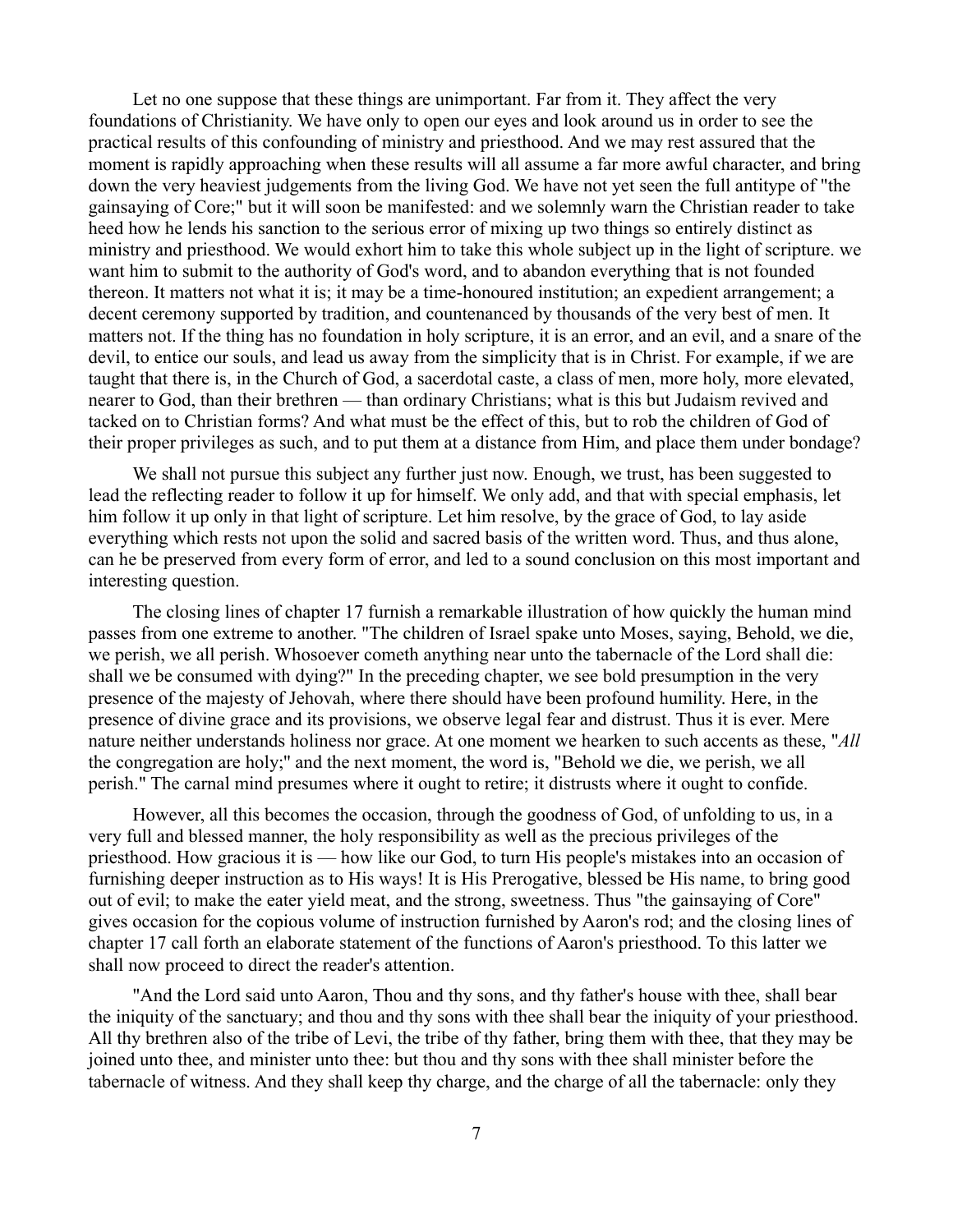shall not come nigh the vessels of the sanctuary and the altar, that neither they, nor ye also, die. And they shall be joined unto thee, and beep the charge of the tabernacle of the congregation, for all the service of the tabernacle: and a stranger shall not come nigh unto you. and ye shall keep the charge of the sanctuary, and the charge of the altar: *that there be no wrath any more upon the children of Israel.* And I, behold, I have taken your brethren the Levites from among the children of Israel: to you they are given as a gift for the Lord, to do the service of the tabernacle of the congregation. Therefore thou and thy sons with thee shall keep your priest's office for every thing of the altar, and within the veil; and ye shall serve: I have given your priest's office unto you as a service of gift: and the stranger that cometh nigh shall be put to death." Num. 18: 1-7.

Here we have a divine answer to the question raised by the children of Israel," Shall we be consumed with dying?" "No," says the God of all grace and mercy. And why not? Because "Aaron and his sons with him shall keep the charge of the sanctuary, and the charge of the altar; that There be no wrath any more upon the children of Israel.'' Thus the people are taught that in that very priesthood which had been so despised and spoken against, they were to find their security.

But we have to notice particularly that Aaron's sons, and his father's house are associated with him in His high and holy privileges and responsibilities. the Levites were given as a gift to Aaron, to do the service of the tabernacle of the congregation. They were to serve under Aaron, the head of the priestly house. This teaches us a fine lesson, and one much needed by Christians at the present moment. We all want to bear in mind that service, to be intelligent and acceptable, must be rendered in subjection to priestly authority and guidance. "And thy brethren also of the tribe of Levi, the tribe of thy father, bring thou with thee, that they may be *joined unto thee,* and *minister unto thee."* This stamped its distinct character upon the entire range of Levite service. The whole tribe of workers were associated with and subject to the great high priest. All was under his immediate control and guidance. So must it be now, in reference to all God's workers. All Christian service must be rendered in fellowship with our great High Priest, and in holy subjection to His authority. It is of no value otherwise. There may be a great deal of work done, there may be a great deal of activity; but if Christ be not the immediate object before the heart, if His guidance and authority be not fully owned, the work must go for nothing.

But, on the other hand, the smallest act of service the meanest work done under the eye of Christ, done with direct reference to Him, has its value in God's estimation, and shall, most assuredly, receive its due reward. This is truly encouraging, and consolatory to the heart of every earnest worker. The Levites had to work under Aaron. Christians have to work under Christ. We are responsible to Him. It is very well and very beautiful to walk in fellowship with our dear fellow-workmen, and to be subject one to another, in the fear of the Lord. Nothing is further from our thoughts that to foster or countenance a spirit of haughty independence, or that temper of soul which would hinder our genial and hearty co-operation with our brethren in every good work. All the Levites were "joined unto Aaron,'' in their work, and therefore they were joined one to another. Hence, they had to work together. If a Levite had turned his back upon his brethren, he would have turned his back upon Aaron. We may imagine a Levite, taking offence at something or other in the conduct of his fellows, and saying to Himself, "I cannot get on with my brethren. I must walk alone. I can serve God, and work under Aaron; but I must beep aloof from my brethren inasmuch as I find it impossible to agree with them as to the mode of working." But we can easily see through the fallacy of all this. For a, Levite to adopt such a line of action would have produced nothing but confusion. All were called to work together, how varied soever their work might be.

Still, be it ever borne in mind, their work did vary and, moreover, each was called to work under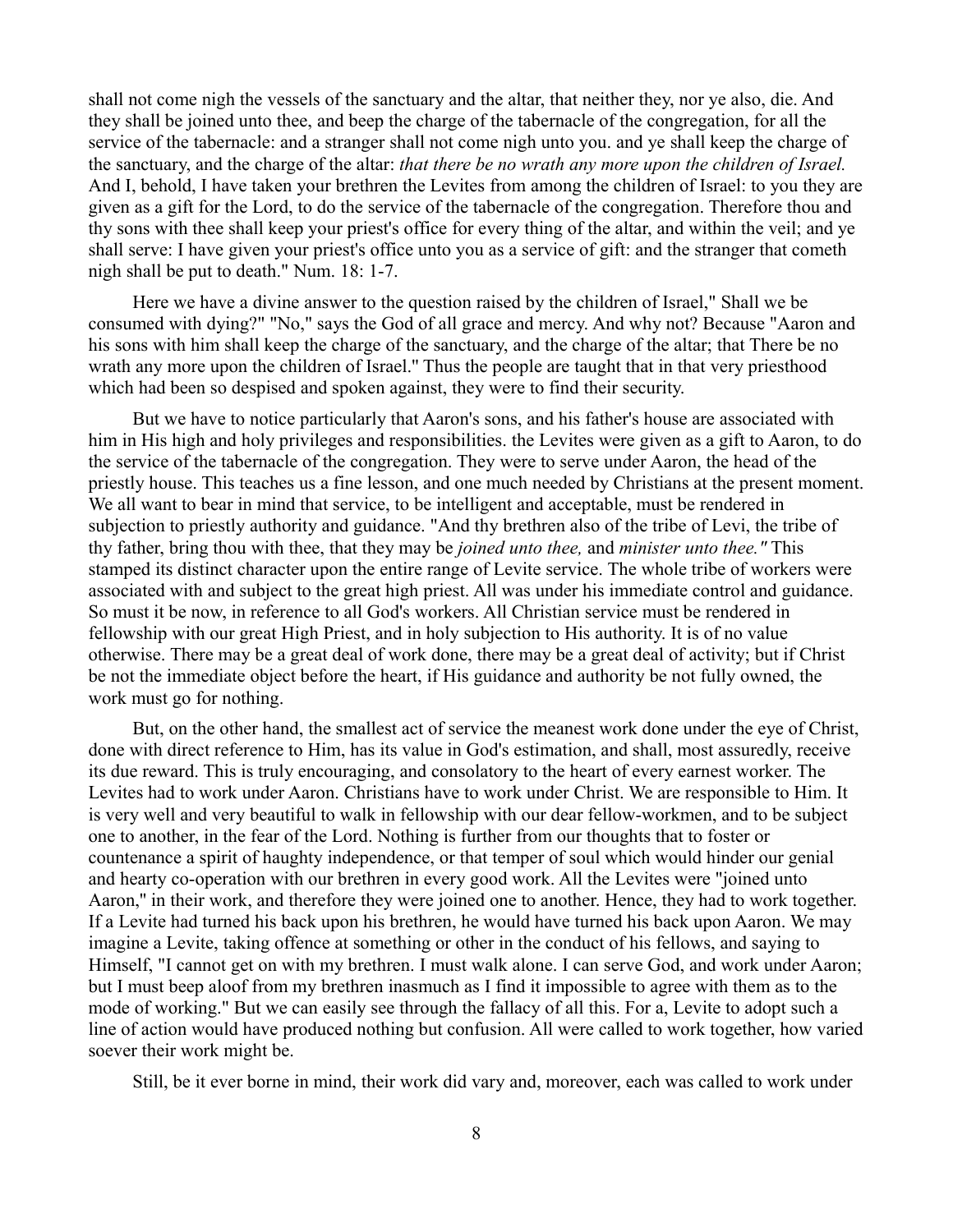Aaron. There was individual responsibility with the most harmonious corporate action. We certainly desire, in every possible way, to promote unity in action; but this must never be suffered to trench upon the domain of personal service, or to interfere with the direct reference of the individual workman to his Lord. the Church of God affords a very extensive platform to the Lord's workers. There is ample space thereon for all sorts of labourers. We must not attempt to reduce all to a dead level, or cramp the varied energies of Christ's servants by confining them to certain old ruts of our own formation. This will never do. We must, all of us diligently seek to combine the most cordial unanimity with the greatest possible variety in action. Both will be healthfully promoted by each and all remembering that we are called to serve together under Christ.

Here lies the grand secret. *Together, under Christ!* May we bear this in mind. It will help us to recognise and appreciate another's line of work though it may differ from our own; and, on the other hand, it will preserve us from an overweening sense of our own department of service, inasmuch as we shall see that we are, one and all, but co-workers in the one wide field; and that the great object before the Master's heart can only be attained by each worker pursuing his own special line, and pursuing it in happy fellowship with all.

There is a pernicious tendency in some minds to depreciate every line of work save their own. This must be carefully guarded against. If all were to pursue the same line, where were that lovely variety which characterises the Lord's work and workmen in the world? Nor is it merely a question of the line of work, but actually of the peculiar style of each workman. You may find two evangelists, each marked by an intense desire for the salvation of souls, each preaching, substantially, the same truth; and yet there may be the greatest possible variety in the mode in which each one seeks to gain the self-same object. We should be prepared for this. Indeed we should fully expect it. And the same holds good in reference to every other branch of Christian service. We should strongly suspect the ground occupied by a Christian assembly if there were not ample space allowed for every branch and style of Christian service — for every line of work capable of being taken up in individual responsibility to the great Head of the priestly house. We ought to do nothing which we cannot do under Christ, and in fellowship with Him. And all that can be done in fellowship With Christ can surely be done in fellowship with those who are walking with Him.

Thus much as to the special manner in which the Levites are introduced in our chapter, in connection with Aaron and his sons. To these latter we shall now turn for a few moments, and meditate on the rich provision made for them, in the goodness of God, as well as the solemn functions devolving upon them, in their priestly place.

"And the Lord spake unto Aaron, Behold, I also have given thee the charge of mine heaveofferings of all the hallowed things of the children of Israel; unto thee have I given them, *by reason of the anointing,* and to thy sons, by an ordinance for ever. This shall be thine of the most holy things, reserved from the fire: every oblation of theirs, every meat-offering of theirs; and every sin-offering of theirs, and every trespass offering of theirs, which they shall render unto me, shall be most holy for thee and for thy sons. In the most holy place shalt thou eat it; *every male* shall eat it: it shall be holy unto thee." Verses 8-10.

Here we have a type of the people of God looked at in another aspect. They are here presented, not as workers, but as worshippers; not as Levites, but as priests. all believers — all Christians — all the children of God, are priests. There is, according to the teaching of the New Testament, no such thing as a priest upon earth, save in the sense in which all believers are priests. A special priestly caste — a certain class of men set apart as priests, is a thing not only unknown in Christianity, but most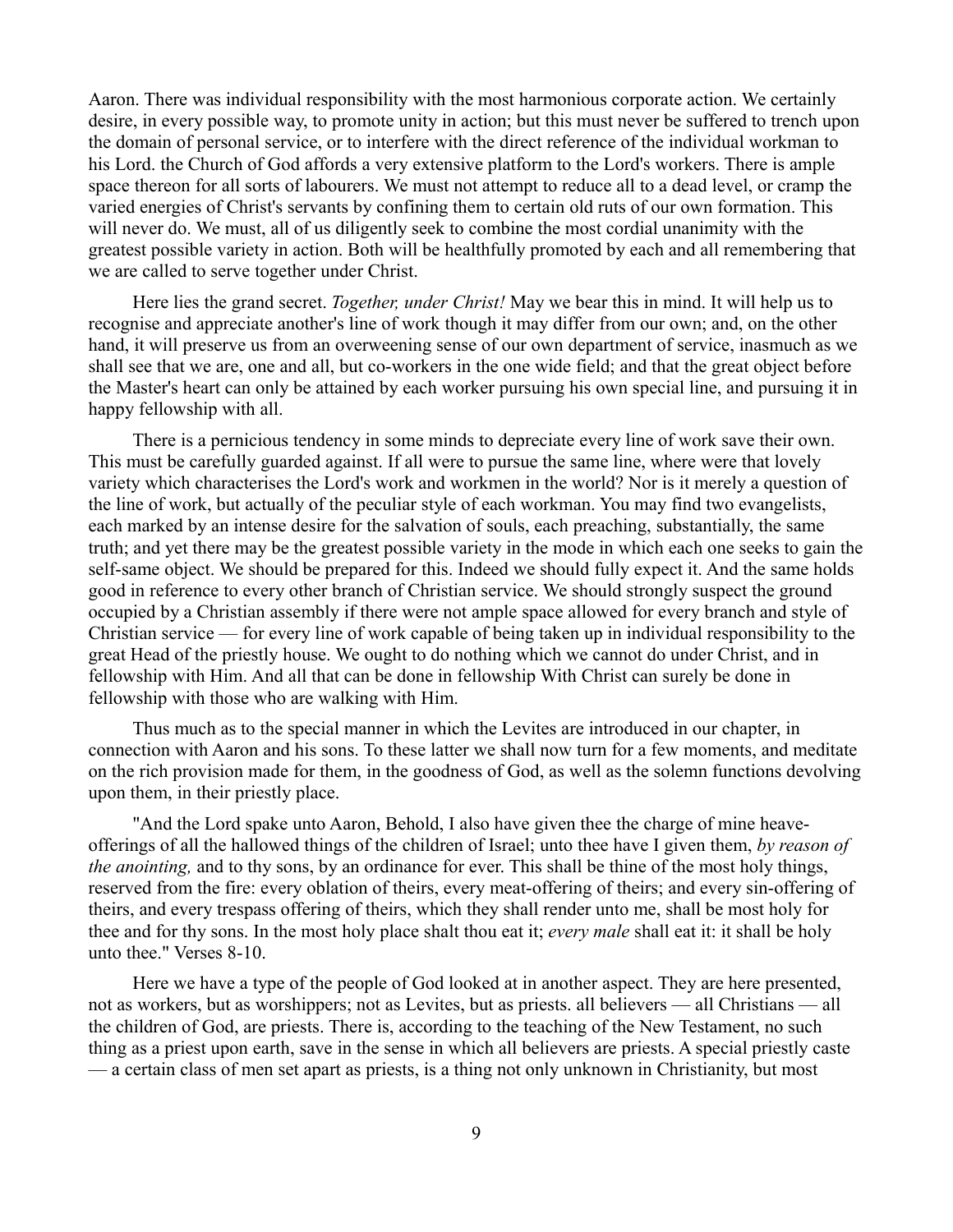positively hostile to the spirit and principles thereof. We have already referred to this subject, and quoted the various passages of scripture bearing upon it. We have a great High Priest who has passed into the heavens, for if He were on earth He should not be a priest. (Compare Heb. 4: 14 and 8: 4 "Our Lord sprang Out Of Judah; of which tribe Moses spake nothing concerning priesthood." Hence, therefore, a sacrificing priest on the earth is a direct denial of the truth of scripture, and a complete setting aside of the glorious fact on which Christianity is based, namely, accomplished redemption. If there is any need of spriest now, to offer sacrifice for sins, then, most assuredly, redemption is not an accomplished fact. But scripture, in hundreds of places, declares that it is, and therefore we need no more offering for sin. "But Christ being come an high priest of good things to come, by a greater and more perfect tabernacle, *not made with hands,* that is to say, not of this building; neither by the blood of goats and calves, but by his own blood, He entered in once into the holy place, *having obtained eternal redemption."* (Heb. 9: 11, 12) So also, in Heb. 10 we read, "By one offering he hath perfected for ever them that are sanctified." And again, "Their sins and iniquities will I remember no more. Now where remission of these is, there is no more offering for sin."

This settles the great question as to priesthood and sacrifice for sin. Christians cannot be too clear or decided in reference to it. It lies at the very foundation of true Christianity, and demands the deep and serious attention of all who desire to walk in the clear light of a full salvation, and to occupy the true Christian position. There is a strong tendency towards Judaism — a vigorous effort to engraft Christian forms upon the old Jewish stem. This is nothing new; But, just now, the enemy seems peculiarly busy. We can perceive a great leaning towards Romanism, throughout the length and breadth of Christendom; and in nothing is the leaning more strikingly apparent than in the institutions of a special priestly order in the Church of God. We believe it to be a thoroughly antichristian institution. It is the denial of the common priesthood of all believers. If a certain set of men are ordained to occupy a place of peculiar nearness and sanctity, then where are the great mass of Christians to stand?

This is the question. It is precisely here that the great importance and gravity of this whole subject are made apparent. Let not the reader suppose that we are contending for some peculiar theory of any particular class or sect of Christians. Nothing is further from our thoughts. It is because we are convinced that the very foundations of the Christian faith are involved in this question of priesthood that we urge its consideration upon all with whom we have to do. We believe it will invariably be found that in proportion as Christians become clear and settled on the divine ground of accomplished redemption, they get further and further away from the Romanism and Judaism of an order of priests in the Church of God. And, on the other hand, where souls are not clear, not settled, not spiritual; where there is legality, carnality and worldliness, there you will find a hankering after a humanly appointed priesthood. Nor is it difficult to see the reason of this. If a man is not himself in a fit state to draw nigh to God, it will be a relief to him to employ another to draw nigh for him. And, most certainly, no man is in a fit state to draw nigh to a holy God who does not know that his sins are forgiven — has not got a perfectly purged conscience — is in a dark, doubting, legal state of soul. In order to come boldly into the holiest of all, we must know what the blood of Christ has done for us; we must know that we ourselves are made priests to God; and that, in virtue of the atoning death of Christ, we are brought so near to God that it is impossible for any order of men to come between. "He hath loved us, and washed us from our sins in his own blood, and made us priests unto God and his Father." (Rev. 1) "But ye are a chosen generation, *a royal priesthood,* an holy nation, a peculiar people; that ye should show forth the praises of Him who hath called you out of darkness into His marvellous light." and again, "Ye also, as lively stones, are built up a spiritual house, *an holy priesthood,* to offer up *spiritual sacrifices,* acceptable to God by Jesus Christ." (1 Peter 2: 5, 9) "By him therefore let us offer the *sacrifice of praise* to God continually, that is, the fruit of our lips, giving thanks to his name. But to do good and to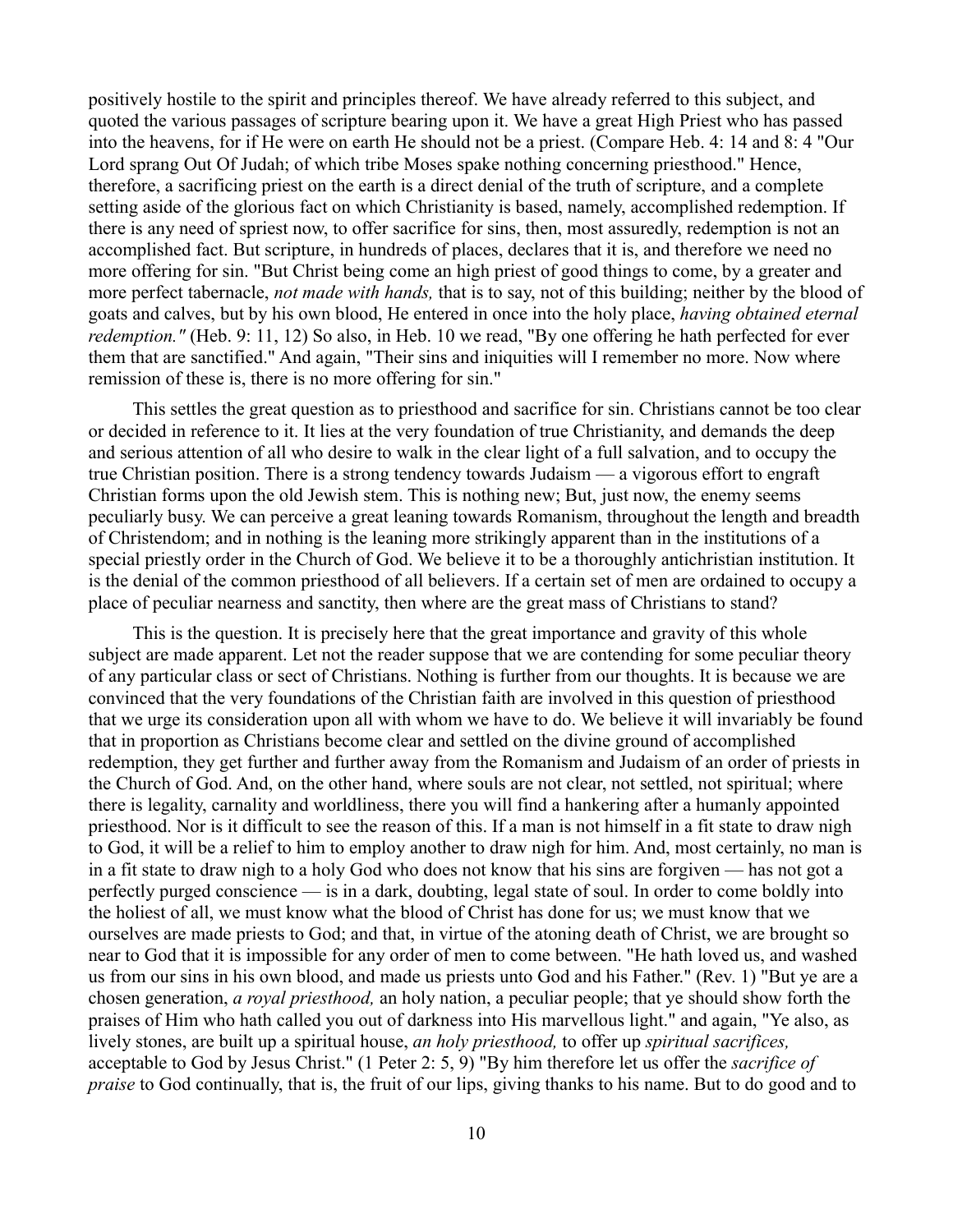communicate, forget not: for with such sacrifices God is well pleased." Hebrews 13: 15, 16.

Here we have the two great branches of spiritual sacrifice which, as priests, we are privileged to offer, namely, praise to God, doing good to men. The very youngest, the most inexperienced, the most unlettered Christian is capable of understanding these things. Who is there in all the family of God in all the priestly household of our divine High Priest, who cannot, with his *heart*, say, "The Lord be praised" And who cannot, with his *hand*, do good to His fellow? And this is priestly worship, and priestly service — the common worship and service of all true Christians. True, the measure of spiritual power may vary; But all the children of God are constituted priests, one as much as another.

Now in Numbers 18 we are presented with a very full statement of the provision made for Aaron and his house; and, in that provision, a type of the spiritual portion of the Christian priesthood. And surely we cannot read the record without seeing what a royal portion is ours. "Every oblation of theirs, every meat offering of theirs, and every sin offering of theirs, and every trespass offering of theirs, which they shall render unto me, shall be most holy for thee and for *thy sons. In the Most holy place* shalt thou eat it; *every male* shall eat it: it shall be holy unto thee."

It demands a very large measure of spiritual capacity to enter into the depth and meaning of this marvellous passage. To eat the sin offering, or the trespass offering is, in figure, to make another's sin or trespass one's own. This is very holy work. It is not every one who can, in spirit, identify himself with the sin of his brother. To do so in fact, in the way of atonement, is, we need hardly say, wholly out of question. There was but one who could do this; and He — adored for ever be His name! — has done it perfectly.

But there is such a thing as making my brother's sin my own, and bearing it in spirit before God, as though it were my own. This is shadowed forth by Aaron's sons eating the sin offering, in the most holy place. It was only the *sons* who did so. "Every *male* shall eat it.\* It was the very highest order of priestly service. "in the most holy place shalt thou eat it." We need to be very near to Christ in order to enter into the spiritual meaning and application of all this. It is a wonderfully blessed and holy exercise; and it can only be known in the immediate presence of God. How little we really know of this the heart can testify. Our tendency is, when a brother has sinned, to sit in judgement upon him; to take the place of a severe censor, to look upon his sin as a something with which we have nothing whatever to do. This is to fail sadly in our priestly functions. It is refusing to eat the sin offering in the most holy place. It is a most precious fruit of grace to be able so to identify oneself with an erring brother as to make his sin one's own — to bear it in spirit before God. This truly is a very high order of priestly service, and demands a large measure of the spirit and mind of Christ. It is only the spiritual who really enter into this; and alas! how few of us are truly spiritual! "Brethren, if a man be overtaken in a fault, *ye which are spiritual* restore such an one in the spirit of meekness; considering thyself, lest thou also be tempted. Bear ye one another's burdens, and so fulfil the law of Christ." (Gal. 6: 1, 2) May the Lord give us grace to fulfil this blessed "law!" How unlike it is to everything in us! How it rebukes our harshness and selfishness! Oh! to be more like Christ in this as in All beside!

{\*As a general principle, the "son" presents the divine idea; the "daughter," the human apprehension thereof: the male" sets forth the thing as God gives it; the "female" as we realise and exhibit it.}

But there was another order of priestly privilege, not so high as that which we have been considering. "And this is thine: the heave offering of their *gift*, with all the wave offerings of the children of Israel: I have given them unto thee, and to thy sons, and to the *daughters* with thee, by a statute for ever: *every one that is clean* in thy house shall eat of it." Verse 11.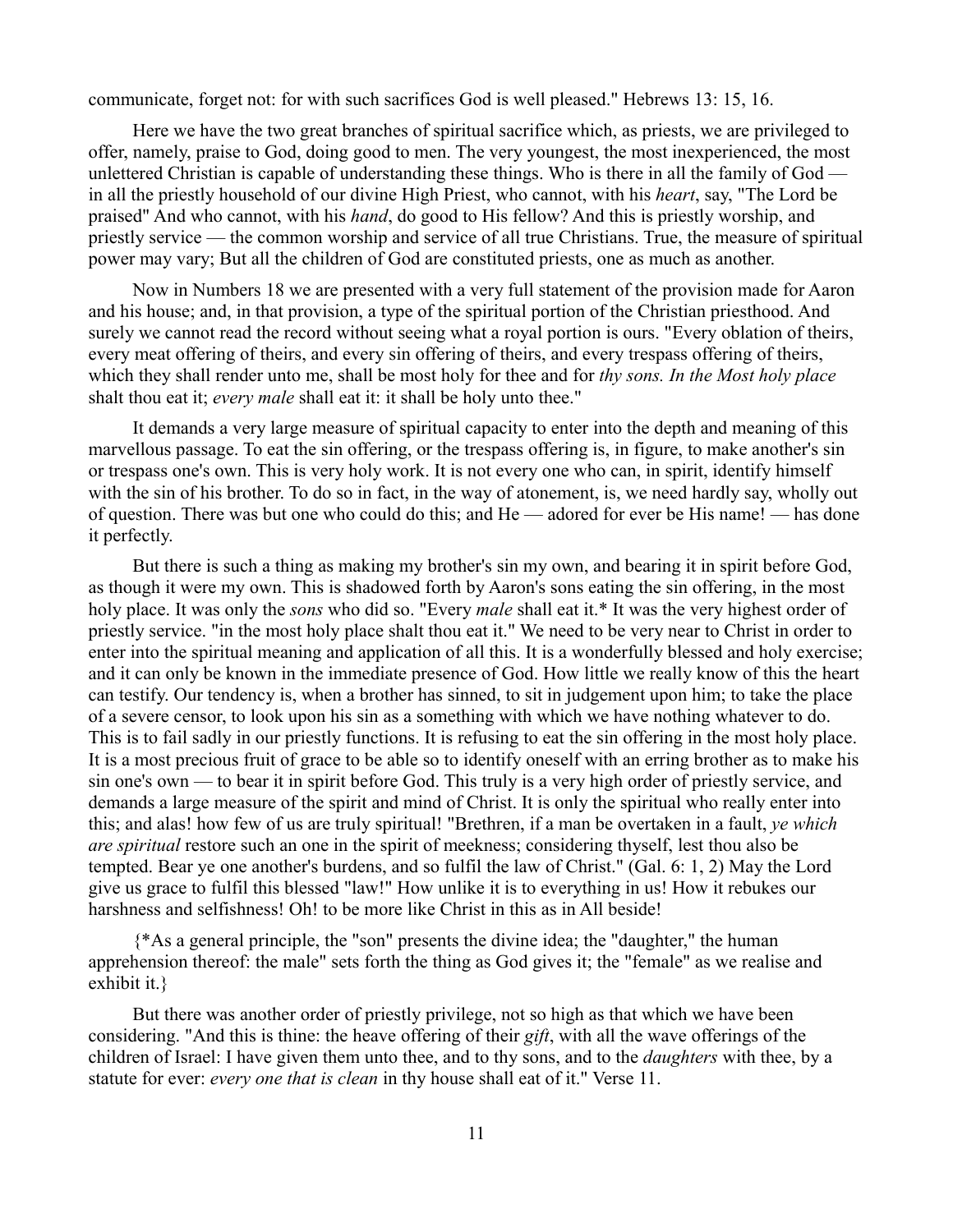The daughters of Aaron were not to eat of the sin offerings or the trespass offerings. They were provided for according to the utmost limit of their capacity; but there were certain functions which they could not discharge — certain privileges which lay beyond their range — certain responsibilities too weighty for them to sustain. It is far easier to have fellowship with another in the presentation of a thank offering than it is to make his sin our own. This matter demands a measure of priestly energy which finds its type in Aaron's "sons," not in his "daughters." We must be prepared for those varied measures amongst the members of the priestly household. we are all blessed be God, on the same ground; we all stand in the same title; we are all in the same relationship; but our capabilities vary; and while we should all aim at the very highest standard of priestly service, and the very highest measure of priestly capacity, it is of no possible use to pretend to what we do not possess.

One thing, however, is clearly taught in verse 11 and that is, we must be "clean" in order to enjoy any priestly privilege, or eat of any priestly food — clean, through the precious blood of Christ applied to our conscience — clean, through the application of the word, by the Spirit, to our habits, associations, and ways. When thus clean, whatever be our capacity, we have the richest provision made for our souls, through the precious grace of God. Hearken to the following Words: "*All the best* of the oil, and *all the best* of the wine, and of the wheat, the firstfruits of them which they shall offer unto the Lord, them have I given thee. And whatsoever is *first ripe* in the land, which they shall bring unto the Lord, shall be thine; *every one who is clean* in thy house shall eat of it." Verses 12, 13.\*

{\*Let the reader consider what the moral effect must be of taking the above passage literally and applying it to a certain priestly class in the Church of God: Take it typically and spiritually, and you have a striking and beautiful figure of the spiritual food provided for all the members of the priestly family, which is, in one word Christ in all His preciousness and fullness.}

Here, assuredly, we have a princely portion provided for those who are made priests unto God. They were to have the very best, and the very first of everything which the Lord's land produced. There was "The wine which maketh glad the heart of man, and oil to make his face to shine, and bread which strengtheneth man's heart." Psalm 104: 15.

What a figure have we, in all this, of our portion in Christ! The olive, the grape, and the finest of the wheat were pressed and bruised, in order to feed and gladden the priests of God; and the blessed Antitype of all these has, in infinite grace, been bruised and crushed in death, in order that by His flesh and blood, He might minister life, strength, and gladness to His household. He, the precious corn of wheat, fell into the ground and died, that we might live; and the juices of the living vine were pressed to till that cup of salvation of which we drink, now, and shall drink for ever, in the presence of our God.

What, therefore, remains? What do we want, save an enlarged capacity to enjoy the fullness and blessedness of our portion in a crucified, risen, and glorified Saviour? We may well say, "We have all and abound." God has given us all that even He could give — the very best He had. He has given us His own portion. He has called us to sit down with Himself, in holy, happy fellowship, and feast upon the fatted calf. He has caused our ears to hear, and our hearts, in some small degree, to enter into these most marvellous words, "let us eat and be merry."

How wonderful to think that nothing could satisfy the heart and mind of God but to gather His people round Himself and feed them with that in which He Himself delights! "Truly our fellowship is with the Father, and with his Son, Jesus Christ." (1 John 1) What more could even the love of God do for us than this? And for whom has He done it? For those who were dead in trespasses and sins — for aliens, enemies, guilty rebels — for dogs of the Gentiles — for those who were far from Him, having no hope, and without God in the world — for those who, had we our deserts, should lie now burning in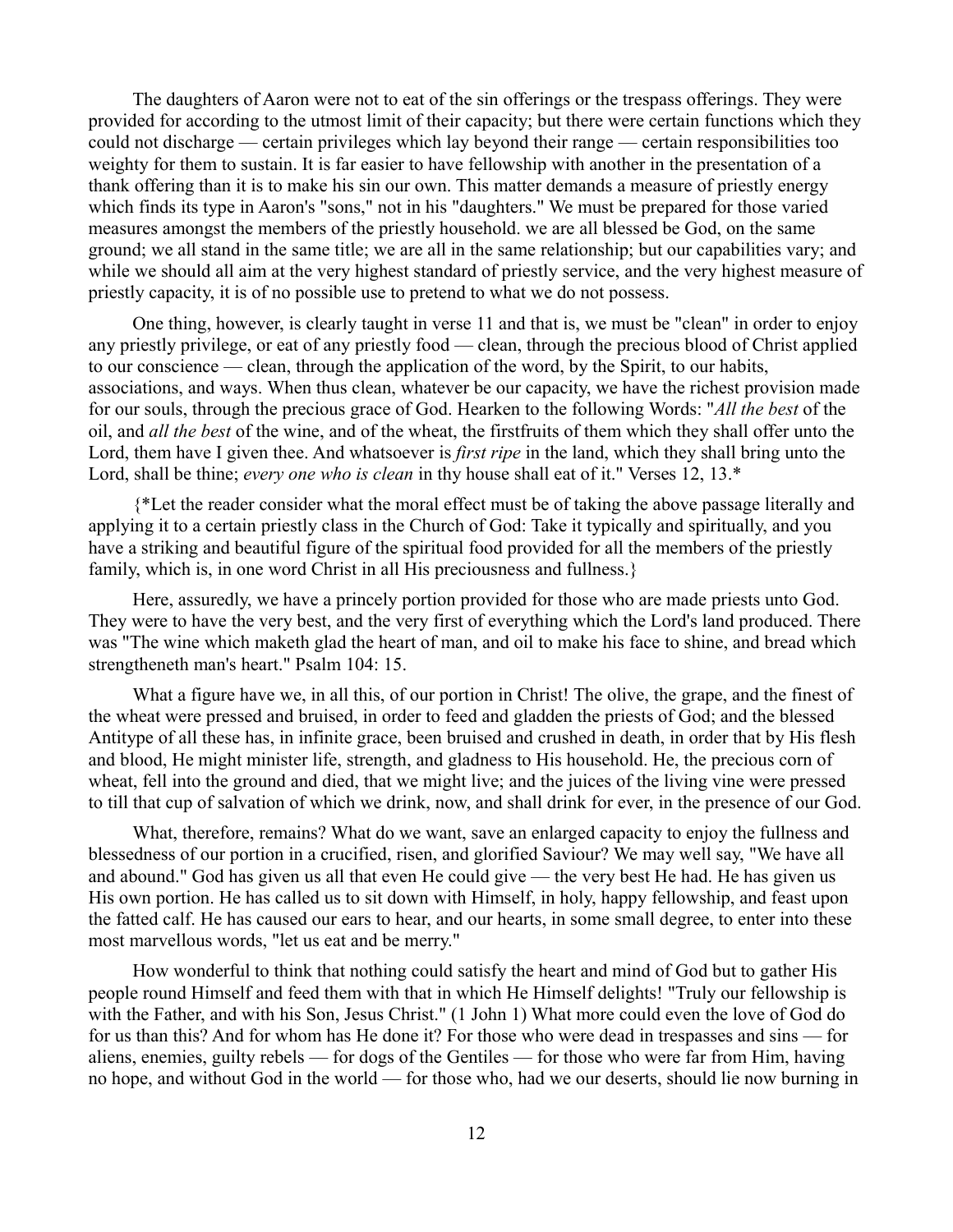the eternal flames of hell. Oh! what wondrous grace! What profound depths of sovereign mercy! And, we must add, what a divinely precious atoning sacrifice, to bring poor self-destroyed, guilty, helldeserving sinners into such ineffable blessedness! — to pluck us as brands from everlasting burnings, and make us priests to God! — to take away all our "filthy garments" from us, and cleanse, clothe, and crown us, in His own presence, and to His own praise! May we praise Him! May our hearts and lives praise Him! May we know how to enjoy our priestly place and portion, and to wear our mitre well! We can do nothing better than praise God — nothing higher than to present to Him, by Jesus Christ, the fruit of' our lips giving thanks to His name. This shall be our everlasting employment in that bright and blessed world to which we are hastening, and where we shall soon be, to dwell for ever with Him who has loved us and given Himself for us — our own blessed Saviour God — to go no more out for evermore.

In verses 14-19 of our chapter we have instruction as to "the firstborn of man and beast." We may remark that man is placed on a level with the unclean beast. Both had to be redeemed. The unclean beast was unfit for God; and so was man, unless redeemed by blood. The clean animal was not to be redeemed. It was fit for God's use, and was given to be the food of the entire priestly household — sons and daughters alike. In this we have a type of Christ in whom God can find His perfect delight the full joy of His heart - the only object, throughout the wide universe, in which He could find perfect rest and satisfaction. And — wondrous thought — He has given Him to us, His priestly household, to be our food, our light, our joy, our all in all for ever.\*

{\*For further remarks on the subject presented to Numbers 18: 14-19, the reader is referred to "Notes on Exodus," chapter 13 we are anxious to avoid, as much as possible any repetition of what has been gone into in previous volume.}

''Jesus, of thee we ne'er would tire:

The new and living food

Can satisfy our heart's desire,

And life is in thy blood.'

The reader will notice, in this chapter, as elsewhere, that every fresh subject is introduced by the words, "And the Lord spake unto Moses," or "unto Aaron." Thus, from verses 20-32, we are taught that the priests and Levites — God's worshippers and workers, were to have no inheritance among the children of Israel, but were to be absolutely shut up to God Himself, for the supply of all their need. Most blessed position. Nothing can be more lovely than the picture here presented. The children of Israel were to bring their offerings, and lay them down at the feet of Jehovah, and He, in His infinite grace, commanded His workers to pick up these precious offerings — the fruit of His people's devotedness — and feed upon them, in His own blessed presence, with thankful hearts. Thus the circle of blessing went round. God ministered to all the wants of His people; His people were privileged to have the rich fruits of His bounty with the priests and Levites; and these latter were permitted to taste the rare and exquisite pleasure of giving back to God of that which had flown from Him to them.

All this is divine. It is a striking figure of that which we should look for in the Church of God now. As we have already remarked, God's people are presented, in this book, under three distinct phases, namely, as warriors, workers, and worshippers; and in all three they are viewed as in the attitude of the most absolute dependence upon the living God. In our warfare, in our work, and in our worship, we are *shut up to God.* Precious fact. "All our springs are in Him." What more do we want? Shall we turn to man or to this world for relief or resource? God forbid! Nay, rather let it be our one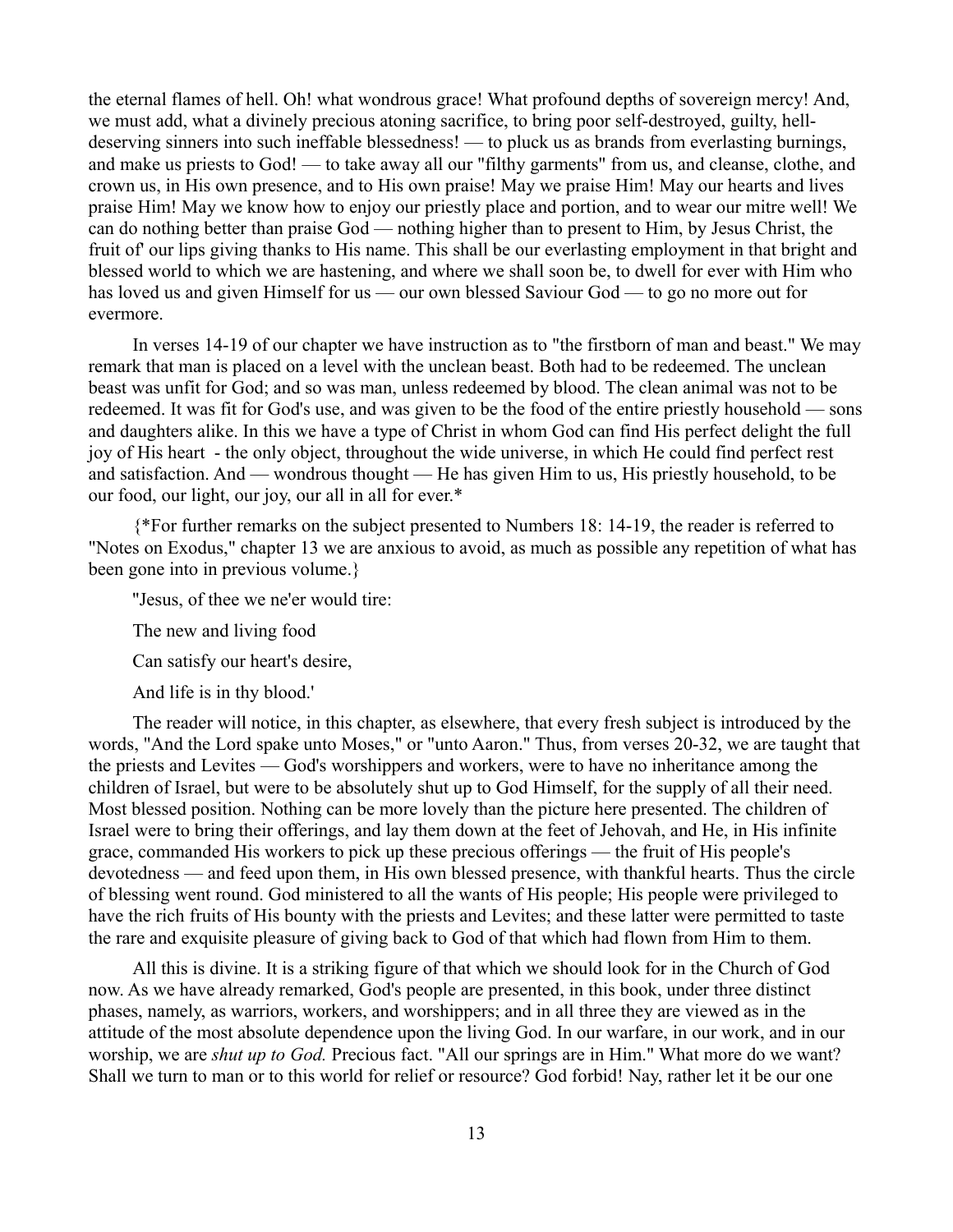grand object to prove, in our entire history, in every phase of our character, and in every department of our work, that God is enough for our hearts.

It is truly deplorable. to find God's people, and Christ's servants, looking to the world for support, and trembling at the thought of that support being withheld. Only let us try to imagine the Church of God, in the days of Paul, relying upon the Roman government for the support of its bishops, teachers, and evangelists. Ah! no, dear reader; the Church looked to its divine Head in the heavens, and to the divine Spirit upon earth, for all its need. Why should it be otherwise now? The world is the world still; and the Church is not of the world, and should not look for the world's gold and silver. God will take care of His people and of His servants, if they will only trust Him. We may depend upon it, God's gift is far better for the Church than the government gift — no comparison in the estimation of a spiritual mind.

May all the saints of God, and all the servants of Christ, in every place, apply their hearts, earnestly, to the consideration of these things! And may we have grace to confess, practically, in the face of a godless, Christless, infidel world, that the living God is amply sufficient for our every need, not only while passing through the narrow archway of time, but also for the boundless ocean of eternity. God grant it for Christ's sake!

# **Numbers 19.**

One of the most important sections of the book of Numbers now lies open before us, presenting for our consideration the deeply interesting and instructive ordinance of "The red Heifer." A thoughtful student of scripture would naturally feel disposed to inquire why it is that we get this type in Numbers and not in Leviticus. In the first seven chapters of the latter book, we have a very elaborate statement of the doctrine of sacrifice; and yet we have no allusion whatever to the red heifer. Why is this? What are we to learn from the fact that this beautiful ordinance is presented in the Book of Numbers and nowhere else? We believe it furnishes another striking illustration of the distinctive character of Our book. The red heifer is, pre-eminently, a wilderness type. It was God's provision for defilements by the way, and it prefigures the death of Christ as a purification for sin, to meet our need in passing through a defiling world, home to our eternal rest above. It is a most instructive figure, and unfolds most precious and needed truth. May the holy Ghost, who has penned the record, be graciously pleased to expound and apply it to our souls!

"And the Lord spake unto Moses and unto Aaron, Saying, This is the ordinance of the law which the Lord hath commanded, saying, Speak unto the children of Israel that they bring thee a red heifer without spot, wherein is no blemish, and upon which never came yoke." Verses 1, 2.

When, with the eye of Faith, we gaze upon the Lord Jesus, we not only see Him to be the spotless One, in His own holy Person, but also One who never bore the yoke of sin. The Holy Ghost is ever the jealous guardian of the person of Christ, and He delights to present Him to the soul in all His excellency and preciousness. Hence it is that every type and every shadow, designed to set Him forth, exhibits the same careful guardianship. Thus, in the red heifer, we are taught that, not only was our blessed Saviour, as to His human nature, intrinsically and inherently pure and spotless, but that, as to His birth and relationships, He stood perfectly clear from every mark and trace of sin. No yoke of sin ever came upon His sacred neck. When He speaks of "my yoke" (Matt. 11: 29), it was the yoke of implicit subjection to the Father's will, in all things. This was the only yoke He ever wore; and this yoke was never off, for one moment, during the entire of His spotless and perfect career — from the manger, where He lay a helpless babe, to the cross, where He expired as a victim.

But He wore no yoke of sin. Let this be distinctly understood. He went to the cross to expiate our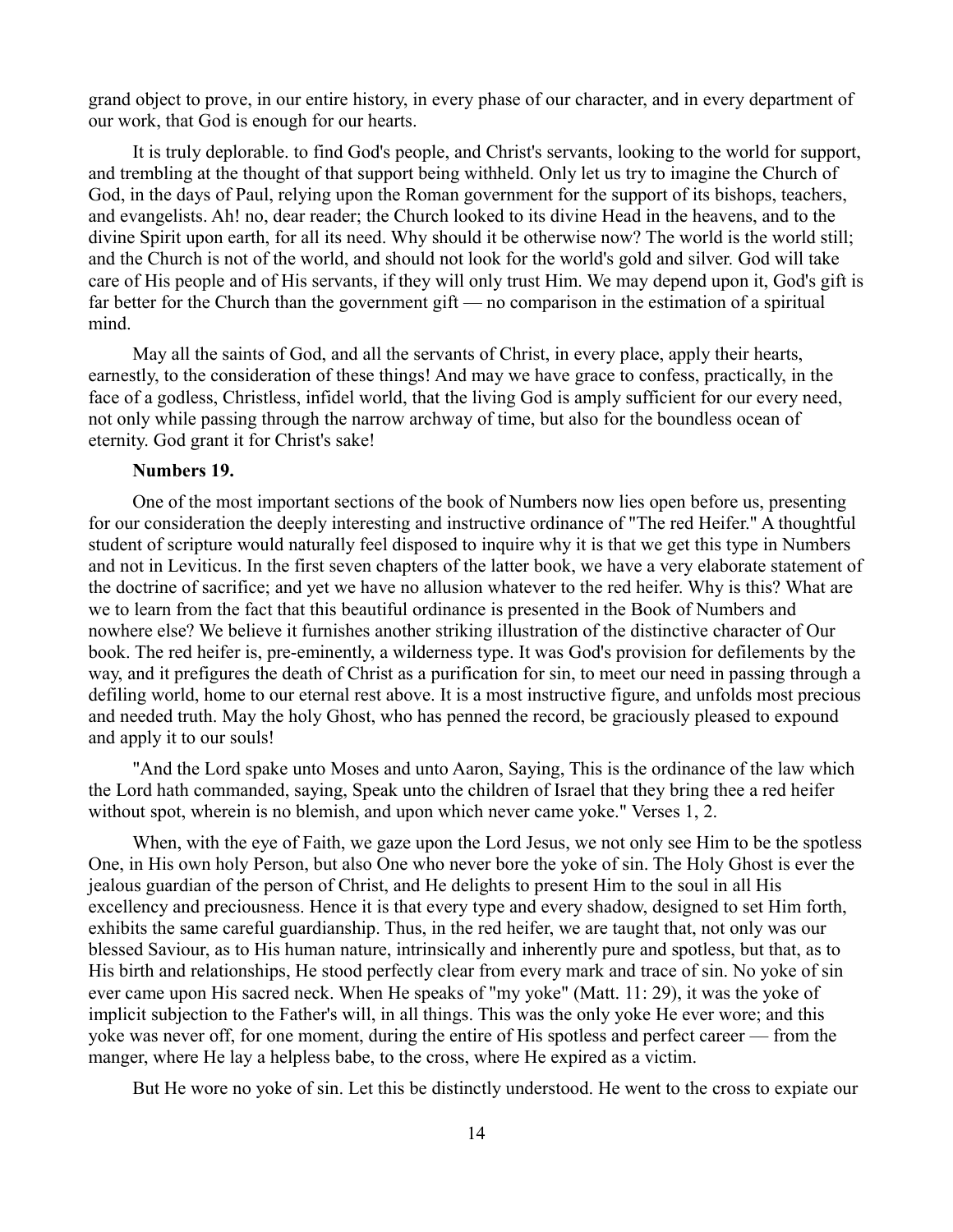sins, to lay the groundwork of our perfect purification from all sin; but He did this as One who had never, at any time during His blessed life, worn the yoke of sin. He was "without sin;" and, as such, was perfectly fitted to do the great and glorious work of expiation. To think of him as bearing the yoke of sin in His life, would be to think of him as unfit to atone for it in His death. "wherein is no blemish, and whereon never came yoke." It is quite as needful to remember and weigh the force of the word "whereon," as of the word "wherein." Both expressions are designed by the holy Ghost to get forth the perfection of our Lord and Saviour Jesus Christ, who was not only internally spotless, but also externally free from every trace of sin. Neither in His Person, nor yet in His relationships, was He, in anywise, obnoxious to the claims of sin or death. He — adored for ever be His name! — entered into all the reality of our circumstances and condition; but in Him was no sin, and on Him no yoke of sin.

"Touched with a Sympathy within,

He knows our feeble frame;

He knows what sore temptations mean,

For He has felt the same.

"But spotless, undefiled, and pure,

The great Redeemer stood,

while Satan's fiery darts He bore,

And did resist to blood."

"And ye shall give her unto Eleazar the priest, that he may bring her forth without the camp, and one shall slay her before his face." Verse 3.

The thoughtful reader of scripture will not pass over any expression, how trivial soever it may seem to be. Such an one will ever bear in mind that the book which lies open before him is from God, and therefore perfect — perfect as a whole — perfect in all its parts. Every little word is pregnant with meaning. Each little point, feature, and circumstance contains some spiritual teaching for the soul. No doubt, infidels and rationalists altogether fail in seizing this weighty fact, and, as a consequence, when they approach the divine volume, they make the saddest havoc. They see flaws where the spiritual student sees only gems. They see incongruities and contradictions where the devout, self distrusting, Spirit-taught disciple beholds divine harmonies and moral glories.

This is only what we might expect; and it is well to remember it now-a-days. "God is His own interpreter," in scripture, as well as in providence; and if we wait on Him, He will assuredly make it plain. But, as in providence, "Blind unbelief is sure to err, and scan His ways in vain," so in scripture, it is sure to err, and scan His lines in vain. And the devout poet might have gone farther; for, most surely, unbelief will not only scan God's ways and God's word in vain, but turn both the one and the other into an occasion of making a blasphemous attack upon God Himself, upon His nature, and upon His character, as well as upon the revelation which He has been pleased to give us. The infidel would rudely smash the lamp of inspiration, quench its heavenly light, and involve us all in the deep gloom and moral darkness which entrap His own misguided mind.

We have been led into the foregoing train of thought while meditating upon the third verse of our chapter. We are exceedingly desirous to cultivate the habit of profound and careful study of holy scripture. It is of immense importance. To say or to think that there is so much as a single clause, or a single expression, from cover to cover of the inspired volume, unworthy of our prayerful meditation, is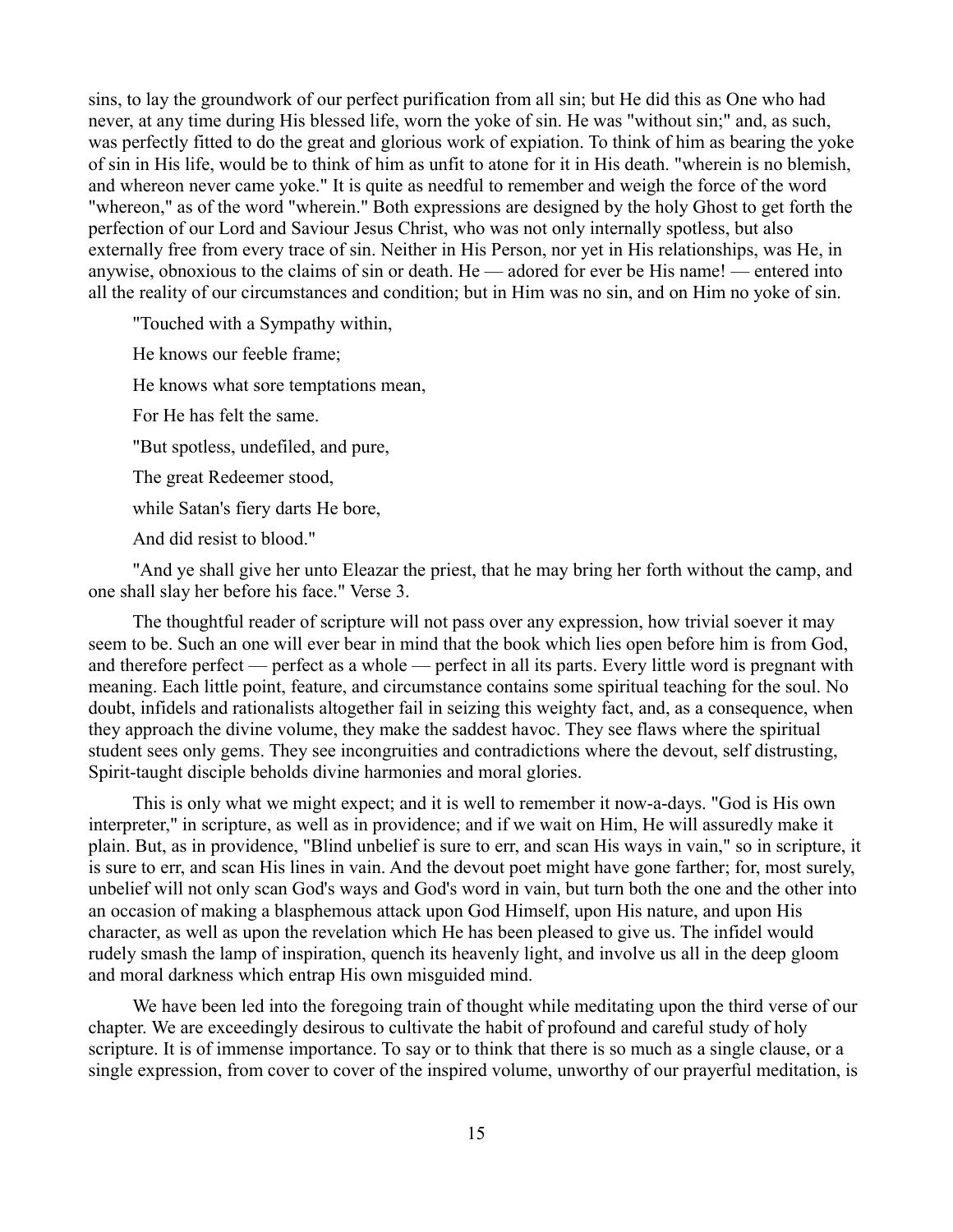to imply that God the Holy Ghost has thought it worth His while to write what we do not think it worth our while to study. "All scripture is given by inspiration of God." (2 Tim. 3: 16) This commands our reverence. "Whatsoever things were written aforetime were written for our learning." (Rom 15: 4) This awakens our personal interest. the former of these quotations proves that scripture comes *from God*; the latter proves that it comes *to us*. That and this, taken together, bind us to God by the divine link of holy scripture — a link which the devil, in this our day, is doing his very utmost to snap; and that, too, by means of agents of acknowledged moral worth and intellectual power. The devil does not select an ignorant or immoral man to make his grand and special attacks upon the Bible, for he knows full well that the former could not speak, and the latter would not get a hearing. But he craftily takes up some amiable, benevolent, and popular person — some one of blameless morals — a laborious student, a profound scholar, a deep and original thinker. Thus he throws dust in the eyes of the simple, the unlearned, and the unwary.

Christian reader, we pray you to remember this. If we can deepen in your soul the sense of the unspeakable value of your Bible; if we can warn you off from the dangerous rocks and quicksands of rationalism and infidelity; if we are made the means of stablishing and strengthening you in the assurance that when you are hanging over the sacred page of scripture, you are drinking at a fountain every drop of which has flowed into it From the very bosom of God Himself; if we can reach all or any of these results, we shall not regret the digression from our chapter, to which we now return.

"And ye shall give her unto Eleazar the priest, that he may bring her forth without the camp, and *one shall slay her before his face."* We have, in the priest and the victim, a joint type of the Person of Christ. He was, at once, the Victim and the Priest. But He did not enter upon His priestly functions until His work as a victim was accomplished. This will explain the expression in the last clause of the third verse, one shall slay her before his face." The death of Christ was accomplished on earth, and could not, therefore, be represented as the act of priesthood. Heaven, not earth, is the sphere of His priestly service. The apostle, in the Epistle to the Hebrews, expressly declares, as the sum of a most elaborate and amazing piece of argument, that "we have such an high priest, who is set on the right hand of the throne of the Majesty in the heavens; a minister of the sanctuary, and of the true tabernacle which the Lord pitched, and not man. For every High priest is ordained to offer gifts and sacrifices: wherefore it is of necessity that this man have somewhat also to offer. *For if he were on earth, he should not be a priest,* seeing that there are priests that offer gifts according to the law." (Heb. 8: 1-4) "But Christ being come an high priest of good things to come, by a greater and more perfect tabernacle, not made with hands, that is to say, not of this building; neither by the blood of goats and calves, but by his own blood he entered in once into the holy place, having obtained eternal redemption." "For Christ is not entered into the holy places made with hands, the figures of the true *But into heaven itself,* now to appear in the presence of God for us." (Heb. 9: 11, 12, 24) "But this man, after he had offered one sacrifice for sins, for ever *sat down on the right hand of God"* Heb. 10: 12.

From all these passages, taken in connection with Numbers 19: 3, we learn two things, namely, that the death of Christ is not presented as the proper, ordinary act of priesthood; and, further, that heaven, not earth, is the sphere of His priestly ministry. There is nothing new in these statements; others have advanced them repeatedly; But it is important to notice everything tending to illustrate the divine perfection and precision of Holy scripture. It is deeply interesting to find a truth, which shines brightly in the pages of the New Testament, wrapped up in some ordinance or ceremony of Old Testament times. Such discoveries are ever welcome to the intelligent reader of the word. The truth, no doubt, is the same wherever it is found; but when it bursts upon us, with meridian brightness in the New Testament scriptures, and is divinely shadowed forth in the Old, we not only have the truth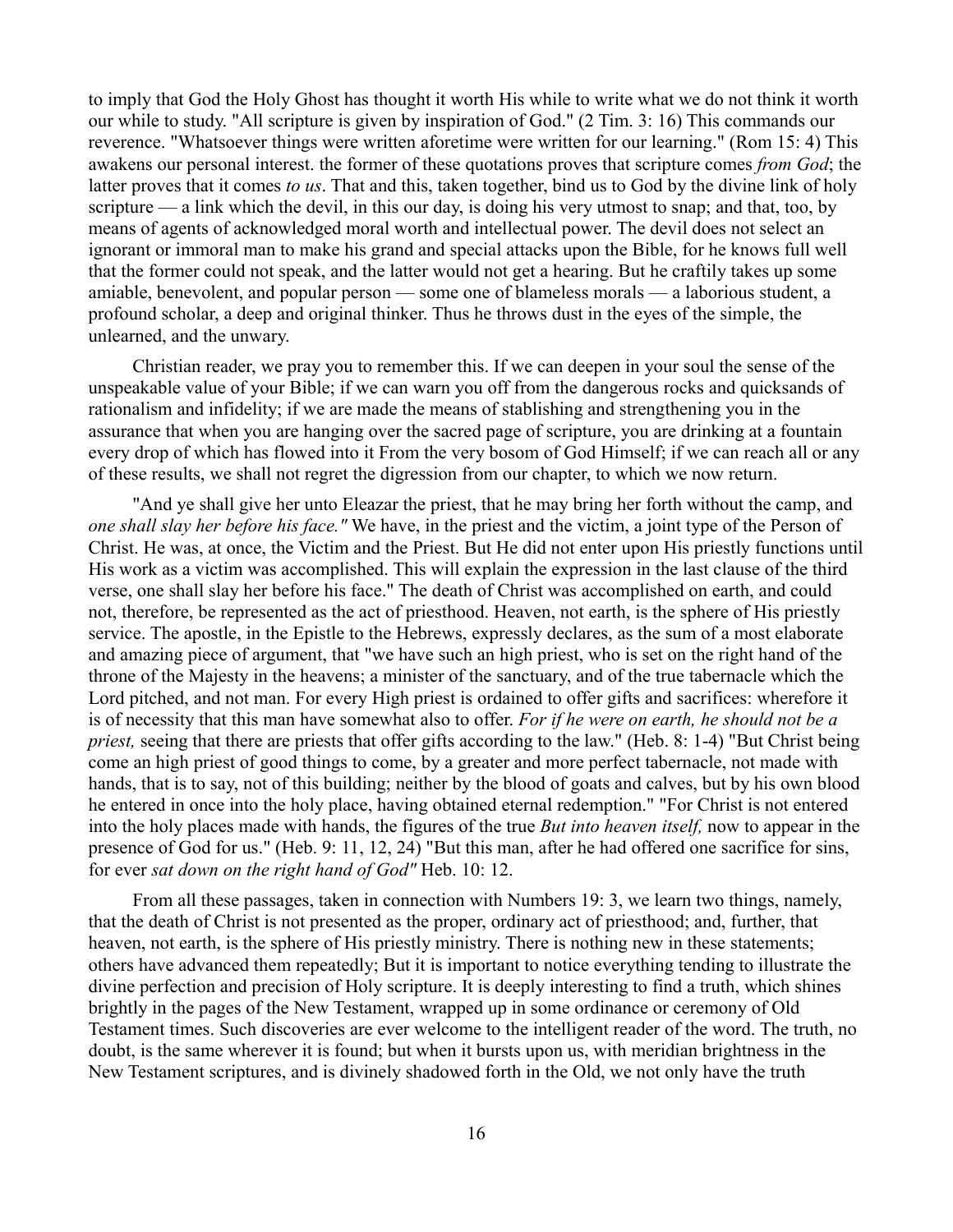established, but the unity of the volume illustrated and enforced.

But we must not pass over, unnoticed, the place where the death of the victim was accomplished. "That he may bring her forth without the camp." As has already been remarked, the priest and the victim are identified, and form a joint type of Christ; But it is added, "one shall slay her before his face," simply because the death of Christ could not be represented as the act of priesthood. What marvellous accuracy! And yet it is not marvellous, for what else should we look for in a book every line of which is from God Himself? Had it been said, "He shall slay her," then Numbers 19 would be at variance with the Epistle to the Hebrews. But no; the harmonies of the volume shine forth among its brightest glories. May we have grace to discern and appreciate them!

Jesus, then, suffered without the gate. "wherefore Jesus also, that he might sanctify the people with his own blood, suffered without the gate." (Heb. 13: 12) He took the outside place, and His voice falls on the ear from thence. Do we listen to it? Do we understand it? Should we not consider more seriously the place where Jesus died? Are we to rest satisfied with reaping the benefits of Christ's death, without seeking fellowship with Him in His rejection? God forbid! "Let us *go forth* therefore unto him without the camp, bearing his reproach\* There is immense power in these words. They should rouse our whole moral being to seek more complete identification with a rejected Saviour. Shall we see Him die outside, while we reap the benefits of His death and remain within? Shall we seek a home, and a place, and a name, and a portion, in that world from which our Lord and Master is an outcast? shall we aim at getting on in a world which could not tolerate that blessed One to whom we owe our present and everlasting felicity Shall we aspire after honour, position, and wealth, where our Master found only a manger, a cross, a borrowed grave? May the language of our *hearts* be, "Far be the *thought*! and may the language of our *lives* be, "Far be the *thing*!" May we, by the grace of God, yield a more hearty response to the Spirit's call to "*Go forth"*

{\*The camp, in the above passage. refers primarily to Judaism; but it has a very pointed moral application to every system of religion set up by man, and governed by the spirit and principles of this present evil world.]

Christian reader, let us never forget that, when we look at the death of Christ, we see two things, namely, the death of a victim, and the death of a martyr — a victim for sin, a martyr for righteousness — a victim, under the hand of God, a martyr, under the hand of man. He suffered for sin, that we might never suffer. Blessed be His name for evermore! But then, His martyr sufferings, His sufferings for righteousness under the hand of man, these we may know. "For unto you *it is given,* in the behalf of Christ, not only to believe on him, but also to *suffer* for his sake." (Phil. 1: 29) It is a positive *gift* to be allowed to suffer with Christ. Do we esteem it?

In contemplating the death of Christ, as typified by the ordinance of the red heifer, we see not only the complete putting away of sin, but also the judgement of this present evil world. "He gave himself for our sins that he might deliver us from this present evil world, according to the will of God and our Father." (Gal 1: 4) Here the two things are put together by God; and, most surely, they should never be separated by us. We have the judgement of sin, root and branch; and the judgement of this world. The former should give perfect repose to the exercised conscience; while the latter should deliver the heart from the ensnaring influence of the world, in all its multiplied forms. That purges the conscience from all sense of guilt; this snaps the link which binds the heart and the world together.

Now, it is most needful for the reader to understand and enter experimentally into the connection existing between these two things. It is quite possible to miss this grand link, even while holding and contending for a vast amount of evangelical truth and it may be confidently affirmed that where this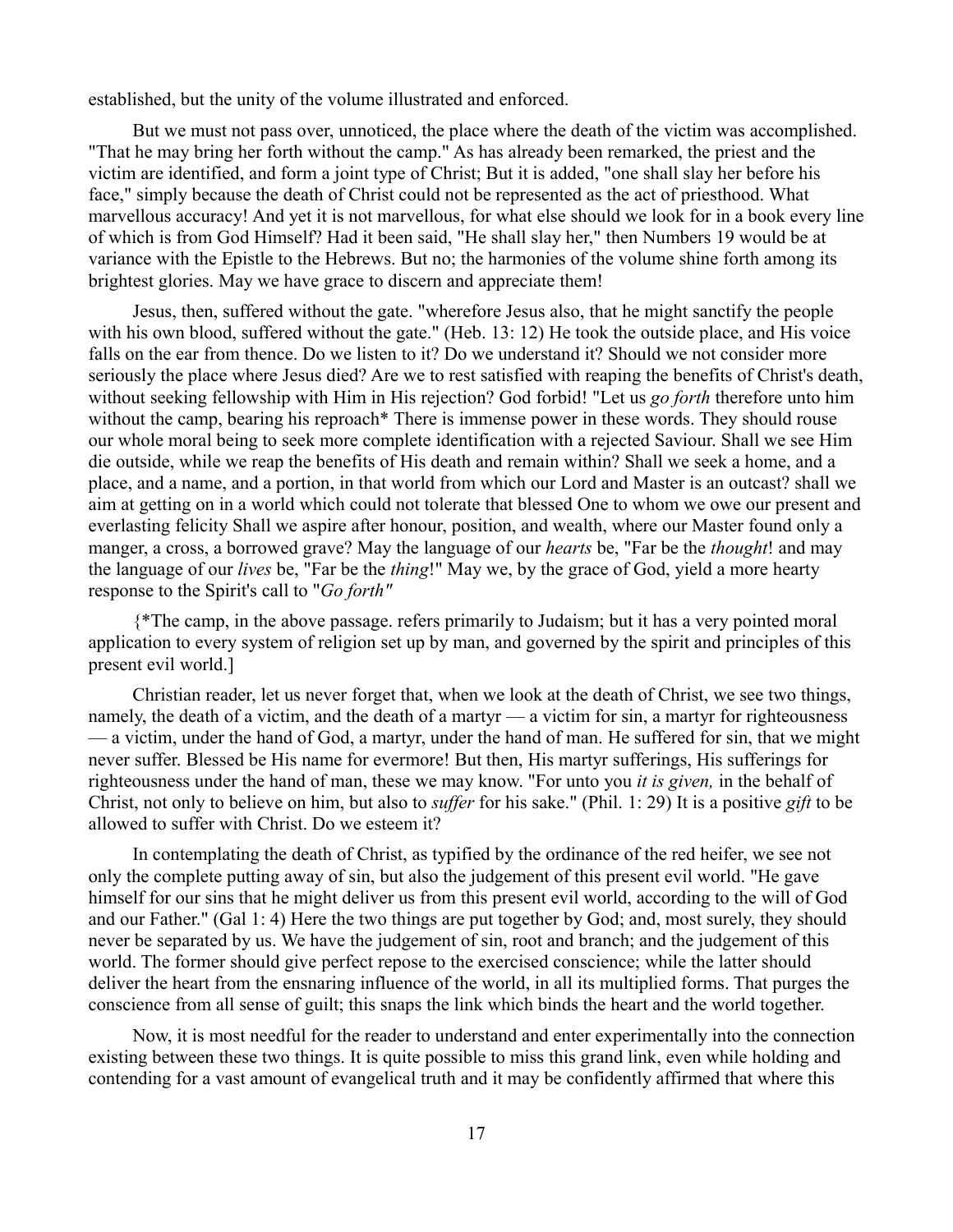link is missing, there must be a very serious defect in the Christian character. We frequently meet with earnest souls who have been brought under the convicting and awakening power of the Holy Spirit, But who have not yet known, for the ease of their troubled consciences, the full value of the atoning death of Christ, as putting away, for ever, all their sins, and bringing them nigh to God, without a stain upon the soul, or a sting in the conscience. If this be the present actual condition of the reader, he would need to consider the first clause of the verse just quoted. "He gave himself for our sins." This is a most blessed statement for a troubled soul. It settles the whole question of sin. If it be true that Christ gave Himself for my sins, what remains for me but to rejoice in the precious fact that my sins are all gone The One who took my place, who stood charged with my sins, who suffered in my room and stead, is now at the right hand of God, crowned with glory and honour. This is enough. My sins are all gone for ever. If they were not, *He* could not be where He now is. The crown of glory which wreathes His blessed brow is the proof that my sins are perfectly atoned for, and therefore perfect peace is my portion — a peace as perfect as the work of Christ can make it.

But then, let us never forget that the very same work that has for ever put away our sins has delivered us from this present evil world. The two things go together. Christ has not only delivered me from the consequences of my sins, but also from the present power of sin, and from the claims and influences of that thing which scripture calls "the world." All this, however, will come more fully out as we proceed with our chapter.

"And Eleazar the priest shall take of her blood with His finger, and sprinkle of her blood directly before the tabernacle of the congregation seven times." Here we have the solid groundwork of all real purification. we know that, in the type before us, it is only, as the inspired apostle tells us, a question of "sanctifying to me purifying of the flesh." (Heb. 9: 13) But we have to look beyond the type to the antitype — beyond the shadow to the substance. In the sevenfold sprinkling of the blood of the red heifer, before the tabernacle of the congregation, we have a figure of the perfect presentation of the blood of Christ to God, as the only ground of the meeting-place between God and the conscience. The number "seven," as has frequently been observed, is expressive of perfection; and, in the figure before us, we see the perfection attaching to the death of Christ, as an atonement for sin, presented to, and accepted by God. All rests upon this divine ground. The blood has been shed, and presented to a holy God, as a perfect atonement for sin. This, when simply received by faith, must relieve the conscience from all sense of guilt and all fear of condemnation. There is nothing before God save the perfection of the atoning work of Christ. Sin has been judged and our sins put away. They have been completely obliterated by the precious blood of Christ. To believe this is to enter into perfect repose of conscience.

And here let the reader carefully note that there is no further allusion to the sprinkling of blood throughout the entire of this singularly interesting chapter. This is precisely in keeping with the doctrine of Hebrews 9, 10. It is but another illustration of the divine harmony of the Volume. The sacrifice of Christ, being divinely perfect, needs not to be repeated. Its efficacy is divine and eternal. "But Christ being come an high priest of good things to come, by a greater and more perfect tabernacle, not made with hands, that is to say, not of this building; neither by the blood of goats and calves, but by his own blood, He entered in once into the holy place, having obtained eternal redemption. For if the blood of bulls and of goats, and *the ashes of an heifer,* sprinkling the unclean, sanctifieth to the purifying of the flesh; how much more shall the blood of Christ, who through the eternal Spirit offered Himself without spot to God, purge your conscience from dead works to serve the living God? (Heb. 9: 11-14.) Observe the force of these two words, "*once*" and "*eternal*." See how they set forth the completeness and divine efficacy of the sacrifice of Christ. The blood was shed once and for ever. To think of a repetition of that great work would be to deny its everlasting and all-sufficient value, and reduce it to the level of the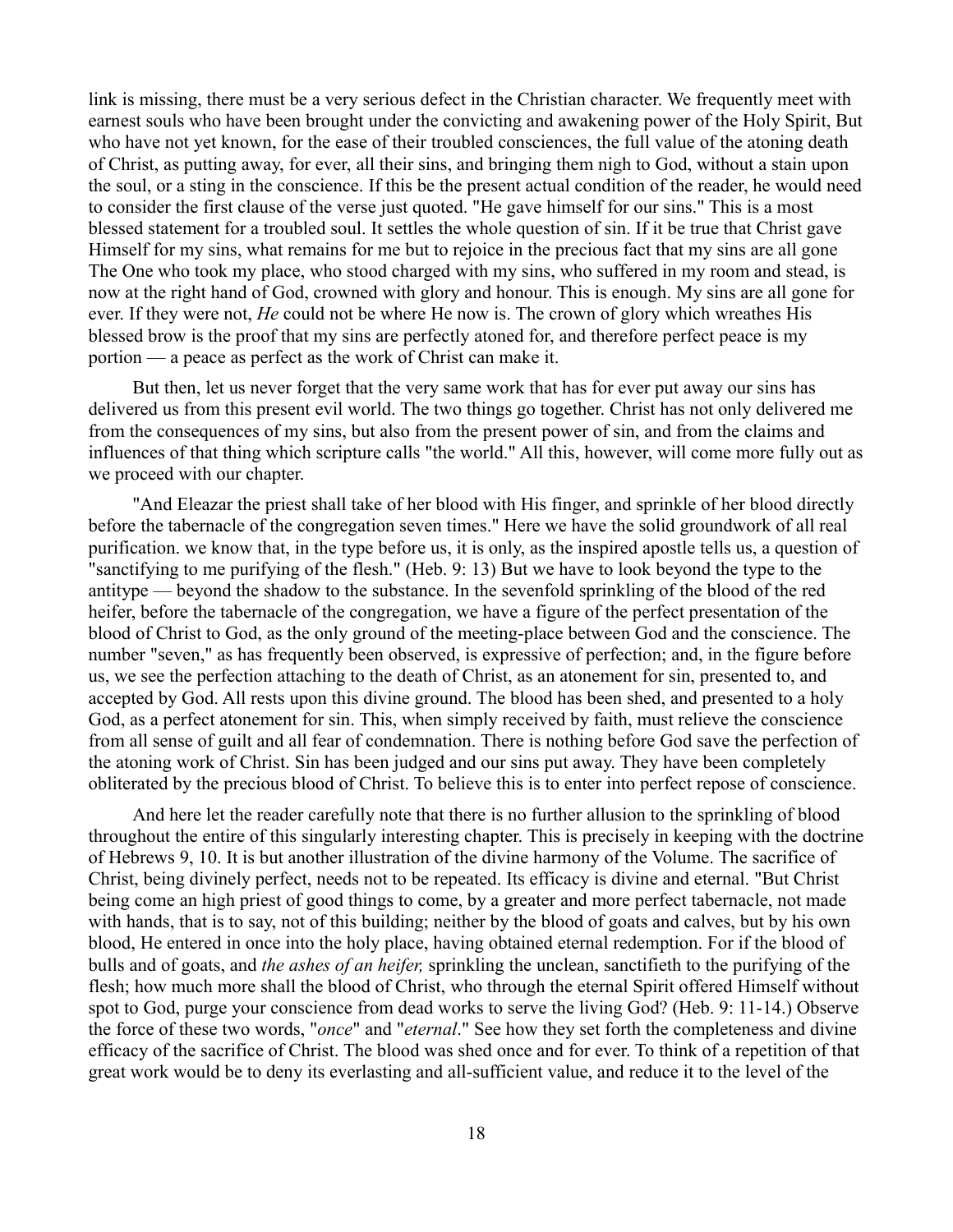blood of bulls and goats.

But, further," It was therefore necessary that the patterns of things in the heavens should be purified with these; but the heavenly things themselves with better sacrifices than these. For Christ is not entered into the holy places made with hands, which are the figures of the true; but into heaven itself, now to appear in the presence of God for us; nor yet *that He should offer Himself often,* as the high priest entereth into the holy place every year with blood of others; for then *must He often have suffered* since the foundation of the world; but now, once in the end of the world hath he appeared to *put away sin* by the sacrifice of himself." Sin therefore, has been put away. It cannot be put away, and, at the same time, be on the believer's conscience. This is plain. It must either be admitted that the believer's sins are blotted out, and his conscience perfectly purged, or that Christ must die over again. But this latter is not only needless, but wholly out of the question; for, as the apostle goes on to say, "As it is appointed unto men *once* to die, but after this the judgement; so Christ was once offered to bear the sins of many; and unto them that look for him shall he appear the second time, without sin, unto salvation."

There is something most marvellous in the patient elaborateness with which the Holy Ghost argues out this entire subject. He expounds, illustrates, and enforces the great doctrine of the completeness of the sacrifice in such a way, as to carry conviction to the soul, and relieve the conscience of its heavy burden. Such is the exceeding grace of God that He can not only accomplished the work of eternal redemption for us, But, in the most patient and painstaking manner, has argued and reasoned, and proved the whole point in question, so as not to leave one hair's breadth of ground on which to base an objection. Let us hearken to His further powerful reasonings, and may the Spirit apply them in power to the heart of the anxious reader.

"For the law having a shadow of good things to come, and not the very image of the things, can never with those sacrifices which they offered year by year continually, make the comers thereunto *perfect*. For then would they not have *ceased to be offered?* because that the worshippers once purged should have had *no more conscience of sins.* But in these sacrifices there is a remembrance again made of sins every year. For it is not possible that the blood of bulls and of goats should take away sins." But that which the blood of bulls could never do, the blood of Jesus has for ever done. This makes all the difference. All the blood that ever flowed around Israel's altars — the millions of sacrifices, offered according to the requirements of the Mosaic ritual — could not blot out one stain from the conscience, or justify a sin-hating God in receiving a sinner to Himself. "It is not possible that the blood of bulls and of goats should take away sins." "Wherefore when he cometh into the world he saith, sacrifice and offering thou wouldest not, but a body hast thou prepared me. In burnt offerings and sacrifices for sin thou hast had no pleasure. Then said I, Lo, I come (in the volume of the book it is written of me) to do thy will, O God . . .. . By the which will we are sanctified through the offering of the body of Jesus Christ *once*." Mark the contrast. God had no pleasure in the endless round of sacrifices under the law. They did not please Him. They left wholly unaccomplished that which He had in His loving heart to do for His people, namely, to rid them completely of sin's heavy load, and bring them unto Himself, in perfect peace of conscience and liberty of heart. This, Jesus, by the one offering of His blessed body, did. He did the will of God; and, blessed for ever be His name, He has not to do His work over again. We may refuse to believe that the work is done — refuse to commit our souls to its efficacy — to enter into the rest which it is calculated to impart — to enjoy the holy liberty of spirit which it is fitted to yield; but there stands the work in its own imperishable virtue; and there, too, stand the Spirit's arguments respecting that work, in their own unanswerable force and clearness; and neither Satan's dark suggestions, nor our own unbelieving reasonings can ever touch either the one or the other. They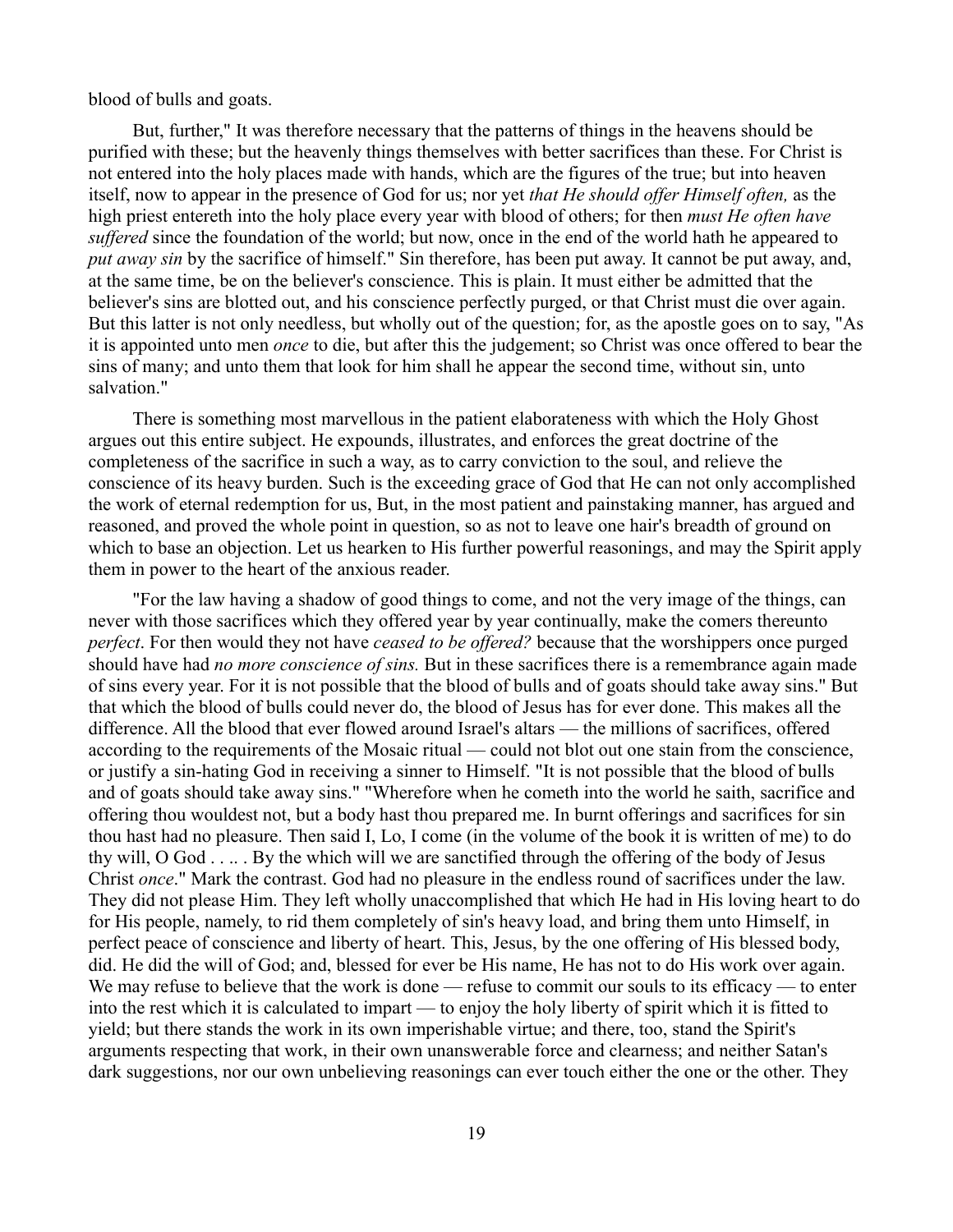may, and alas! they do, most sadly interfere with our soul's enjoyment of the truth; but the truth itself remains ever the same.

"And every priest *standeth daily* ministering, and *offering oftentimes the same sacrifices, which can never take away sins;* but this man, after he had offered *one sacrifice* for sins, *for ever sat down* on the right hand of God; from henceforth expecting till his enemies be made his footstool. For by *one offering* He hath perfected for ever them that are sanctified." It is due to the blood of Christ that it should impart eternal perfection; and, we may surely add, it is due to it likewise that our souls should taste that perfection. No one need ever imagine that he is doing honour to the work of Christ, or to the Spirit's testimony respecting that work, when he refuses to accept that perfect remission of sins which is proclaimed to him through the blood of the cross. It is no sign of true piety, or of pure religion, to deny what the grace of God has done for us in Christ, and what the record of the eternal Spirit has presented to our souls on the page of inspiration.

Christian reader, anxious inquirer, does it not seem strange that, when the word of God presents to our view Christ seated at the right hand of God, in virtue of accomplished redemption, we should be, virtually, in no wise better off than those who had merely a human priest standing daily ministering, and offering the same round of sacrifices? We have a divine Priest who has sat down for ever. They had a merely human priest, who could never, in his official capacity, sit down at all; and yet are we, in the state of the mind, in the apprehension of the soul, in the actual condition of the conscience, in no respect better off than they? Can it Be possible that, with a perfect work to rest upon, our souls should never know perfect rest? The Holy Ghost, as we have seen in these various quotations taken from the epistle to the Hebrews, has left nothing unsaid to satisfy our souls as to the question of the complete putting away of sin by the precious blood of Christ. Why then should you not, this moment, enjoy full, settled peace of conscience? Has the blood of Jesus done nothing more for you than the blood of a bullock did for a Jewish worshipper?

It may be, however, that the reader is ready to say, in reply to all that we have been seeking to urge upon him," I do not, in the least, doubt the efficacy of the blood of Jesus. I believe it cleanseth from all sin. I believe, most thoroughly, that all who simply put their trust in that blood are perfectly safe, and will be eternally happy. My difficulty does not lie here at all. What troubles me is, not the efficacy of the blood, in which I fully believe, but *my own personal interest in that blood,* of which I have no satisfactory evidence. This is the secret of all my trouble. The doctrine of the blood is as clear as a sunbeam; but the question of my interest therein is involved in hopeless obscurity."

Now if this be at all the embodiment of the reader's feelings on this momentous subject, it only proves the necessity of his deeply pondering the fourth verse of the nineteenth of Numbers. There he will see that the true basis of all purification is found in this, that the blood of atonement has been presented to God, and accepted by Him. This is a most precious truth, but one little understood. It is of all importance that the really anxious soul should have a clear view of the subject of atonement. It is so natural to us all to be occupied with our thoughts and feelings about the blood of Christ, rather than with the blood itself, and with God's thoughts respecting it. If the blood has been perfectly presented to God, if He has accepted it, if He has glorified Himself in the putting away of sin, then what remains for the divinely exercised conscience but to find perfect repose in that which has met all the claims of God, harmonised His attributes, and laid the foundations of that marvellous platform whereon a sin-hating God and a poor sin-destroyed sinner can meet? Why introduce the question of my interest in the blood of Christ, as though that work were not complete without anything of mine, call it what you will, my interest, my feelings, my experience, my appreciation, my appropriation, my anything? Why not rest in Christ alone? This would be really having an interest in Him. But the very moment the heart gets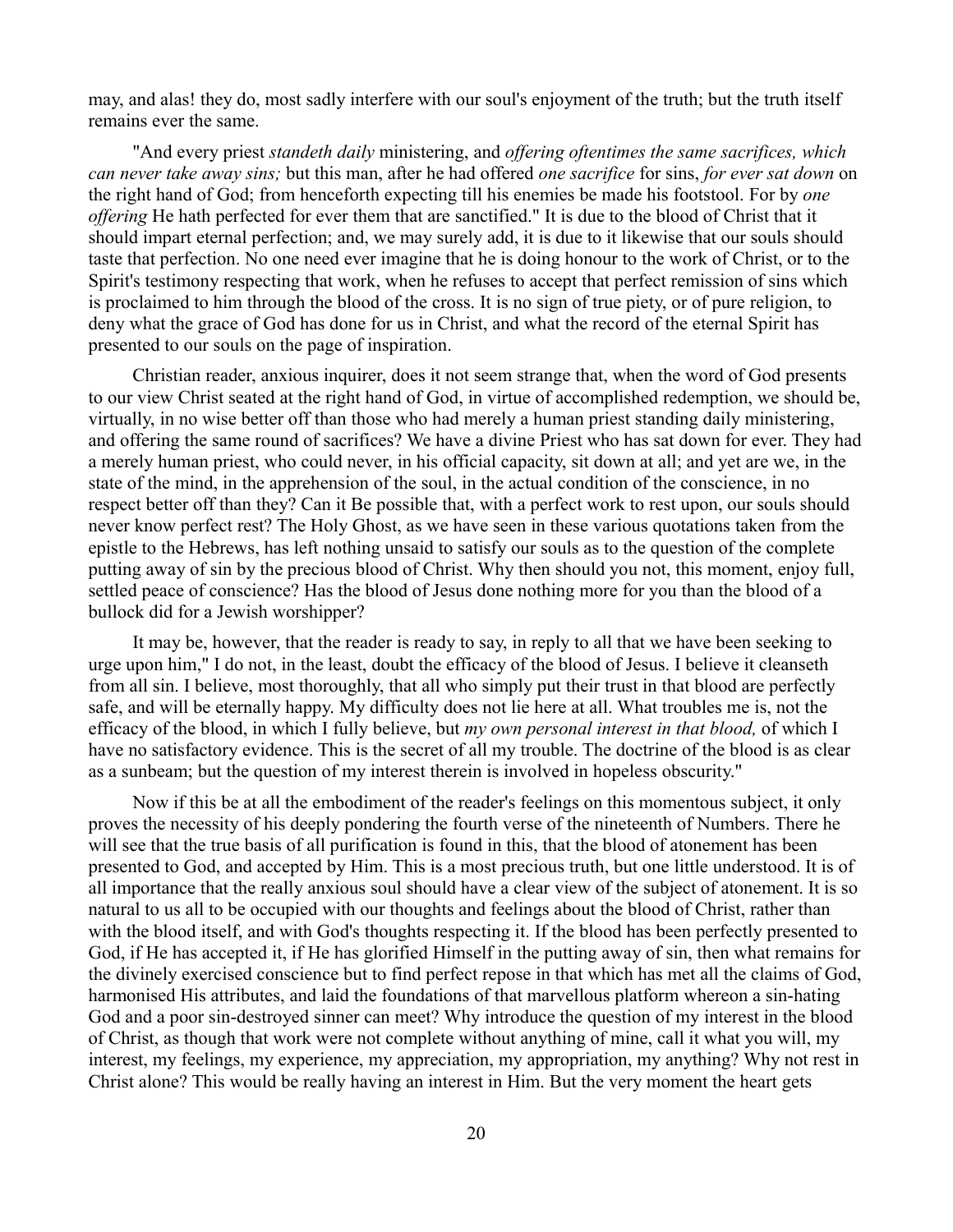occupied with the question of its own interest — the moment the eye is withdrawn from that divine object which the word of God and the Holy Ghost present — then spiritual darkness and perplexity must ensue; and the soul, instead of rejoicing in the perfection of the work of Christ, is tormented by looking at its own poor, imperfect feelings.

"The atoning work is done,

The Victim's blood is shed;

And Jesus now is gone,

His people's cause to plead.

He stands in heaven their Great High Priest,

And bears their names upon His breast."

Here, blessed be God, we have the stable groundwork of "purification for sin," and of perfect peace for the conscience. "The atoning work is done." All is finished. the great Antitype of the red heifer has been slain. He gave himself up to death, under the wrath and judgement of a righteous God, that all who simply put their trust in Him might know, in the deep secret of their own souls, divine purification and perfect Peace. We are purified as to the conscience, not by our thoughts about the blood, but by the blood itself. We must insist upon this. God Himself has made out our title for us, and that title is found in the blood *alone*. Oh! that most precious blood of Jesus that speaks profound peace to every troubled soul that will simply lean upon its eternal efficacy. Why, we may ask, is it that the blessed doctrine of the blood is so little understood and appreciated? Why will people persist in looking to anything else, or in mingling anything else with it? May the Holy Ghost lead the anxious reader, as he reads these lines, to stay his heart and conscience upon the atoning sacrifice of the Lamb of God.

Having thus endeavoured to present to the reader the precious truth unfolded to us in the *death* of the red heifer, we shall now ask him to meditate, for a few moments, upon the *burning* of the heifer. We have looked at the *blood*, let us now gaze upon the *ashes*. In the former, we have the sacrificial death of Christ, as the only purification for sin. In the latter, we have the remembrance of that death applied to the heart by the Spirit, through the word, in order to remove any defilement contracted in our walk from day to day. This gives great completeness and beauty to this most interesting type. God has not only made provision for past sins, but also for present defilement, so that we may be ever before him in all the value and merit of the perfect work of Christ. He would have us treading the courts of His sanctuary, the holy precincts of His presence," Clean every whit.' And not only does He Himself see as thus; But, blessed for ever be His name, He would have us thus in our own inward self-consciousness. He would give us, by His Spirit, through the word, the deep inward sense of cleanness in His sight, so that the current of our communion with Him may flow on without a ripple and without a curve. "If we walk in the light as He is in the light, we have fellowship one with another, and the blood of Jesus Christ his Son cleanseth us from all sin. (1 John 1) But if we fail to walk in the light — if we forget, and, in our forgetfulness, touch the unclean thing, how is our communion to be restored? Only by the removal of the defilement. But how is this to be effected? By the application to Our hearts and consciences of the precious truth of the death of Christ. The Holy Ghost produces self-judgement, and brings to our remembrance the precious truth that Christ suffered death for that defilement which we so lightly and indifferently contract. It is not a fresh sprinkling of the blood of Christ — a thing unknown in scripture; but the remembrance of His death brought home, in fresh power, to the contrite heart, by the ministry of the Holy Ghost.

"And one shall burn the heifer in his sight...... And the priest shall take cedar wood, and hyssop,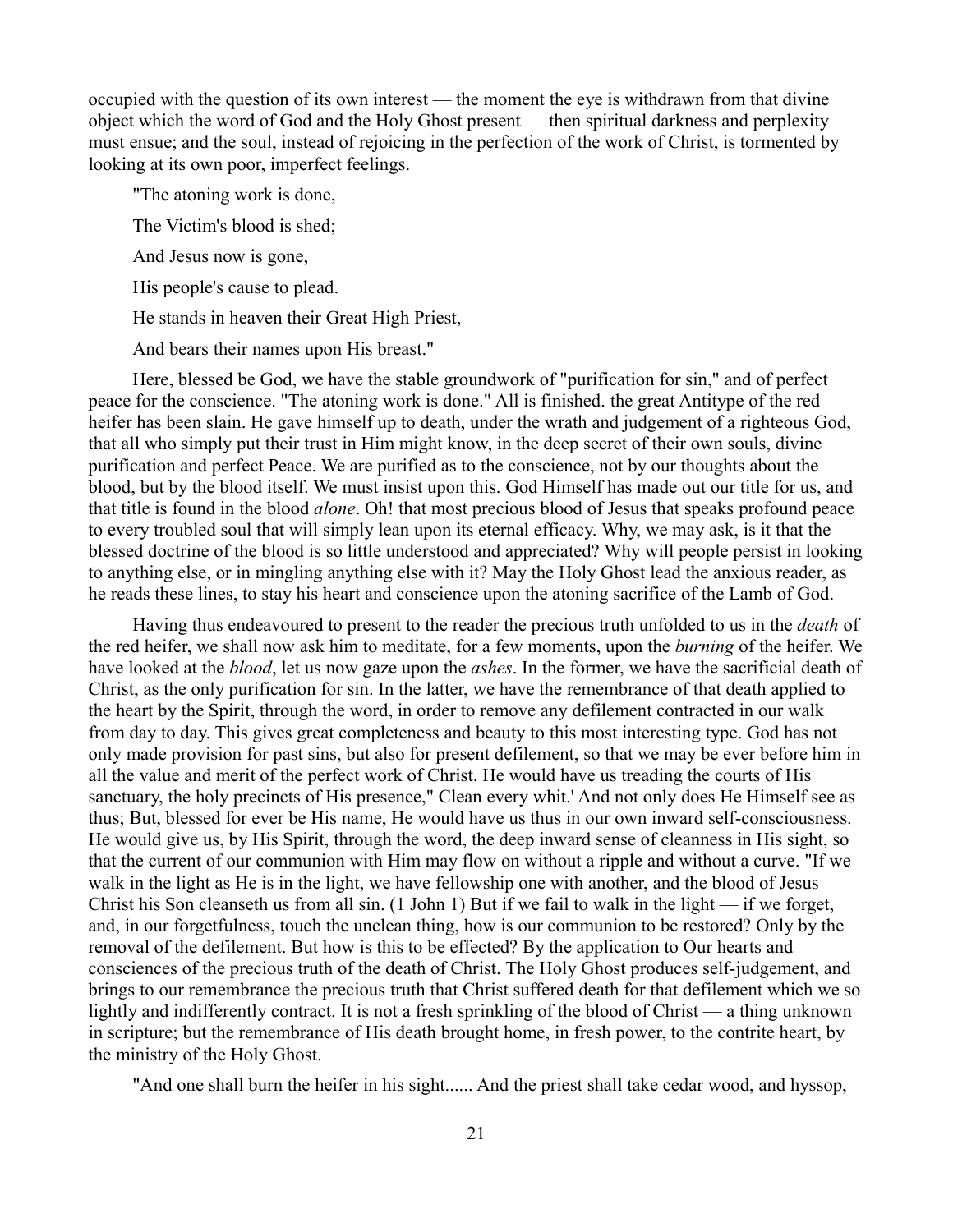and scarlet, and cast it into the midst of the burning of the heifer......And a man that is clean shall gather up the ashes of the heifer, and lay them up without the camp in a clean place, and it shall be kept for the congregation of the children of Israel for a water of separation: it is a purification for sin."

It is the purpose of God that His children should be purified from all iniquity, and that they should walk in separation from this present evil world, where all is death and defilement. this separation is effected by the action of the word on the heart, by the power of the Holy Ghost. "Grace to you and peace from God the Father, and our Lord Jesus Christ, who gave Himself for our sins, that he might deliver as from this present evil world, according to the will of God and our Father." (Gal. 1: 4) And again, "Looking for that blessed hope, and the glorious appearing of the great God and our Saviour Jesus Christ; who gave himself for us, that he might *redeem* us from all iniquity, and *purify* unto himself a peculiar people, zealous of good works." Titus 2: 13, 14.

It is remarkable how constantly the Spirit of God presents, in intimate connection, the full relief of the conscience from all sense of guilt, and the deliverance of the heart from the moral influence of this present evil world. Now, it should be our care, beloved Christian reader, to maintain the integrity of this connection. Of course, it is only by the gracious energy of the Holy Ghost that we can do so; but we ought to seek earnestly to understand and practically carry out the blessed link of connection between the death of Christ as an atonement for sin, and as the moral power of separation from this world. Many of the people of God never get beyond the former, if they even get that length. Many seem to be quite satisfied with the Knowledge of the forgiveness of sins through the atoning work of Christ, while, at the same time, they fail to realise deadness to the world in virtue of the death of Christ, and their identification with Him therein.

Now, when we stand and gaze upon the burning of the red heifer, in Numbers 19 — when we examine that mystic heap of ashes, what do we find? It may be said, in reply, "We find our sins there." True, thanks be to God, and to the Son of His love, we do indeed find our sins, our iniquities, our trespasses, our deep crimson guilt, all reduced to ashes. But is there nothing more? Can we not, by a careful analysis, discover more? Unquestionably. We find nature there, in every stage of its existence — from the highest to the lowest point in its history. Moreover, we find all the glory of this world there. the cedar and the hyssop represent nature in its widest extremes; and, in giving its extremes, they take in all that lies between. "Solomon spake of trees, from the cedar tree that is in Lebanon even unto the hyssop that springeth out of the wall."

"Scarlet" is viewed, by those who have carefully examined scripture on the point, as the type or expression of human splendour, worldly grandeur, the glory of this world, the glory of man. Hence, therefore, we see in the burning of the heifer, the end of all worldly greatness, human glory, and the complete setting aside of the flesh, with all its belongings. This renders the burning of the heifer deeply significant. It shadows forth a truth too little known, and, when known, too readily forgotten — a truth embodied in these memorable words of the apostle, "God forbid that I should glory save in the cross of our Lord Jesus Christ, Whereby the world is crucified unto me, and I unto the world."

We are all far too prone to accept the cross as the ground of escape from all the consequences of our sins, and of full acceptance with God, and, at the same time, refuse it as the ground of our complete separation from the world. True it is, thanks and praise be to our God, the solid ground of our deliverance from guilt and consequent condemnation; but it is more than this. It has severed us, for ever, from all that pertains to this world, through which we are passing. Are my sins put away Yes; blessed be the God of all grace! according to what? According to the perfection of Christ's atoning sacrifice as estimated by God Himself. Well then, such, precisely, is the measure of our deliverance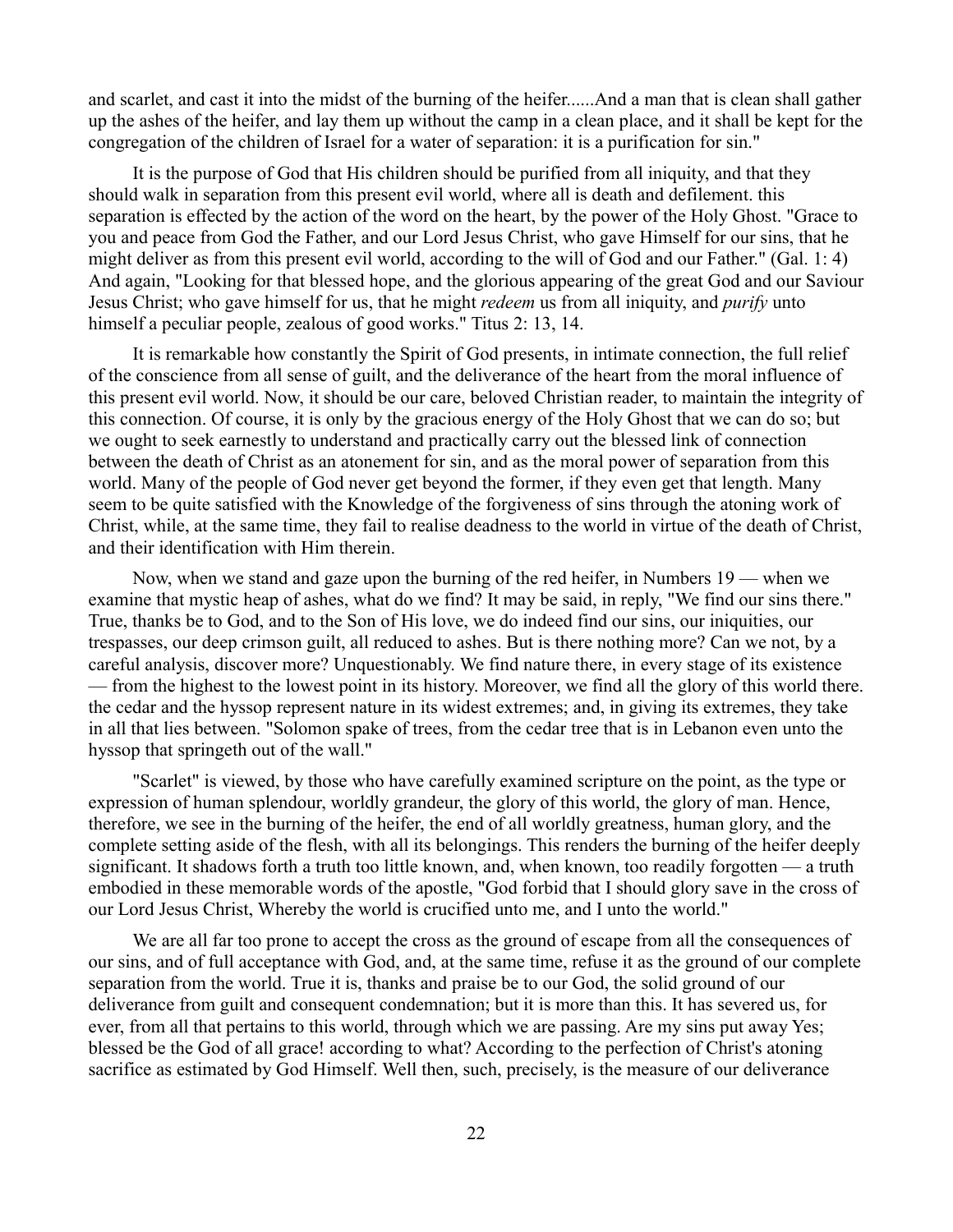from this present evil world — from its fashions, its maxims, its habits, its principles. The believer has absolutely nothing in common with this world, in so far as he enters into the spirit and power of the cross of the Lord Jesus Christ. That cross has dislodged him from everything here below, and made him a pilgrim and a stranger in this world. The truly devoted heart sees the dark shadow of the cross looming over all the glitter and glare, the pomp and fashion of this world. Paul saw this, and the sight of it caused him to esteem the world, in its very highest aspect, in its most attractive forms, in its brightest glories, as dross.

Such was the estimate formed of this world by one who had been brought up at the feet of Gamaliel. "The world is crucified unto me," said he, "and I unto the world." Such was Paul, and such should every Christian be — a stranger on earth, a citizen of heaven, and this, not merely in sentiment or theory, but in downright fact and reality; for, as surely as our deliverance from hell is more than a mere sentiment or theory, so surely is our separation from this present evil age. The one is as positive and as real as the other.

But here let us ask, Why is not this great practical truth more pressed home upon the hearts of evangelical Christians at the present moment? Why are we so slow to urge upon one another the separating power of the cross of Christ? If my heart loves Jesus, I shall not seek a place, a portion, or a name where He found only a malefactor's cross. This, dear reader, is the simple way to look at the matter. Do you really love Christ? Has your heart been touched and attracted by His wondrous love to you? If so, remember that He was cast out by this world. Yes, Jesus was, and still is, an outcast from this world. There is no change. The world is the world still; and be it remembered, that one of Satan's special devices is to lead people to accept salvation from Christ, while, at the same time, they refuse to be identified with Him in His rejection — to avail themselves of the atoning work of the cross, while abiding comfortably in the world that is stained with the guilt of nailing Christ thereto. In other words, he leads people to think and to say that the offence of the cross has ceased; that the world of the nineteenth century is totally different from the world of the first; that if the Lord Jesus were on earth now He would meet with very different treatment from that which He received then; that it is not now a pagan world, but a Christian one, and this makes a material and a fundamental difference; that now it is quite right for a Christian to accept of citizenship in this world, to have a name, a place, and a portion here, seeing it is not the same world at all, as that which nailed the Son of God to Calvary's cursed tree.

Now we feel it incumbent on us to press upon all who read these lines that this is, in very deed, a lie of the arch-enemy of souls. The world is not changed. It may have changed its dress, But it has not changed its nature, its spirit, its principles. It hates Jesus as cordially as when the cry went forth," Away with him! Crucify him!" There is really no change. If only we try the world by the same grand test, we shall find it to be the same evil, God-hating, Christ-rejecting world as ever. And what is that test? Christ crucified. May this solemn truth be engraved on our hearts! May we realise and manifest its formative power! May it detach us more completely from all that belongs to the world! May we be enabled to understand more fully the truth presented in the ashes of the red heifer! Then shall our separation from the world, and our dedication to Christ, be more intense and real. The Lord, in His exceeding goodness, grant that thus it may be, with all His people, in this day of hollow, worldly, half-and-half profession!

Let us now consider, for a moment, how the ashes were to be applied.

"He that toucheth the dead body of any man shall be unclean seven days. He shall purify Himself with it on the third day, and on the seventh day he shall be clean; but if he purify not himself the third day, then the seventh day he shall not be clean. Whosoever toucheth the dead body of any man that is dead, and purifieth not himself, defileth the tabernacle of the Lord; and that soul shall be cut off from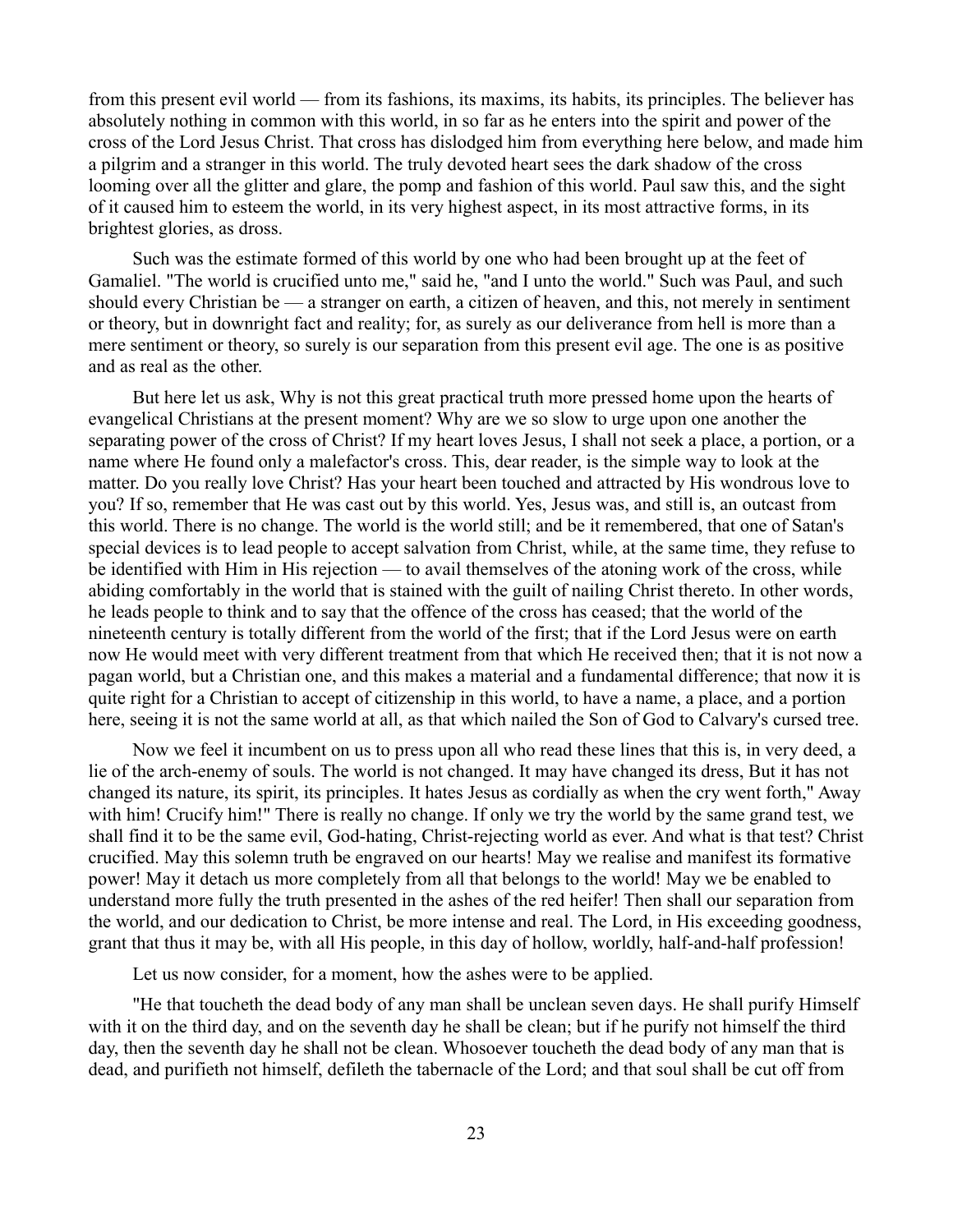Israel: because the water of separation was not sprinkled upon him, he shall be unclean; his uncleanness is yet upon him."

It is a solemn thing to have to do with God — to walk with Him, from day to day, in the midst of a defiled and defiling scene. He cannot tolerate any uncleanness upon those with whom He deigns to walk, and in whom He dwells. He can pardon and blot out; He can heal, cleanse, and restore; but He cannot sanction unjudged evil, or suffer it upon His people. It would be a denial of His very name and nature were He to do so. This, while deeply solemn, is truly blessed. It is our joy to have to do with One whose presence demands and secures holiness. We are passing through a world in which we are surrounded with defiling influences. True, defilement is not now contracted by touching "a dead body, or a bone of a man, or a grave." These things were, as we know, types of things moral and spiritual with which we are in danger of coming in contact every day and every hour. We doubt not but those who have much to do with the things of this world are most painfully sensible of the immense difficulty of escaping with unsoiled hands. Hence the need of holy diligence in all our habits and associations, lest we contract defilement, and interrupt our communion with God. He must have us in a condition worthy of Himself. "Be ye holy, for I am holy."

But the anxious reader, whose whole soul breathes after holiness, may eagerly inquire, "What, then, are we to do, if it be true that we are thus surrounded, on all hands, with defiling influences, and if we are so prone to contract that defilement? Furthermore, if it is impossible to have fellowship with God, with unclean hands and a condemning conscience, What are we to do?" First of all, then, we should say, be watchful. Wait much and earnestly on God. He is faithful and gracious — a prayerhearing and a prayer-answering God — a liberal and an unupbraiding Giver. "He giveth more grace." This is, positively, a blank cheque which faith can fill up to any amount. Is it the real purpose of your soul to get on, to advance in the divine life, to grow in personal holiness? Then beware how you continue, for a single hour, in contact with what soils your hands and wounds your conscience, grieves the Holy Ghost, and mars your communion. Be decided. Be whole-hearted. Give up, at once, the unclean thing, whatever it be, habit, or association, or anything else. Cost what it may, give it up. Entail what loss it may, abandon it. No worldly gain, no earthly advantage, could compensate for the loss of a pure conscience, an uncondemning heart, and the light of your Father's countenance. Are you not convinced of this? If so, seek grace to carry out your conviction.

But it may be further asked, "What is to be done when defilement is actually contracted? How is the defilement to be removed?" Hear the reply in the figurative language of Numbers 19. "And for an unclean person, they shall take of the *ashes* of the burnt heifer of purification for sin, and running water shall be put thereto in a vessel. And a clean person shall take hyssop and dip it in the water, and sprinkle it upon the tent, and upon all the vessels, and upon the persons that were there, and upon him that touched a bone, or one slain, or one dead, or a grave. And the clean person shall sprinkle upon the unclean on the third day, and on the seventh day; and on the seventh day he shall purify himself, and wash his clothes, and bathe Himself in water, and shall be clean at even."

The reader will remark that, in the twelfth and eighteenth verses, there is a double action set forth. There is the action of the third day, and the action of the seventh day. Both were essentially necessary to remove the ceremonial defilement caused by contact with the varied forms of death above specified. Now, what did this double action typify? What is it that, in our spiritual history, answers thereto? we believe it to be this. When we, through lack of watchfulness and spiritual energy, touch the unclean thing and get defiled, we may be ignorant of it; but God knows all about it. He cares for us, and is looking after us; not, blessed be His name, as an angry judge, or stern censor, but as a loving father, who will never impute anything to us, because it was all, long ago, imputed to the One who died in our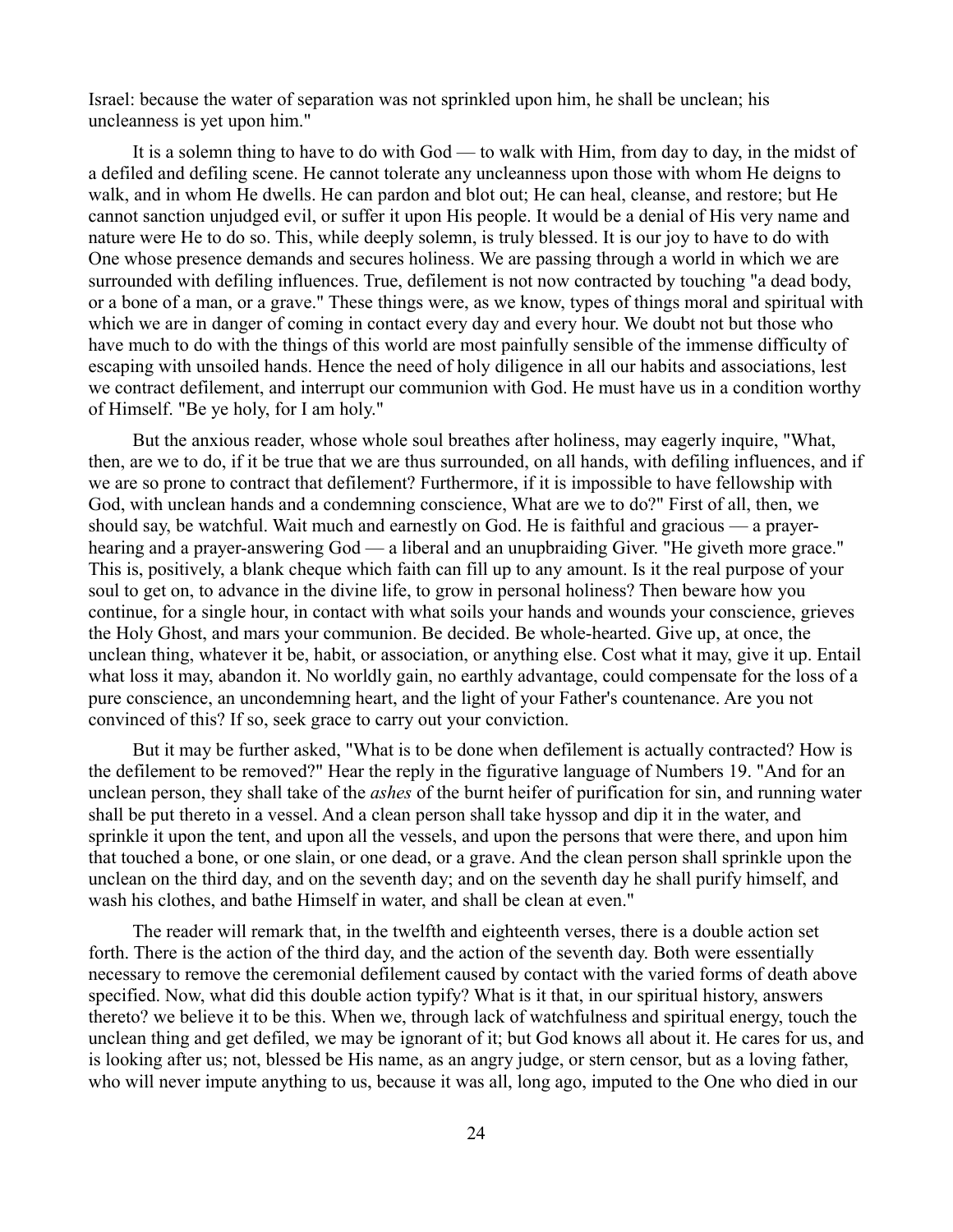stead. But, though He will never impute it to us, He will make us feel it deeply and keenly. He will be a faithful reprover of the unclean thing; and He can reprove all the more powerfully simply because He will never reckon it against us. The holy Spirit brings our sin to remembrance, and this causes unutterable anguish of heart. This anguish may continue for some time. It may be moments, days, months, or years. We once met with a young Christian, who was rendered miserable, for three years, by having gone with some worldly friends on an excursion. This convicting operation of the holy Ghost we believe to be shadowed forth by the action of the third day. He first brings our sin to remembrance; and then He graciously brings to our remembrance, and applies to our souls, through the written word, the value of the death of Christ as that which has already met the defilement which we so easily contract. This answers to the action of the seventh day — removes the defilement and restores our communion.

And, be it carefully remembered, that we can never get rid of defilement in any other way. We may seek to forget, to slur over, to heal the wound slightly, to make little of the matter, to let time obliterate it from the tablet of memory. It will never do. Nay, it is most dangerous work. There are few things more disastrous than trifling with conscience or the claims of holiness. And it is as foolish as it is dangerous; for God has, in His grace, made full provision for the removal of the uncleanness which His holiness detects and condemns. But the uncleanness must be removed, else communion is impossible. "If I wash thee not, thou hast no part with me." the suspension of a believers communion is what answers to the cutting off of a member from the congregation of Israel. The Christian can never be cut off from Christ; but his communion can be interrupted by a single sinful thought, and that sinful thought must be judged and confessed, and the soil of it removed, ere the communion can be restored. It is well to remember this. It is a serious thing to trifle with sin. We may rest assured we cannot possibly have fellowship with God and walk in defilement. To think so, is to blaspheme the very name, the very nature, the very throne and majesty of God. No, dear reader, we must keep a clean conscience, and maintain the holiness of God, else we shall, very soon, make shipwreck of faith and break down altogether. May the Lord keep us walking softly and tenderly, watchfully and prayerfully, until we have laid aside our bodies of sin and death, and entered upon that bright and blessed world above, where sin, death, and defilement are unknown.

In studying the ordinances and ceremonies of the Levitical economy, nothing is more striking than the jealous care with which the God of Israel watched over His people, in order that they might be preserved from every defiling influence. By day and by night, awake and asleep, at home and abroad, in the bosom of the family and in the solitary walk, His eyes were upon them. He looked after their food, their raiment, their domestic habits and arrangements. He carefully instructed them as to what they might and what they might not eat; what they might and what they might not wear. He even set forth, distinctly, His mind as to the very touching and handling of things. In short, He surrounded them with barriers amply sufficient, had they only attended to them, to resist the whole tide of defilement to which they were exposed on every side.

In all this, we read, in unmistakable characters, the holiness of God; but we read also, as distinctly, the grace of God. If divine holiness could not suffer defilement upon the people, divine grace made ample provision for the removal thereof. This provision is set forth in our chapter under two forms, namely, the blood of atonement, and the water of separation. Precious provision! a provision illustrating, at once, the holiness and the grace of God. Did we not know the ample provisions of divine grace, the lofty claims of divine holiness would be perfectly overwhelming; but being assured of the former, we can heartily rejoice in the latter. Could we desire to see the standard of divine holiness lowered a single hair's breadth? Far be the thought. How could we, or why should we, seeing that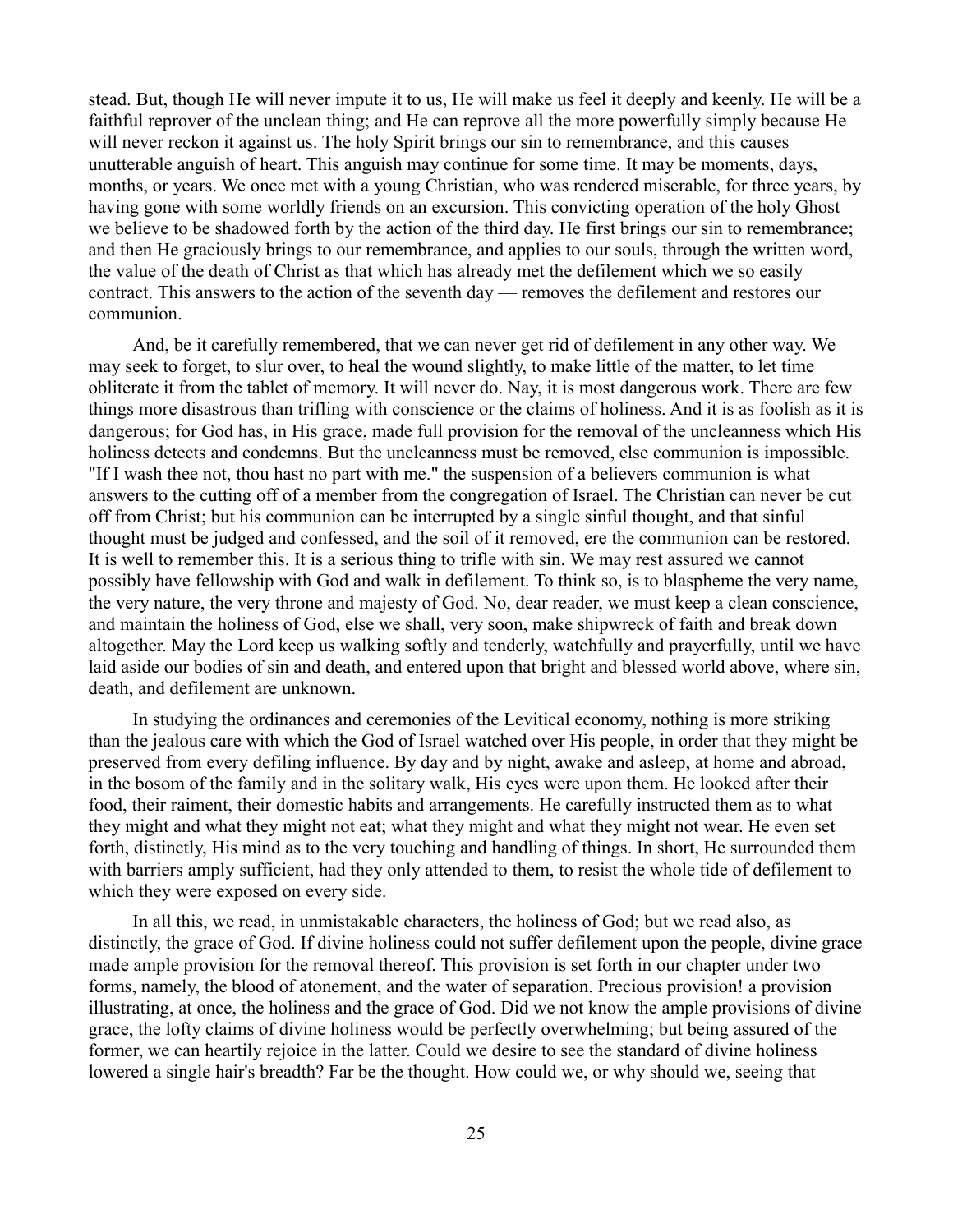divine grace has fully provided what divine holiness demands? An Israelite of old might shudder as he hearkened to such words as these, "He that toucheth the dead body of any man shall be unclean seven days." and again, "Whosoever toucheth the dead body of any man that is dead, and purifieth not himself, defileth the tabernacle of the Lord; and that soul shall be cut off from Israel." Such words might indeed terrify his heart. He might feel led to exclaim, "What am I to do? How can I ever get on? It seems perfectly impossible for me to escape defilement." But, then, what of the ashes of the burnt heifer? What of the water of separation? What could these mean? They set forth the memorial of the sacrificial death of Christ, applied to the heart by the power of the Spirit of God. "He shall purify himself with it the third day, and on the seventh day he shall be clean; but if he purify not himself the third day, then the seventh day he shall not be clean." If we contract defilement, even though it be through negligence, that defilement must be removed, ere our communion can be restored. But we cannot get rid of the soil by any effort of our own. It can only be by the use of God's gracious provision, even the water of purification. An Israelite could no more remove by his own efforts the defilement caused by the touch of a dead body, than he could have broken Pharaoh's yoke, or delivered himself from the lash of Pharaoh's taskmasters.

And let the reader observe that it was not a question of offering a fresh sacrifice, nor yet of a fresh application of the blood. It is of special importance that this should be distinctly seen and understood. The death of Christ cannot be repeated. "Christ being raised from the dead, dieth no more; death hath no more dominion over him, For in that he died, he died unto sin once; but in that he liveth, He liveth unto God." We stand, by the grace of God, in the full credit and value of the death of Christ; But, inasmuch as we are surrounded, on all sides, by temptations and snares; and as we have, within us, such capabilities and tendencies; and, further, seeing we have a powerful adversary who is ever on the watch to ensnare us, and lead us off the path of truth and purity, we could not get on for a single moment, were it not for the gracious way in which our God has provided for all our exigencies, in the precious death and all-prevailing advocacy of our Lord Jesus Christ. It is not merely that the blood of Jesus Christ has washed away all our sins, and reconciled us to a Holy God, but "We have an advocate with the Father, Jesus Christ the righteous." "He ever liveth to make intercession for us," and "He is able to save them to the uttermost that come unto God by him." He is ever in the presence of God for us. He represents us there, and maintains us in the divine integrity of the place and relationship in which His atoning death has set us. Our case can never, by any possibility, fall through, in the hands of such an Advocate. He must cease to live, ere the very feeblest of His saints can perish. We are identified with Him and He with us.

Now, then, Christian reader, what should be the practical effect of all this grace upon our hearts and lives? when we think of the death, and of the burning — of the blood, and of the ashes — of the atoning sacrifice, and the interceding Priest and Advocate, what influence should it exert upon our souls? How should it act upon our consciences? Should it lead us to think little of sin! Should it cause us to walk carelessly and indifferently? Should it have the effect of making as light and frivolous in our ways? Alas! for the heart that can think so. We may rest assured of this, that the man who can draw a plea, from the rich provisions of divine grace, for lightness of conduct or levity of spirit, knows very little, if indeed he knows anything at all, of the true nature or proper influence of grace and its provisions. Could we imagine, for a moment, that the ashes of the heifer or the water of separation would have had the effect of making an Israelite careless as to his walk? Assuredly not. On the contrary, the very fact of such careful provision being made, by the goodness of God, against defilement, would make him feel what a serious thing it was to contract it. Such, at least, would be the proper effect of the provisions of divine grace. The heap of ashes, laid up in a clean place, gave forth a double testimony; it testified of the goodness of God; and it testified of the hatefulness of sin. It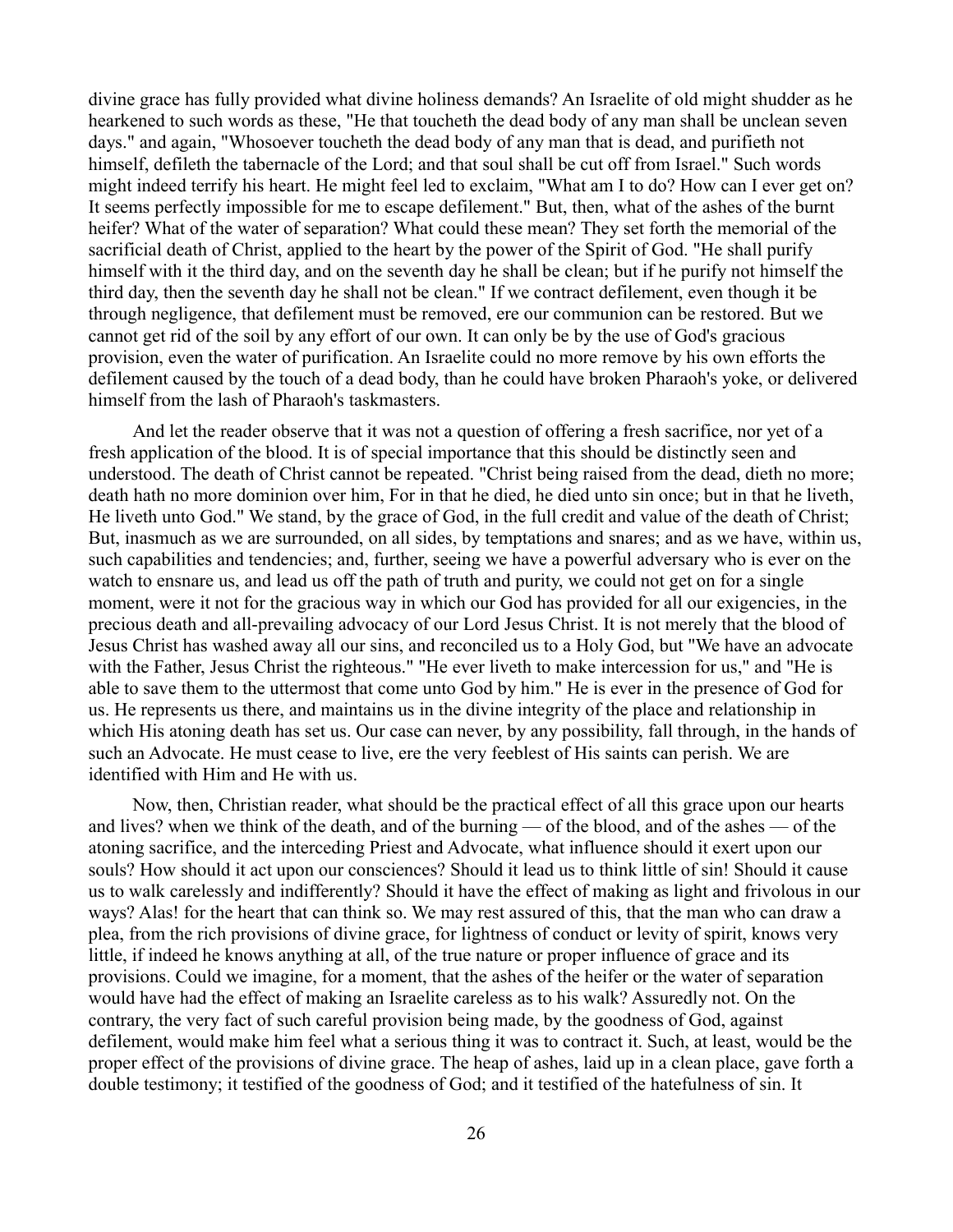declared that God could not suffer uncleanness upon His people; but it declared also that He had provided the means of removing it. It is utterly impossible that the blessed doctrine of the sprinkled blood, of the ashes, and of the water of separation, can be understood and enjoyed, without its producing a holy horror of sin in all its defiling forms. And we may further assert that no one who has ever felt the anguish of a defiled conscience could lightly contract defilement. A pure conscience is Far too precious a treasure to be lightly parted with; and a defiled conscience is far too heavy a burden to be lightly taken up. But, blessed be the God of all grace, He has met all our need, in His own perfect way; and, He has met it, too, not to make us careless, but to make us watchful. "My little children, these things write I unto you, that ye sin not." But then he adds, "If any man sin, we have an advocate with the Father, Jesus Christ the righteous. And he is the propitiation for our sins; and not for ours only, but for the whole world." 1 John.

But we must draw this section to a close, and shall merely add a word on the closing verses of our chapter. "And it shall be a perpetual statute unto them, that he that sprinkleth the water of separation shall wash his clothes; and he that toucheth the water of separation shall be unclean until even. and whatsoever the unclean person toucheth shall be unclean, and the soul that toucheth it shall be unclean until even." (Num. 19: 21, 22) In verse 18, we are taught that it needed a clean person to sprinkle the unclean; and in verse 21, we are taught that the act of sprinkling another defiled oneself.

Putting both these together, we learn, as another has said, "That any one who has to do with the sin of another, though it be in the way of duty, to cleanse it, is defiled; not as the guilty person, it is true, but we cannot touch sin without being defiled." And we learn also that, in order to lead another into the enjoyment of the cleansing virtue of Christ's work, I must be in the enjoyment of that cleansing work myself. It is well to remember this. Those who applied the water of separation to others had to use that water for themselves. May our souls enter into this! May we ever abide in the sense of the perfect cleanness into which the death of Christ introduces us, and in which His priestly work maintains us! And oh! let us never forget that *contact with evil defiles.* It was so under the Mosaic economy, and it is so now.

#### **Numbers 20**

"Then came the children of Israel, even the whole congregation, into the desert of Zin, in the first month: and the people abode in Kadesh; and Miriam died there, and was buried there." Verse 1.

The chapter which now opens before us furnishes a very remarkable record of wilderness life and experience. In it, we see Moses, the servant of God, passing through some of the most trying scenes of his eventful life. First of all, Miriam dies. The one whose voice was heard, amid the brilliant scenes of Exodus 15 chanting a hymn of victory, passes away, and her ashes are deposited in the wilderness of Kadesh. The timbrel is laid aside. The voice of song is hushed in the silence of death. She can no longer lead in the dance. She had sung sweetly, in her day; she had, very blessedly, seized the key note of that magnificent song of praise sung on the resurrection side of the Red Sea. Her charms embodied the great central truth of redemption. "Sing ye to the Lord. for he hath triumphed gloriously: the horse and his rider hath he thrown into the sea." This was, truly, a lofty strain. It was the suited utterance for the joyous occasion.

But now the prophetess passes off the scene, and the voice of melody is exchanged for the voice of murmuring. Wilderness life is becoming irksome. The trials of the desert put nature to the test; they bring out what is in the heart. Forty years' toil and travail make a great change in people. It is very rare indeed to find a case in which the verdure and freshness of spiritual life are kept up, much less augmented, throughout all the stages of Christian life and warfare. It ought not to be such a rarity. It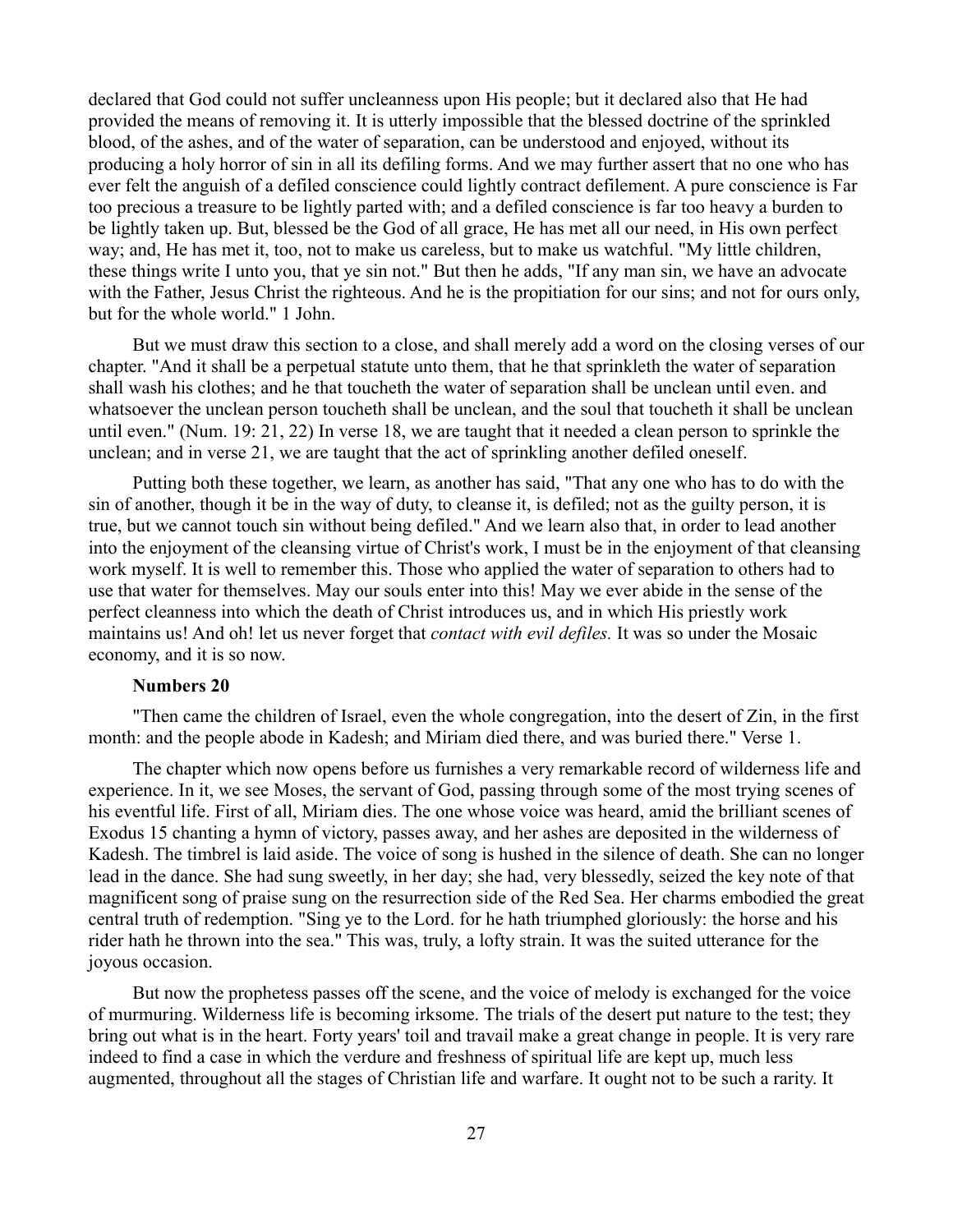ought to be the very reverse, inasmuch as it is in the actual details, the stern realities of our path through this world, that we prove what God is. He, blessed be His name, takes occasion from the very trials of the way to make Himself known to us in all the sweetness and tenderness of love that knows no change. His loving kindness and tender mercy never fail. Nothing can exhaust those springs which are in the living God. He will be what He is, spite of all our naughtiness. God will be God, let man prove himself ever so faithless and faulty.

This is our comfort, our joy, and the source of our strength. We have to do with the living God. What a reality! Come what may, He will prove Himself equal to every emergency — amply sufficient "for exigence of every hour." His patient grace can bear with our manifold infirmities, failures, and shortcomings; and His strength is made perfect in our utter weakness. His faithfulness never fails. His mercy is from everlasting to everlasting. Friends fail or pass away. Links of fond friendship are snapped in this cold, heartless world. Fellow-labourers part company. Miriams and Aarons die; but God remaineth. Here lies the deep secret of all true and solid blessedness. If we have the hand and the heart of the living God with us, we need not fear. If we can say, "The Lord is my shepherd," we can, assuredly add, "we shall not want."

Still there are the scenes of sorrow and trial in the desert; and we have to go through them. Thus it was with Israel, in the chapter before us. They were called to meet the keen blasts of the wilderness, and they met them with accents of impatience and discontent. "And there was no water for the congregation: and they gathered themselves together against Moses and against Aaron. And the people chode with Moses, and spake, saying, Would God that we had died when our brethren died before the Lord! And why have ye brought up the congregation of the Lord into this wilderness, that we and our cattle should die there? And wherefore have ye made us to come up out of Egypt, to bring us unto this evil place? It is no place of seed, or of figs, or of vines, or of pomegranates; neither is there any water to drink." Verses 2-5.

This was a deeply trying moment to the spirit of Moses. We can form no conception of what it must have been to encounter six hundred thousand murmurers, and to be obliged to listen to their bitter invectives, and to hear himself charged with all the misfortunes which their own unbelief had conjured up before them. All this was no ordinary trial of patience; and, most assuredly, we need not marvel if that dear and honoured servant found the occasion too much for him. "And Moses and Aaron went from the presence of the assembly unto the door of the tabernacle of the congregation, and they fell upon their faces: and the glory of the Lord appeared unto them." Verse 6.

It is deeply touching to find Moses, again and again, on his face before God. It was a sweet relief, to make his escape from a tumultuous host, and betake himself to the only One whose resources were adequate to meet such an occasion. "They fell upon their faces: and the glory of the Lord appeared unto them." They do not appear, on this occasion, to have attempted any reply to the people; "they went from the presence of the assembly" and cast themselves upon the living God. They could not possibly have done better. Who But the God of all grace could meet the ten thousand necessities of wilderness life? Well had Moses said, at the very beginning, "If thy presence go not with us, carry as not up hence." Assuredly, he was right and wise in so expressing himself. The divine presence was the only answer to the demand of such a congregation. But that presence was an all-sufficient answer. God's treasury is absolutely inexhaustible. He can never fail a trusting heart. Let us remember this. God delights to be used. He never grows weary of ministering to the need of His people. If this were ever kept in the remembrance of the thoughts of our hearts, we should hear less of the accents of impatience and discontent, and more of the sweet language of thankfulness and praise. But, as we have had frequent occasion to remark, desert life tests every one. it proves what is in us; and, thanks be to God, it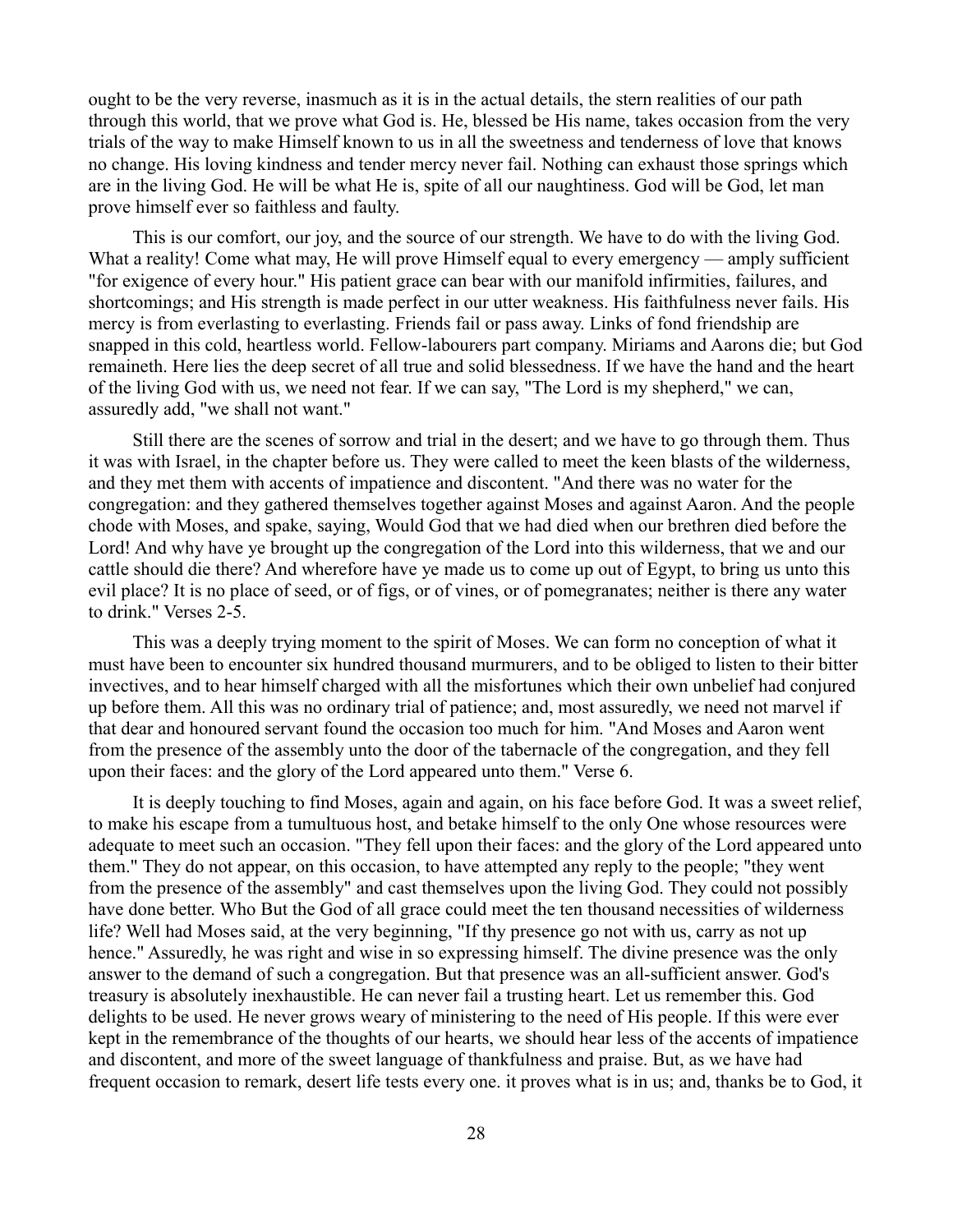brings out what is in *Him* for us.

"And the Lord spake unto Moses, saying, Take the rod, and gather thou the assembly together, thou and Aaron thy brother, and speak ye unto the rock before their eyes; and it shall give forth his water, and thou shalt bring forth to them water out of the rock: so thou shalt give the congregation and their beasts drink. and Moses took *the* rod from before the Lord as he commanded him. And Moses and Aaron gathered the congregation together before the rock; and he said unto them, Hear now, ye rebels; must we fetch you water out of this rock? And Moses lifted up his hand, and with *his* rod he smote the rock twice: and the water came out abundantly; and the congregation drank, and their beasts also." Verse 7-11.

Two objects, in the foregoing quotation, demand the readers attention, namely, "The Rock," and "The Rod." They both present Christ, most blessedly, to the soul; but in two distinct aspects. In 1 Corinthians 10: 4, we read, "They drank of that spiritual Rock that followed them: and that Rock was Christ." This is Plain and positive. It leaves no room whatever for the exercise of the imagination. "That Rock was Christ" — Christ smitten for us.

Then, as regards "the rod," we must remember that it was not the rod of Moses — the rod of authority — the rod of power. This would not suit the occasion before us. It had done its work. It had smitten the rock once, and that was enough. This we learn from Exodus 17, where we read, "The Lord said onto Moses, go on before the people, and take with thee of the elders of Israel; and *thy* rod, *wherewith thou smotest the river* (see Ex. 7: 20), take in thine hand and go. Behold, I will stand before thee there upon the rock in Horeb; and thou shalt smite the rock, and there shall come water out of it, that the people may drink. And Moses did so in the sight of the elders of Israel."

Here we have a type of Christ smitten for us, by the hand of God, in judgement. The reader will note the expression, "Thy rod wherewith thou smotest the river." Why the river? Why should this particular stroke of the rod be referred to? Exodus 7: 20 furnishes the reply. "And be (Moses) lifted up the rod, and smote the waters that were in the river, in the sight of Pharaoh, and in the sight of his servants; and all the waters that were in the river *were turned to blood."* It was the rod which turned the water into blood that was to smite "that Rock which was Christ" in order that streams of life and refreshment might flow for us.

Now, this smiting could only take place once. It is never to be repeated. "Knowing that Christ, being raised from the dead, dieth no more; death hath no more dominion over him. For in that he died, he died unto sin *once*: but in that he liveth, he liveth unto God." (Rom. 6: 9, 10) "But now *once* in the end of the world hath he appeared to put away sin by the sacrifice of himself.....so Christ was *once* offered to bear the sins of many.'' (Heb. 9: 26, 27) "For Christ also hath *once* suffered for sins, the just for the unjust, that he might bring us to God." 1 Peter 3: 18.

There can be no repetition of the death of Christ; and hence Moses was wrong in smiting the rock twice with *his* rod — wrong in smiting it at all. He was commanded to take "*the rod,* Aaron's rod — the priestly rod, and speak to the rock. The atoning work is done, and now our great High Priest has passed into the heavens, there to appear in the presence of God for us, and the streams of spiritual refreshment flow to us, on the ground of accomplished redemption, and in connection with Christ's priestly ministry, of which Aaron's budding rod is the exquisite figure.

Hence, then, it was a grave mistake for Moses to smite the rock a second time — a mistake to use his rod in the matter at all. To have smitten with Aaron's rod would, as we can easily understand, have spoiled its lovely blossom. A word would have sufficed, in connection with the rod of priesthood — the rod of grace. Moses failed to see this — failed to glorify God. He spoke unadvisedly with his lips; and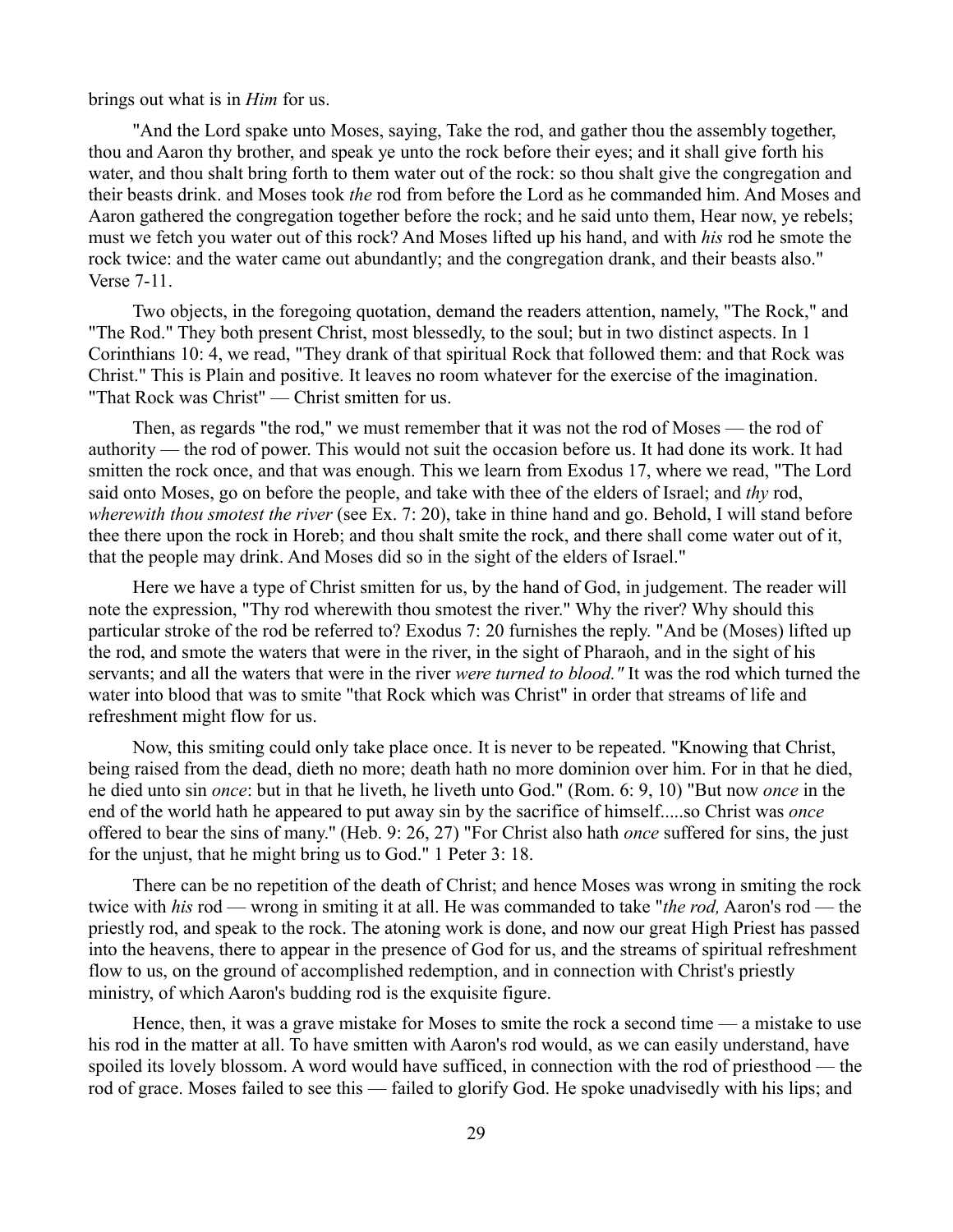as a consequence he was prohibited going over Jordan. His rod could not take the people over — for what could mere authority do with a murmuring host — and he was not suffered to go over himself because he failed to sanctify Jehovah in the eyes of the congregation.

But Jehovah took care of His own glory. He sanctified Himself before the people; and, notwithstanding their rebellious murmurings, and Moses' sad mistake and failure, the congregation of the Lord received a gushing stream from the smitten rock.

Nor was this all. It was not merely that grace triumphed in furnishing Israel's murmuring hosts with drink; but even in reference to Moses himself, it shines out most brilliantly, as we may see in Deuteronomy 34. It was grace that brought Moses to the top of Pisgah and showed him the land of Canaan from thence. It was grace that led Jehovah to provide a grave for His servant and bury him therein. It was better to see the land of Canaan, in company with God, than to enter it in company with Israel. And yet we must not forget that Moses was prevented entering the land because of the unadvised speaking. God, in government, kept Moses out of Canaan. God, in grace, brought Moses up to Pisgah. These two facts, in the history of Moses, illustrate, very forcibly, the distinction between grace and government — a subject of the deepest interest, and of great practical value. Grace pardons and blesses; but government takes its course. Let us ever remember this. "Whatsoever a man soweth that shall he also reap." This principle runs through all the ways of God in government, and nothing can be more solemn; nevertheless "grace reigns through righteousness, unto eternal life, by Jesus Christ our Lord." All praise to Him who is at once, the fountain and the channel of this grace!

From verses 14-20 of our chapter, we have the correspondence between Moses and the king of Edom. It is instructive and interesting to notice the style of each, and to compare it with the history given in Genesis 32, 33. Esau had a serious grudge against Jacob; and albeit, through the direct interposition of God, he was not suffered to touch a hair of his brother's head, still, on the other hand, Israel must not meddle with Esau's possessions. Jacob had supplanted Esau; and Israel must not molest Edom. "Command thou the people, saying, Ye are to pass through the coast of your brethren the children of Esau, which dwell in Seir; and they shall be afraid of you: take ye good heed unto yourselves therefore. Meddle not with them; for I will not give you of their land, no, not so much as a foot breadth, because I have given mount Seir unto Esau for a possession. Ye shall buy meat of them for money, that ye may eat; and ye shall also buy water of them for money, that ye may drink. (Deut. 2: 4-6.) Thus we see that the same God who would not suffer Esau to touch Jacob, in Genesis 33, now will not suffer Israel to touch Edom, in Numbers 20.

The closing paragraph of Numbers 20 is deeply touching. We shall not quote it, but the reader should refer to it, and compare it carefully with the scene in Exodus 4: 1-17. Moses had deemed Aaron's companionship indispensable; but he afterwards found him to be a sore thorn in his side, and here he is compelled to strip him of his robes and see him gathered to his fathers. All this is very admonitory, in whatever way we view it, whether as regards Moses or Aaron. We have already referred to this instructive piece of history, and therefore we shall not dwell upon it here; but may the good Lord engrave its solemn lesson deeply upon the tablets of our hearts!

### **Numbers 21**

This chapter brings prominently before us the familiar and beautiful ordinance of the brazen Serpent — that great evangelical type. "And they journeyed from mount Hor by the way of the Red sea, to compass the land of Edom: and the soul of the people was much discouraged because of the way. And the people spake against God, and against Moses, Wherefore have ye brought us up out of Egypt to die in the wilderness? for there is no bread, neither is there any water; and our soul loatheth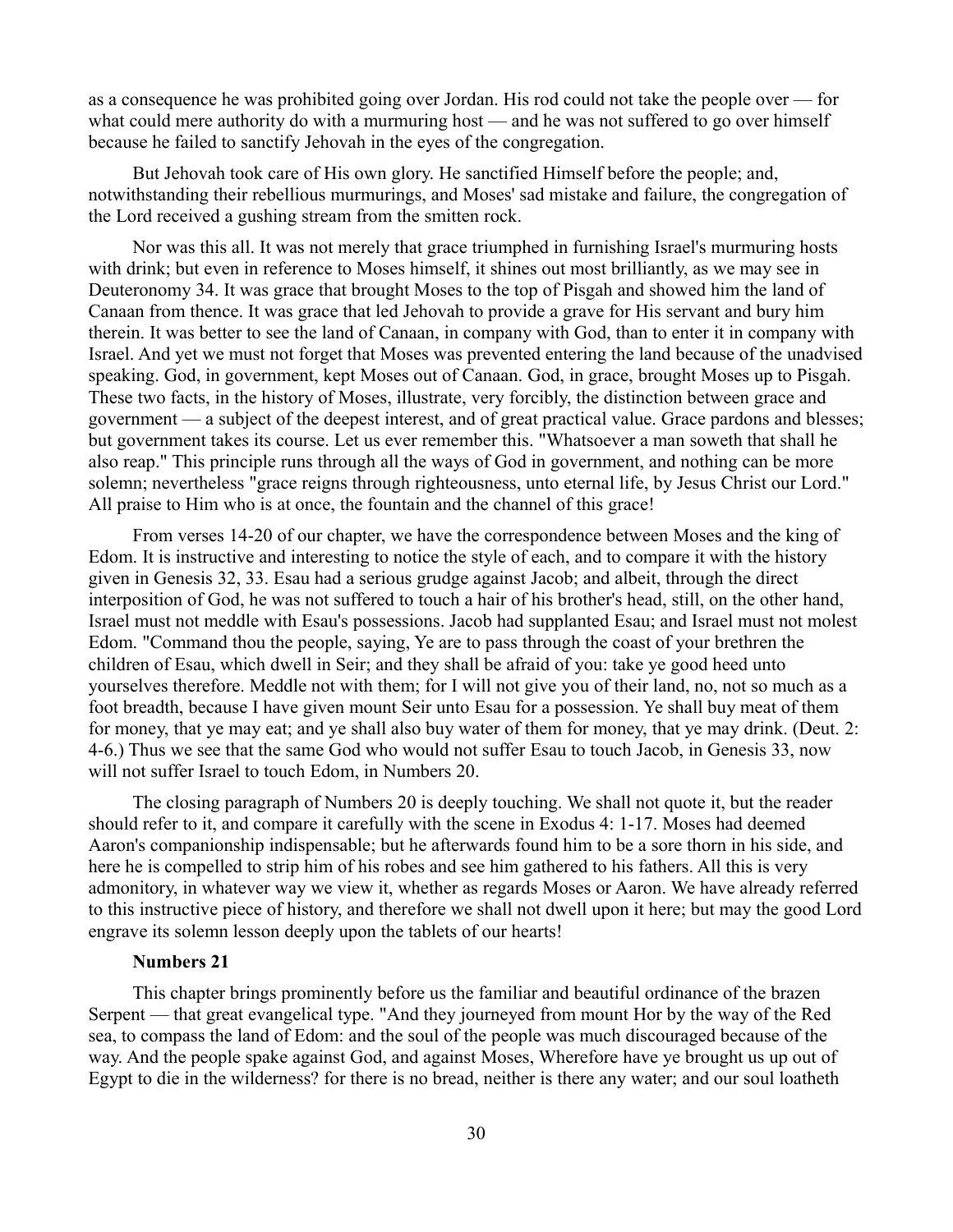### this light bread." Verses 4, 5.

Alas! alas! it is the same sad story, over and over again — "The murmurs of the wilderness." It was all well enough to escape out of Egypt, when the terrific judgements of God were falling upon it in rapid succession. At such a moment, there was but little attraction in the flesh pots, the leaks, the onions, and the garlic, when they stood connected with the heavy plagues sent forth from the hand of an offended God. But now the plagues are forgotten, and the flesh pots alone remembered. "Would to God we had died at the hand of the Lord in the land of Egypt, when we sat by the flesh pots, and when we did eat bread to the full."

What language! man would rather sit by the flesh pots, in a land of death and darkness, than walk with God through the wilderness, and eat bread from heaven. The Lord Himself had brought His glory down into connection with the very sand of the desert, because His redeemed were there. He had come down to bear withal their provocation — to "suffer their manners in the wilderness." All this grace and exceeding condescension might well have called forth in them a spirit of grateful and humble subjection. But no; the very earliest appearance of trial was sufficient to elicit from them the cry, "Would to God we had died in the land of Egypt!"

However, they were very speedily made to taste the bitter fruits of their murmuring spirit. "The Lord sent fiery serpents among the people, and they bit the people; and much people of Israel died." (Ver. 6) The serpent was the source of their discontent; and their condition, when bitten of the serpents, was well calculated to reveal to them the true *character* of their discontent. If the Lord's people will not walk happily and contentedly with Him, they must taste the power of the serpent — alas! a terrible power, in whatever way it may be experienced.

The serpents' bite brought Israel to a sense of their sin. "Therefore the people came to Moses, and said, We have sinned, for we have spoken against the Lord, and against thee: pray unto the Lord, that he take away the serpents from us." Verse 7.

Here, then, was the moment for divine grace to display itself. Man's need has ever been the occasion for the display of God's grace and mercy. The moment Israel could say, "We have sinned," there was no further hindrance. God could act, and this was enough. When Israel murmured, the serpents' bite was the answer. When Israel confessed, God's grace was the answer. In the one case, the serpent was the instrument of their wretchedness; in the other, it was the instrument of their restoration and blessing. "And the Lord said unto Moses, make thee a fiery serpent, and set it upon a pole: and it shall come to pass, that every one that is bitten. when he looketh upon it, shall live." (Ver. 8.) the very image of that which had done the mischief was set up to be the channel through which divine grace might flow down, in rich abundance, to poor wounded sinners. Striking and beautiful type of Christ on the cross!

It is a very common error to view the Lord Jesus rather as the averter of God's wrath, than as the channel of His love. That He endured the wrath of God against sin is most preciously true. But there is more than this. He has come down into this wretched world to die upon the cursed tree, in order that, by dying, He might open up the everlasting springs of the love of God to the heart of poor rebellious man. This makes a vast difference in the presentation of God's nature and character to the sinner, which is of the very last importance. Nothing can ever bring a sinner back to a state of true happiness and holiness, but his being fully established in the faith and enjoyment of the love of God. The very first effort of the serpent, when, in the garden of Eden, he assailed the creature, was to shake his confidence in the kindness and love of God, and thus produce discontent with the place in which God had set him. Man's fall was the result — the immediate result of his doubting the love of God. Man's recovery must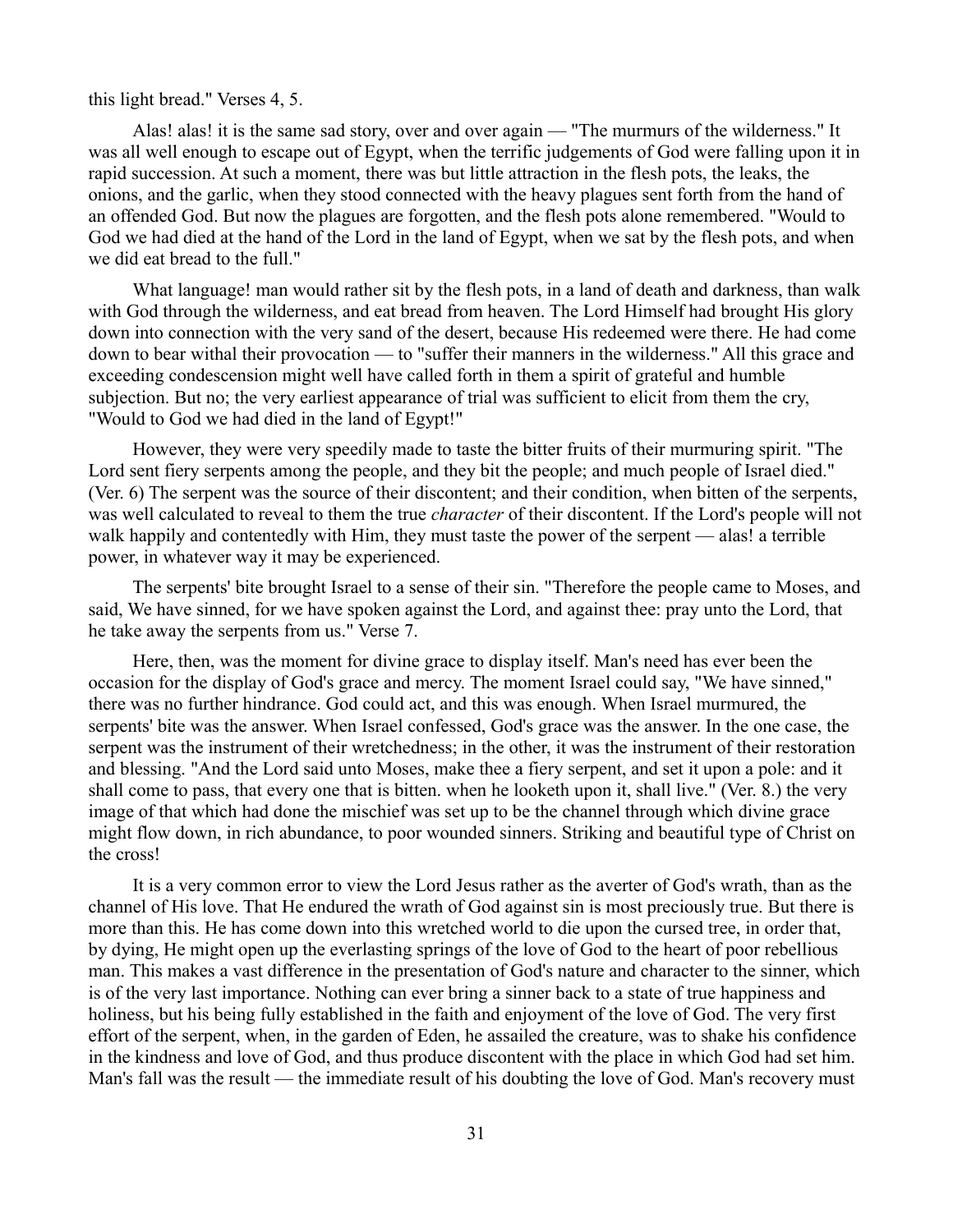flow from his belief of that love; and it is the Son of God himself who says, "God so loved the world, that he gave his only begotten Son, that whosoever believeth in him Should not perish, but have everlasting life." John 3: 16.

Now, it is in close connection with the foregoing statement that our Lord expressly teaches that He was the Antitype of the brazen serpent. As the Son of God sent forth from the Father, He was, most assuredly, the gift and expression of God's love to a perishing world. But He was also to be lifted up upon the cross in atonement for sin, for *only* thus could divine love meet the necessities of the dying sinner. "As Moses lilted up the serpent in the wilderness, even so must the Son of man be lifted up; that whosoever believeth in him should not perish, but have eternal life." The whole human family have felt the serpent's deadly sting; but the God of all grace has found a remedy in the One who was lifted up on the cursed tree; and now, by the Holy Ghost sent down from heaven, He calls on all those who feel themselves bitten, to look to Jesus for life and peace. Christ is God's great ordinance, and through Him a full, free, present, and eternal salvation is proclaimed to the sinner — a salvation so complete, so well based, so consistent with all the attributes of the divine character and all the claims of the throne of God, that Satan cannot raise a single question about it. Resurrection is the divine vindication of the work of the cross, and the glory of Him who died thereon, so that the believer may enjoy the most profound repose in reference to sin. God is well pleased in Jesus; and, inasmuch as He views all believers in Him, He is well pleased in them also.

And, be it noted, faith is the instrument whereby the sinner lays hold of Christ's salvation. The wounded Israelite had simply to look and live — look, not at Himself — not at his wounds — not at others around him But, directly and exclusively, to God's remedy. If he refused or neglected to look to that, there was nothing for him but death. He was called to fix his earnest gaze upon God's remedy, which was so placed that all might see it. There was no possible use in looking anywhere else, for the word was, "*Every one* that is bitten, *when* he looketh upon it shall live." The bitten Israelite was shut up to the brazen serpent; for the brazen serpent was God's exclusive remedy for the bitten Israelite. To look anywhere else was to get nothing; to look at God's provision was to get life.

Thus it is now. The sinner is called simply to look to Jesus. He is not told to look to ordinances to look to churches — to look to men or angels. There is no help in any of these, and therefore he is not called to look to them, but exclusively to Jesus, whose death and resurrection form the eternal foundation of the believer's pence and hope. God assures him that "Whosoever believeth in him shall not perish, but have everlasting life." This should fully satisfy the heart and conscience. God is satisfied, and so ought we to be. To raise doubt is to deny the record of God. If an Israelite had said, How do I know that looking to that serpent of brass will restore me?" or if he had begun to dwell upon the greatness and hopeless nature of his malady, and to reason upon the apparent uselessness of looking up to God's ordinance; in short, if anything, no matter what, had prevented his looking to the brazen serpent, it would have involved a positive rejection of God, and death would have been the inevitable result.

Thus, in the case of the sinner, the moment he is enabled to cast a look of faith to Jesus, his sins vanish. The blood of Jesus, like a mighty cleansing stream, flows over his conscience, washes away every stain, and leaves him without spot or wrinkle, or any such thing; and all this, too, in the very light of the holiness of God, where not one speck of sin can be tolerated.

But, ere closing our meditation on the brazen serpent, it may be well just to observe what we may call the intense individuality which marked the bitten Israelite's look at the serpent. Each one had to look for himself. No-one could look for another. It was a personal question. No one could be saved by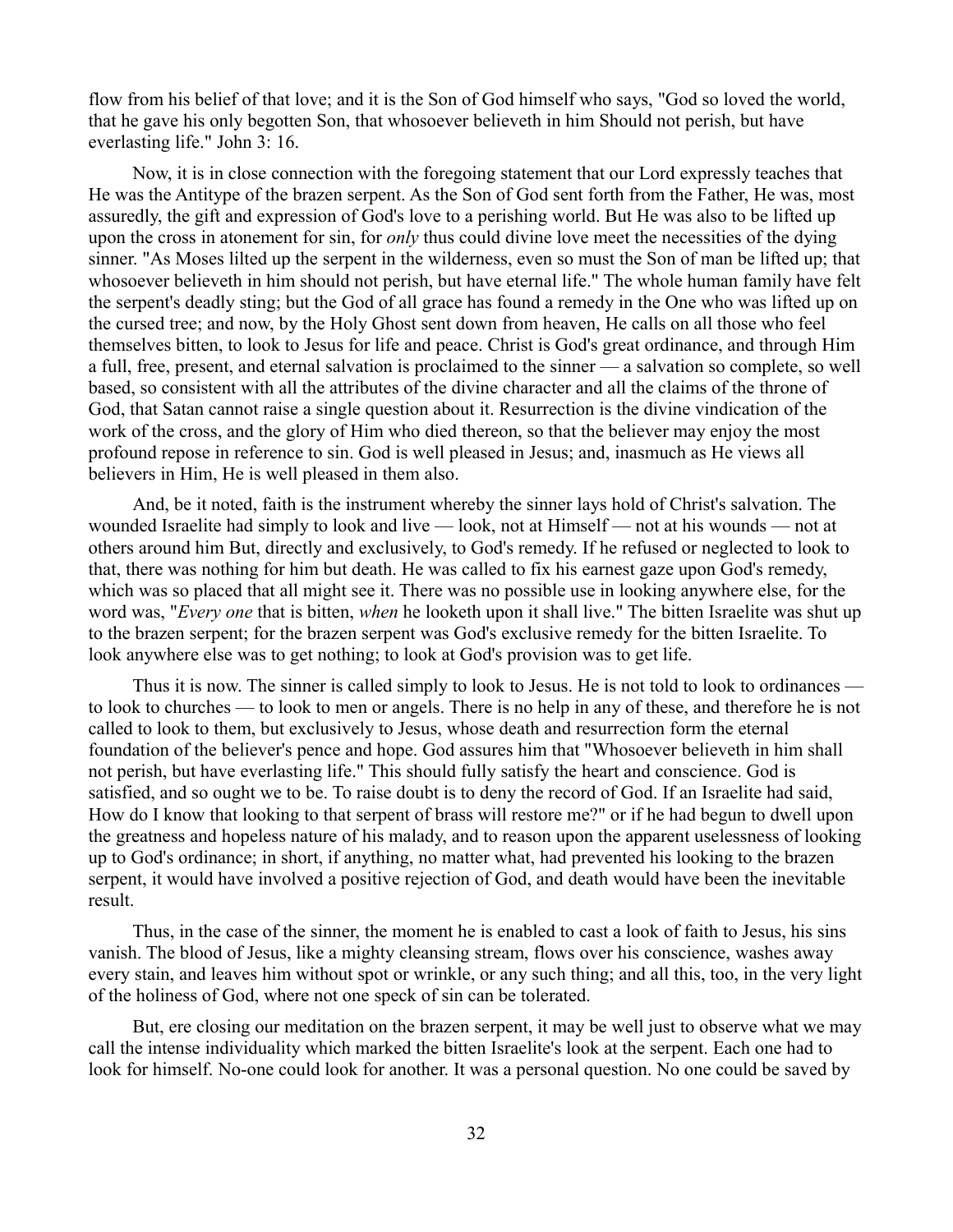proxy. There was life in a look; but the look must be given. There needed to be a personal link — direct individual contact with God's remedy.

Thus it was then, and thus it is now. We must have to do with Jesus for ourselves. The Church cannot save us — no order of priests or ministers can save us. There must be the personal link with the Saviour, else there is no life. "It came to pass, that if a serpent had bitten *any man,* when he beheld the serpent of brass "lived." This was God's order then; and this is His order now, for "As Moses lilted up the serpent in the wilderness, even so must the Son of man be lifted up." Let us remember the two little words "*as*" and "*so*," for they apply to every particular in the type and the antitype. Faith is an individual thing; repentance is an individual thing; salvation is an individual thing. Let us never forget this. True, there is, in Christianity, union and communion; but we must have to do with Christ for ourselves, and we must walk with God for We can neither get life nor live by the faith of another. There is, we repeat with emphasis, an intense individuality in every stage of the Christian's life and practical career.

We shall not dwell further upon the familiar type of "The serpent of brass;" but we pray God to enable the reader to meditate upon it for himself, and to make a direct personal application of the precious truth unfolded in one of the most striking figures of Old Testament times. May he be led to gaze, with a more profound and soul-subduing faith, upon the cross, and to drink into his inmost soul the precious mystery there presented. May he not be satisfied with merely getting life by a look at that cross, but seek to enter, more and more, into its deep and marvellous meaning, and thus be more devotedly knit to Him who, when there was no other way of escape possible, did Voluntarily surrender Himself to be bruised on that cursed tree for us and for our salvation.

We shall close our remarks on Numbers 21 by calling the reader's attention to verses 16-18. "And from thence they went to Beer: that is the well whereof the Lord spake unto Moses, Gather the people together and I will give them water. Then Israel sang this song, Spring up, O well; sing ye unto it. The princes digged the well, the nobles of the people digged it, by the direction of the lawgiver, with their staves."

This is a remarkable passage coming in at such a moment and in such a connection. The murmurings are hushed — the people are nearing the borders of the promised land — the effects of the serpents' bite have passed away, and now, without any rod, without any smiting, the people are supplied with refreshment. What though the Amorites, Moabites, and Ammonites are about them; What though the power of Sihon stands in the way; God can open a well for His people and give them a song in spite of all. Oh! what a God is our God! How blessed it is to trace His actings and ways with His people in all these wilderness scenes! May we learn to trust Him more implicitly, and to walk with Him, from day to day, in holy and happy subjection! This is the true path of peace and blessing.

## **Numbers 22 — Numbers 24.**

These three chapters form a distinct section of our book — a truly marvellous section, abounding in rich and varied instruction. In it we have presented to us, first, the covetous prophet; and, secondly, His sublime prophecies. There is something peculiarly awful in the case of Balaam. He evidently loved money — no uncommon love, alas! in our own day. Balak's gold and silver proved a very tempting bait to the wretched man — a bait too tempting to be resisted. Satan knew his man, and the price at which he could be purchased.

If Balaam's heart had been right with God, he would have made very short work with Balak's message; indeed it would not have cost him a moment's consideration to send a reply. But Balaam's heart was all wrong, and we see him, in chapter 22 in the melancholy condition of one acted upon by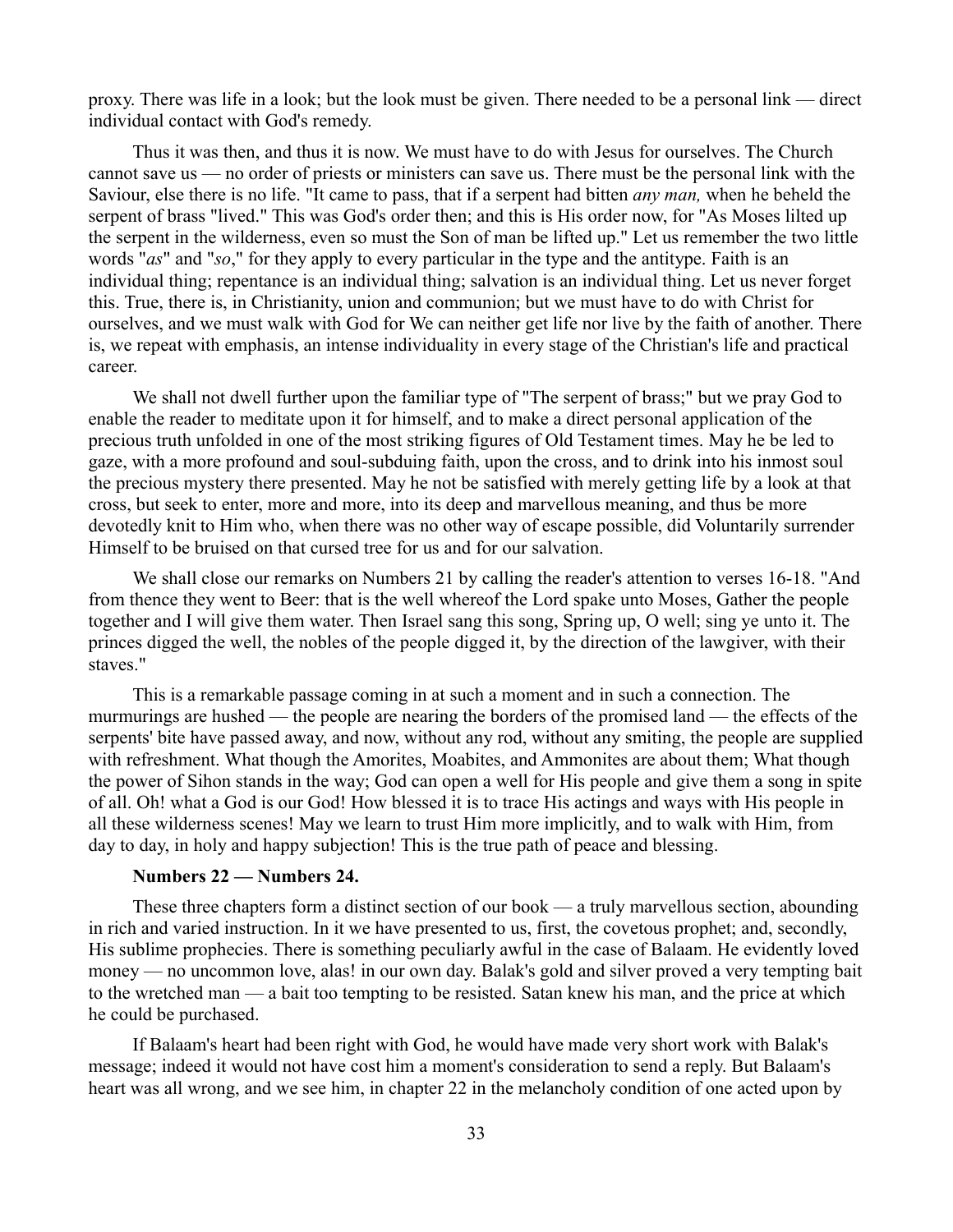conflicting feelings. His heart was bent upon going, because it was bent upon the silver and gold; But, at the same time, there was a sort of reference to God — an appearance of religiousness put on as a cloak to cover his covetous practices. He longed for the money; but he would fain lay hold of it after a religious fashion. Miserable man! most miserable! His name stands on the page of inspiration as the expression of one very dark and awful stage of man's downward history. "Woe unto them," says Jude, "for they have gone in the way of Cain, and ran greedily *after the error of Balaam for reward* and perished in the gainsaying of Core." Peter, too, presents Balaam as a prominent figure in one of the very darkest pictures of fallen humanity — a model on which some of the vilest characters are formed. He speaks of those "having eyes full of adultery, and that cannot cease from sin; beguiling unstable souls; an heart they have exercised with covetous practices; cursed children: which have forsaken the right way, and are gone astray, following the way of Balaam the son of Bosor, *who loved the wages of unrighteousness;* but was rebuked for his iniquity: the dumb ass speaking with man's voice forbad the madness of the prophet." 2 Peter 2: 14-16.

These passages are solemnly conclusive as to the true character and spirit of Balaam. His heart was set upon money — "he loved the wages of unrighteousness," and his history has been written by the pen of the Holy Ghost, as an awful warning to all professors to beware of covetousness which is idolatry. We shall not dwell further upon the sad story. The reader may pause for a few moments, and gaze upon the picture presented in Numbers 22. He may study the two prominent figures, the crafty king, and the covetous self-willed prophet; and we doubt not he will rise up from the study with a deepened sense of the evil of covetousness, the great moral danger of setting the heart's affections upon this world's riches, and the deep blessedness of having the fear of God before our eyes.

We shall now proceed to examine those marvellous prophecies delivered by Balaam in the audience of Balak, king of the Moabites.

It is profoundly interesting to witness the scene enacted on the high places of Baal, to mark the grand question at stake, to listen to the speakers, to be admitted behind the scenes on such a momentous occasion. How little did Israel know or imagine what was going on between Jehovah and the enemy. It may be they were murmuring in their tents at the very moment in the which God was setting forth their perfection by the tongue of the covetous prophet. Balak would fain have Israel cursed; But, Blessed Be God, He will not suffer any one to curse His people. He may have to deal with them Himself, in secret, about many things; but He will not suffer another to move his tongue against them. He may have to expose them to themselves; but He will not allow a stranger to expose them.

This is a point of deepest interest. The great question is not so much what the enemy may think of God's people, or what they may think about themselves, or what they may think of one another. the real — the All-important question is, What does God think about them? He knows exactly all that concerns them; all that they are; all that they have done; all that is in them. Everything stands clearly revealed to His all penetrating eye. The deepest secrets of the heart, of the nature, and of the life, are all known to him. Neither angels, men, nor devils know us as God knows us. God knows us perfectly; and it is with Him we have to do, and we can say, in the triumphant language of the apostle," If God be for us, who can be against us? (Rom. 8) God sees us, thinks of us, speaks about us, acts towards us, according to what He Himself has made us, and wrought for us — according to the perfection of His own work. "Beholders many faults may find;" but, as regards our standing, our God sees us only in the comeliness of Christ; we are perfect in Him. When God looks at His people, He beholds in them His own workmanship; and it is to the glory of His holy name, and to the praise of His salvation, that not a blemish should be seen on those who are His — those whom He, in sovereign grace, has made His own. His character, His name, His glory, and the perfection of His work are all involved in the standing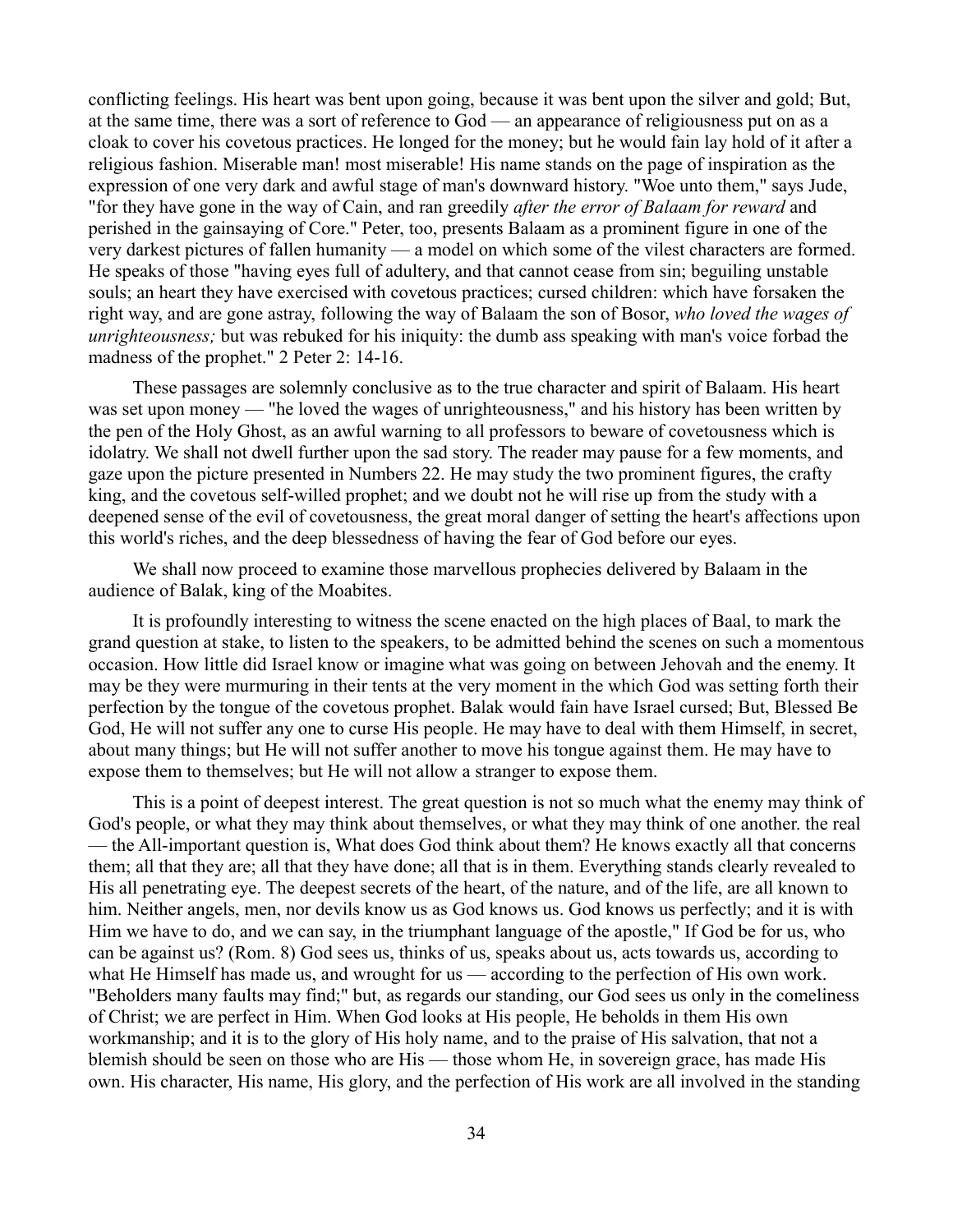of those with whom He has linked Himself.

Hence, therefore, the moment any enemy or accuser enters the scene, Jehovah places Himself in front to receive and answer the accusation; and His answer is always founded, not upon what His people are in themselves, but upon what He has made them through the perfection of His own work. His glory is linked with them, and, in vindicating them, He maintains His own glory. He places himself between them and every accusing tongue. His glory demands that they should be presented in all the comeliness which He has put upon them. If the enemy comes to curse and accuse, Jehovah answers him by pouring forth the rich current of His everlasting complacency in those whom He has chosen for Himself, and whom He has made fit to be in His presence for ever.

All this is strikingly illustrated in the third chapter of the prophet Zechariah. There, too, the enemy presents himself to resist the representative of the people of God. How does God answer him? Simply by cleansing, clothing, and crowning the one whom Satan would fain curse and accuse, so that Satan has not a word to say. He is silenced for ever. The filthy garments are gone, and he that was a brand is become a mitred priest — he who was only fit for the flames of hell is now fitted to walk up and down in the courts of the Lord.

So also when we turn to the Book of Canticles we see the same thing. There the Bridegroom, in contemplating the bride, declares to her, "Thou art *all fair,* my love; there is *no spot* in thee." (Cant. 4: 7) She, in speaking of herself, can only exclaim "*I am black."* (Cant. 1: 5, 6) So also in John 13 the Lord Jesus looks at His disciples, and pronounces them "Clean every whit;" although, in a few hours afterwards, one of them was to curse and swear that he did not know Him. So vast is the difference between what we are in ourselves and what we are in Christ — between our positive standing and our possible state.

Should this glorious truth as to the perfection of our standing make us careless as to our practical state? Far away be the monstrous thought! Nay, the knowledge of our absolutely settled and perfect position in Christ is the very thing which the Holy Ghost makes use of in order to raise the standard of practice. Hearken to those powerful words from the pen of the inspired apostle, "If ye then be risen with Christ, seek those things which are above, where Christ sitteth on the right hand of God. Set your affection on things above, not on things on the earth. For ye are dead, and your life is hid with Christ in God. when Christ, our life, shall appear, then shall ye also appear with him in glory. Mortify *therefore* your members," &c. (Col. 1 - 5.) We must never measure the standing by the state, but always judge the state by the standing. To lower the standing because of the state, is to give the death-blow to all progress in practical Christianity.

The foregoing line of truth is most forcibly illustrated in Balaam's four parables. To speak after the manner of men, we never should have had such a glorious view of Israel, as seen in "The vision of the Almighty" — "from the top of the rocks" — by one "having his eyes open," had not Balak sought to curse them. Jehovah, blessed be His name, can, very speedily, open a man's eyes to the true state of the case, in reference to the standing of His people, and His judgement respecting them. He claims the privilege of setting forth *His* thoughts about them. Balak and Balaam with "all the princes of Moab" may assemble to hear Israel cursed and defied; they may "build seven altars," and "offer a bullock and a. lamb on every altar;" Balak's silver and gold may glitter under the covetous gaze of the false prophet; but act all the powers of earth and hell, men and devils combined, in their dark and terrible array, can evoke a single breath of curse or accusation against the Israel of God. As well might the enemy have sought to point out a flaw in that fair creation which God had pronounced "very good," as to fasten an accusation upon the redeemed of the Lord. Oh! no; they shine in all the comeliness which He has put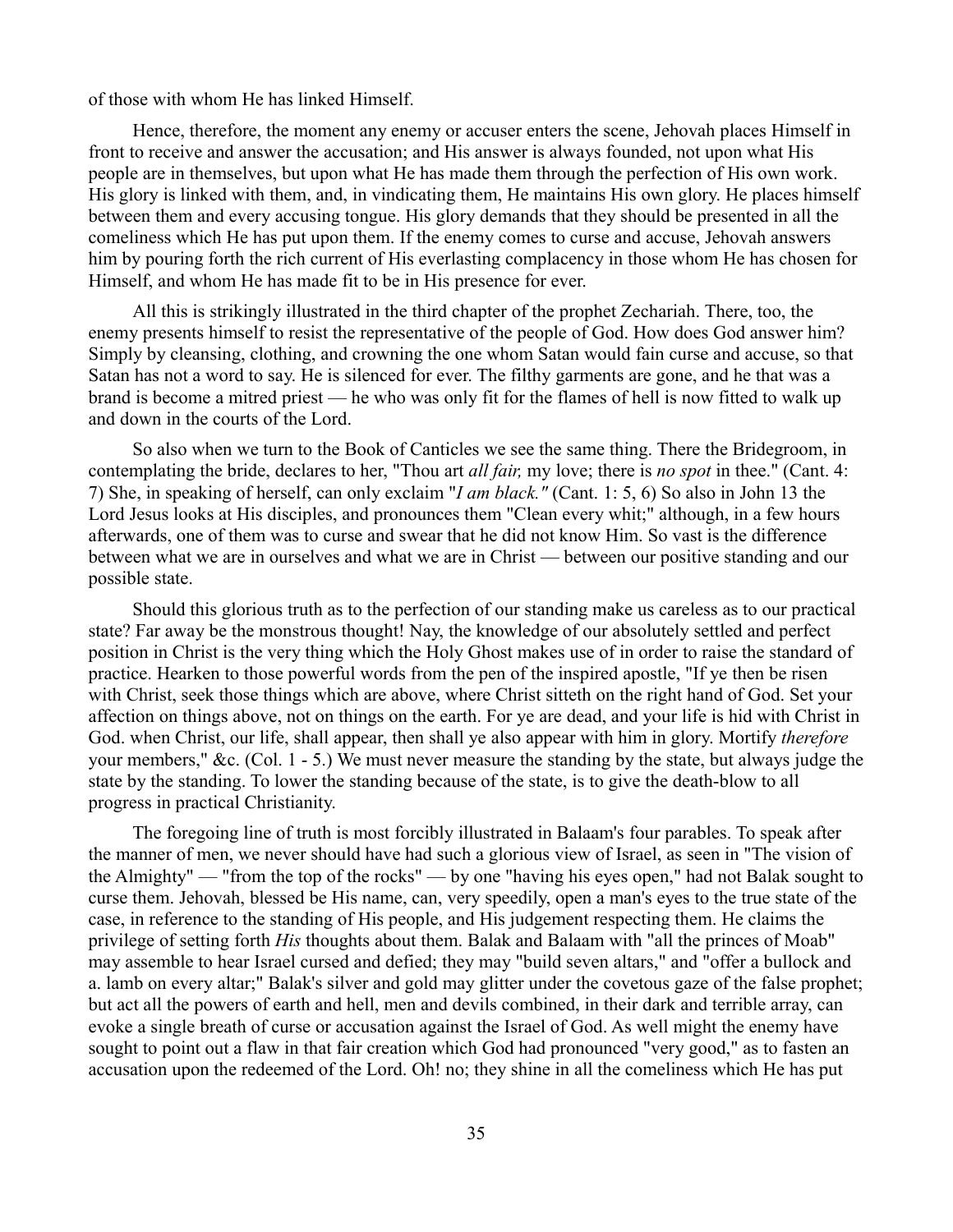upon them, and all that is needed, in order to see them thus, is to mount to "the top of the rocks" — to have "the eyes open" to look at them from His point of view, so that we may see them in "the vision of the Almighty."

Having thus taken a general survey of the contents of these remarkable chapters, we shall briefly glance at each of the four parables in particular. We shall find a distinct point in each — a distinct feature in the character and condition of the people, as seen in "The vision of the Almighty."

In the first of Balaam's wonderful parables, we have the marked separation of God's people from all the nations, most distinctly set forth. "How shall I curse, whom God hath not cursed? or how shall I defy, whom the Lord hath not defied? For from the top of the rocks I see him, and from the hills I behold him: lo, the people shall dwell alone, and shall not be reckoned among the nations. Who can count the dust of Jacob, and the number of the fourth part of Israel Let me die the death of the righteous, and let my last end be like his."\*

{\*Poor, wretched Balaam! miserable man! He would fain die the death of the righteous. Many there are who would say the same; but they forget that the way" to die the death of the righteous" is to possess and exhibit the life of the righteous. Many — alas! how many — would like to die the death who do not live the life. Many would like to possess Balak's silver and gold, and yet be enrolled amongst the Israel of God. Vain thought! Fatal delusion! We cannot serve God and Mammon.}

Here we have Israel singled out, and partitioned off to be a separated and peculiar people — a people who, according to the divine thought concerning them, were never, at any time, on any ground, or for any object Whatsoever, to be mingled with or reckoned amongst the nations. "The people shall dwell *alone*." This is distinct and emphatic. It is true of the literal seed of Abraham, and true Of all believers now. Immense practical results flow out of this great principle. God's people are to be separated unto Him, not on the ground of being better than others, but simply on the ground of what God is, and of what He would ever have His people to be. We shall not pursue this point further just now; but the reader would do well to examine it thoroughly in the light of the divine word. "*The people shall dwell alone, and shall not be reckoned among the nations."* Numbers 23: 8, 9.

But if Jehovah, in His sovereign grace, is pleased to link Himself with a people; if He calls them out to be a separate people, in the world — to "dwell alone," and shine for Him in the midst of those who are still "sitting in darkness and the shadow of death," He can only have them in such a condition as suits Himself. He must make them such as He would have them to be — such as shall be to the praise of His great and glorious name. Hence, in the second parable, the prophet is made to tell out, not merely the negative, but the positive condition of the people. "And he took up his parable and said, rise up, Balak, and hear; hearken unto me, thou son of Zippor: God is not a man, that he should lie; neither the son of man, that he should repent: hath he said, and shall he not do it? or hath he spoken, and shall he not make it good? Behold, I have received commandment to bless; and *he hath blessed;* and I *cannot* reverse it. He hath not beheld iniquity in Jacob, neither hath he seen perverseness in Israel: the Lord his God is with him, and the shout of a king is among them. God brought them out of Egypt; he hath as it were the strength of an unicorn. Surely there is no enchantment against Jacob, neither is there any divination against Israel: according to this time it shall be said of Jacob and of Israel*, What hath God wrought* [not what hath Israel wrought?] Behold, the people shall rise up as a great lion, and lift up himself as a young lion: he shall not lie down until he eat of the prey, and drink the blood of the slain." Num. 23: 18-24.

Here we find ourselves on truly elevated ground, and on ground as solid as it is elevated. This is, in truth "The top of the rocks" — the pure air and wide range of "the hills," where the people of God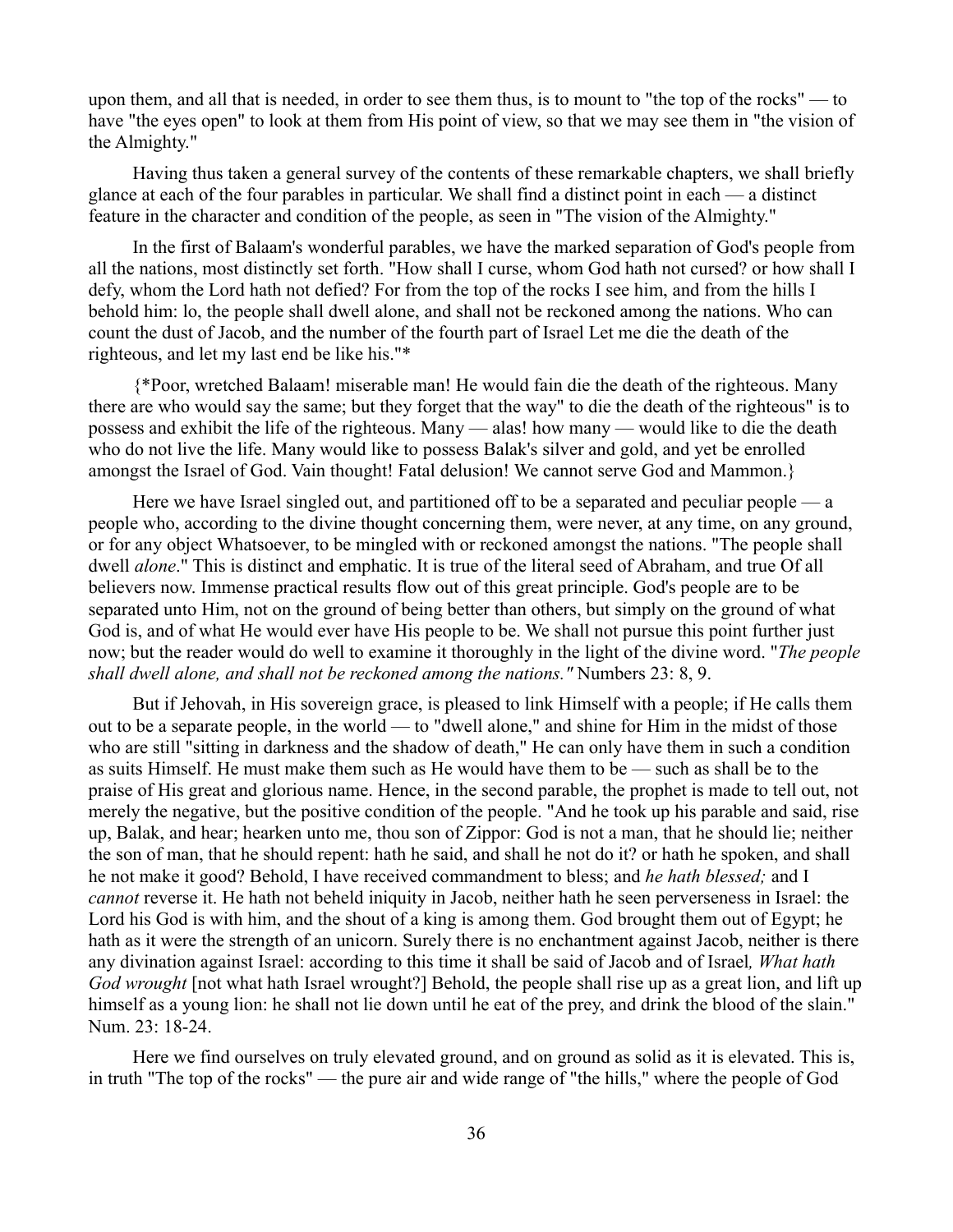are seen only in "the vision of the Almighty" — seen as He sees them, without spot or wrinkle or any such thing — all their deformities hidden from view — all His comeliness seen upon them.

In this very sublime parable, Israel's blessedness and security are made to depend, not on themselves, but upon the truth and faithfulness of Jehovah. "God is not a man that he should lie; neither the son of man that he should repent." This places Israel upon safe ground. God must be true to Himself. Is there any power that can possibly prevent Him from fulfilling His word and oath? Surely not. "*He hath blessed;* and I cannot reverse it." God will not, and Satan can not reverse the blessing.

Thus all is settled. "It is ordered in all things and sure." In the previous parable, it was, "God hath not cursed." Here it is, "He hath blessed." There is very manifest advance. As Balak conducts the money-loving prophet from place to place, Jehovah takes occasion to bring out fresh features of beauty in His people, and fresh points of security in their position. Thus it is not merely that they are a separated people dwelling alone; but they are a justified people, having the Lord their God *with* them, and the shout of a king *among* them. "He hath not beheld iniquity in Jacob, neither hath he seen perverseness in Israel." The enemy may say, "There is iniquity and perverseness there all the while." Yes, but who can make Jehovah behold it, when He Himself has been pleased to blot it all out as a thick cloud for His name's sake? If He has cast it behind His back, who can bring it before His face "It is God that justifieth; who is he that condemneth?" God sees His people so thoroughly delivered from all that could be against them, that He can take up His abode in their midst, and cause His voice to be heard amongst them.

Well, therefore may we exclaim "What hath God wrought" It is not "What hath Israel wrought!" Balak and Balaam would have found plenty to do in the way of cursing, had Israel's work been in question. The Lord be praised, it is on what He hath wrought that His people stand, and their foundation is as stable as the throne of God. "If God be for us, who can be against us" If God stands right between us and every foe, what have we to *fear?* If He undertakes, on our behalf, to answer every accuser, then, assuredly, perfect peace is our portion.

However, the king of Moab still fondly hoped and sedulously sought to gain his end. And, doubtless, Balaam did the same, for they were leagued together against the Israel of God, thus reminding us forcibly of the beast and the false prophet, who are yet to arise and play an awfully solemn part in connection with Israel's future, as presented on the apocalyptic page.

"And when Balaam saw that it pleased the Lord to bless Israel, he went not, as at other times, to seek for enchantments [what a dreadful disclosure is here] but he set his face toward the wilderness. And Balaam lifted up his eyes, and he saw Israel abiding in His tents, according to their tribes; and the Spirit of God came upon him. And he took up his parable, and said, Balaam the son of Beor hath said, *and the man whose eyes are open* hath said, he hath said, which heard *the words of God,* which saw *the vision, of the Almighty,* falling into a trance, but having his eyes open: How goodly are thy tents, O Jacob, and thy tabernacles, O Israel! As the valleys are they spread forth, as gardens by the river's side, as the trees of lign aloes which the Lord hath planted, and as cedar trees beside the waters. He shall pour the water out of his buckets, and his seed shall be in many waters, and his king shall be higher than Agag, and his kingdom shall be exalted. God brought him forth out of Egypt; he hath, as it were, the strength of an unicorn: he shall *eat up the nations* his enemies [terrible announcement for Balak!] and shall break their bones, and pierce them through with his arrows. He couched, he lay down as a lion, and as a great lion: who shall stir him up? Blessed is he that blesseth thee, and cursed is he that curseth thee." Numbers 24: 1-9.

"Higher and higher yet" is surely the motto here. we may well shout "Excelsior," as we mount up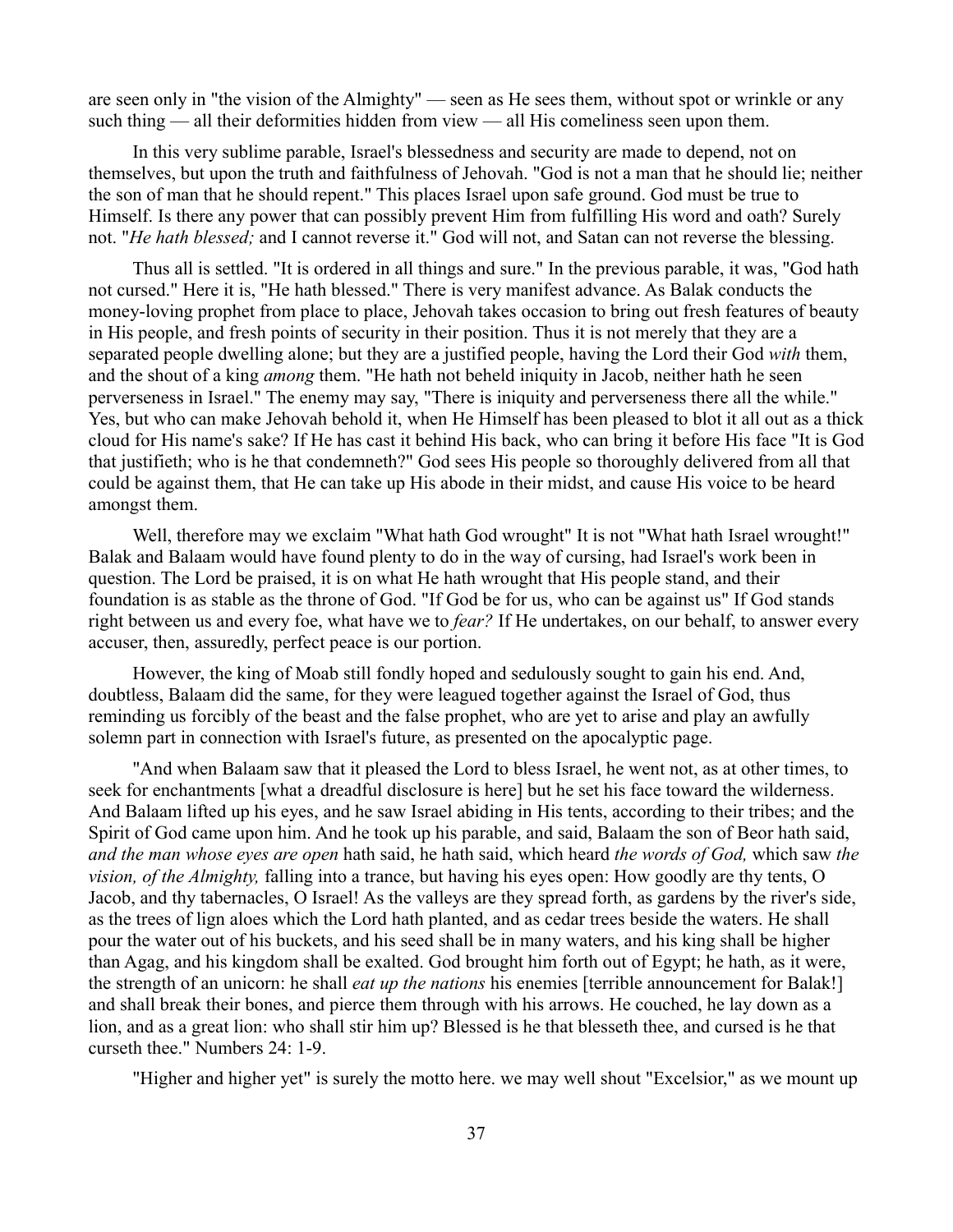to the top of the rocks, and hearken to those brilliant utterances which the false prophet was forced to give out. It was better and better for Israel — worse and worse for Balak. He had to stand by and not only hear Israel "blessed," but hear himself "cursed" for seeking to curse them.

But let us particularly notice the rich grace that shines in this third parable. "How goodly are thy tents, O Jacob, and thy tabernacles, O Israel!" If one had gone down to examine those tents and tabernacles, In "the vision" of man they might have appeared "Black as the tents of Kedar." But, looked at in 'the vision of the Almighty," they were "goodly," and whoever did not see them thus needed to have "*his eyes opened"* If I am looking at the people of God "from the top of the rocks," I shall see them as God sees them, and that is as clothed with all the comeliness of Christ — complete in Him accepted in the Beloved. This is what will enable me to get on with them, to work with them, to have fellowship with them, to rise above their points and angles, blots and blemishes, failures and infirmities.\* If I do not contemplate them from this lofty — this divine ground, I shall be sure to fix my eye on some little flaw or other, which will completely mar my communion, and alienate my affections.

{\*The statement in the text does not, by any means, touch the question of discipline in the house of God. We are bound to judge moral evil and doctrinal error. 1 Cor. 5: 12, 13.}

In Israel's case, we shall see, in the very next chapter, what terrible evil they fell into. Did this alter Jehovah's judgement? Surely not. "He is not the son of men that he should repent." He judged and chastened them for their evil, because He is holy, and can never sanction, in His people, anything that is contrary to His nature. But He could never reverse His judgement respecting them. He knew all about them. He knew what they were and what they would do; but yet He said, "I have not beheld iniquity in Jacob, neither have I seen perverseness in Israel. How goodly are thy tents, O Jacob, and thy tabernacles, O Israel!" Was this making light of their evil? The thought were blasphemy. He could chasten them for their sins; but the moment an enemy comes forth to curse or accuse, He stands in front of His people and says, "I see no iniquity" — "How goodly are their tents"

Reader, dost thou think that such views of divine grace will minister to a spirit of Antinomianism? Far Be the thought! we may rest assured we are never further away from the region of that terrible evil than when we are breathing the pure and holy atmosphere of "the top of the rocks" that high ground from whence God's people are viewed, not as they are in themselves, but as they are in Christ — not according to the thoughts of man, but according to the thoughts of God. And, furthermore, we may say that the only true and effectual mode of raising the standard of moral conduct is to abide in the faith of this most precious and tranquillising truth, that God sees us perfect in Christ.

But we must take one more glance at our third parable. Not only are Israel's tents seen to be goodly in the eyes of Jehovah, but the people themselves are presented to us as abiding fast by those ancient sources of grace and living ministry which are found in God. "As the valleys are they spread forth, as gardens by the river's side, as the trees of lign aloes which the Lord hath planted, and as cedar trees beside the waters." How exquisite! How perfectly beautiful! And only to think that we are indebted to the godless confederacy between Balak and Balaam for those sublime utterances!

But there is more than this. Not only is Israel seen drinking at those everlasting well-springs of grace and salvation, But, as must ever be the case, as a channel of blessing to others. "He shall pour the water out of his buckets." It is the fixed purpose of God that Israel's twelve tribes shall yet be a medium of rich blessing to all the ends of the earth. This we learn from such scriptures as Ezekiel 47 and Zechariah 14, on which we do not now attempt to dwell; we merely refer to them as showing the marvellous fullness and beauty of these glorious parables. The reader may meditate, with much spiritual profit, upon these and kindred scriptures; but let him carefully guard against the fatal system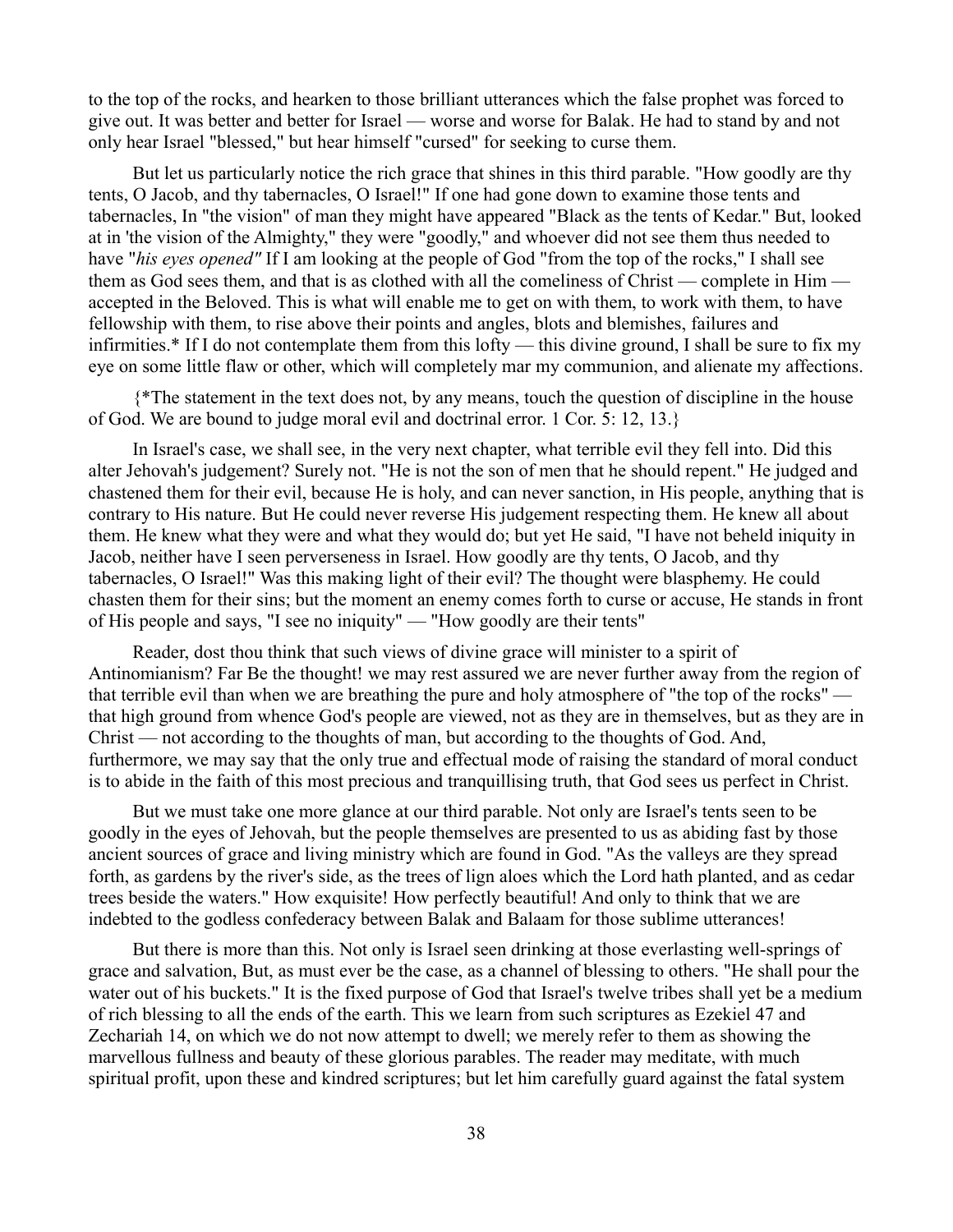falsely called spiritualising, Which, in fact, consists mainly in applying to the professing church all the special blessings of the house of Israel, while, to the latter, are left only the curses of a broken law. We may rest assured that God will not sanction any such system as this. Israel is beloved for the fathers' sakes; and "the gifts and calling of God are without repentance." Romans 11.

We shall close this section by a brief reference to Balaam's last parable. Balak, having beard such a glowing testimony to Israel's future, and the overthrow of all their enemies, was not only sorely disappointed, but greatly enraged; "And Balak's anger was kindled against Balaam, and he smote his hands together: and Balak said unto Balaam, I called thee to curse mine enemies, and, behold, thou hast altogether blessed them these three times. Therefore now flee thou to thy place: I thought to promote thee unto great honour; [?] But, lo, the Lord hath kept thee back from honour. and Balaam said unto Balak, Spake I not also to thy messengers which thou sentest unto me, saying, If Balak would give me his house full of silver and gold [the very thing his poor heart craved intensely,] I *cannot* go beyond the commandment of the Lord, to do either good or bad of mine own mind; but what the Lord saith, that will I speak. And now, behold, I go unto my people: come therefore, and I will advertise thee what *this people* shall do to *thy people* in the latter days. [This was coming to close quarters.] And he took up his parable, and said, Balaam the son of Beor hath said, and the man whose eyes are open hath said: he hath said, which heard the words of God, and knew the knowledge of the most High, which saw the vision of the Almighty, falling into a trance, but having his eyes open: I shall see him, but not now: I shall behold him, but not nigh: [tremendous fact for Balaam!] there shall come a Star out of Jacob, and a Sceptre shall rise out of Israel, and shall smite the corners of Moab, and destroy all the children of Sheth." Verse 10-17.

This gives great completeness to the subject of these parables. The top-stone is here laid on the magnificent superstructure. It is, in good truth, grace and glory. In the first parable we see the absolute separation of the people; in the second, their perfect justification; in the third, their moral beauty and fruitfulness; and, now, in the fourth, we stand on the very summit of the hills — on the loftiest crag of the rocks, and survey the wide plains of glory in all their length and breadth, stretching away into a boundless future. We see the Lion of the tribe of Judah crouching; we hear his roar; we see Him seizing upon all his enemies, and crushing them to atoms. The Star of Jacob rises to set no more. The true David ascends the throne of His father, Israel is pre-eminent in the earth, and all his enemies are covered with shame and everlasting contempt.

It is impossible to conceive anything more magnificent than these parables; and they are all the more remarkable as coming at the very close of Israel's desert wanderings, during which they had given such ample proof of what they were — of what materials they were made — and what their capabilities and tendencies were. But God was above all, and nothing changeth His affection. Whom He loves, and as He loves, He loves to the end; and hence the league between the typical "beast and false prophet'' proved abortive. Israel was blessed of God and not to be cursed of any. "And Balaam rose up, and went, and returned to his place: and Balak also went his way."

### **Numbers 25.**

Here a new scene opens upon our view. We have been on the top of Pisgah, hearkening to God's testimony respecting Israel, and there all was bright and fair, without a cloud, without a spot. But now we find ourselves in the plains of Moab, and all is changed. There, we had to do with God and His thoughts. Here, we have to do with the people and their joys. What a contrast! It reminds us of the opening and the close of 2 Corinthians 12. In the former, we have the *positive standing* of the Christian; in the latter, the *possible state* into which he may fall if not watchful. That shows us "a man in Christ"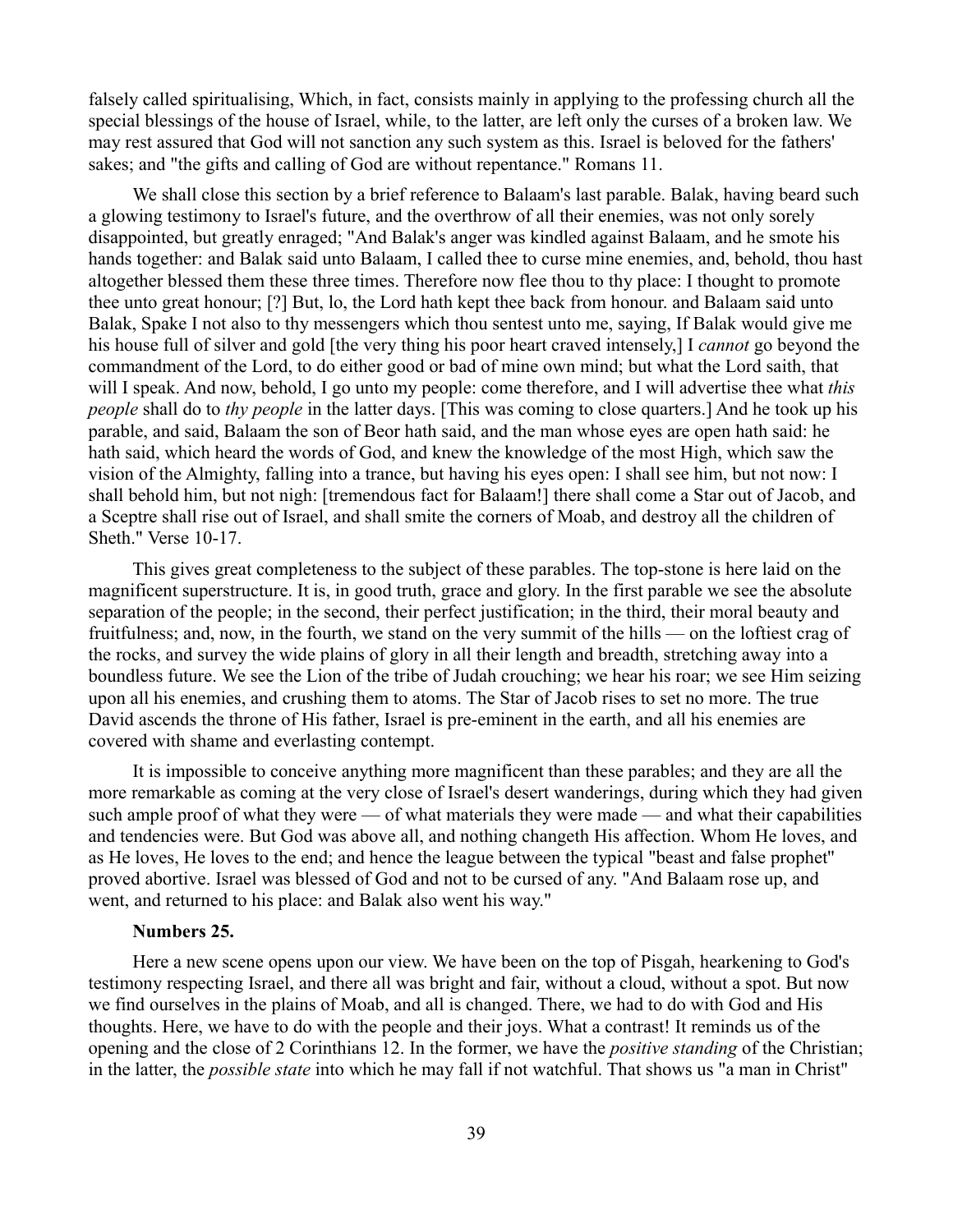capable of being caught up into paradise, at any moment. This shows us saints of God capable of plunging into all manner of sin and folly.

Thus it is with Israel, as seen from "The top of the rocks," in "The vision of the almighty," and Israel as seen in the plains of Moab. In the one case, we have their perfect standing; in the other, their imperfect state. Balaam's parables give us God's estimate of the former; the javelin of Phinehas, His judgement upon the latter. God will never reverse His decision as to what His people are as to standing; but he must judge and chasten them when their ways comport not with that standing. It is His gracious will that their state should correspond with their standing. But here is, alas! where failure comes in. Nature is allowed to act in various ways, and our God is constrained to take down the rod of discipline, in order that the evil thing which we have suffered to manifest itself may be crushed and subdued.

Thus it is in Numbers 25. Balaam, having failed in his attempt to curse Israel, succeeds in seducing them, his wiles, to commit sin, hoping whereby to gain his end. "And Israel joined himself unto Baal-peor: and the anger of the Lord was kindled against Israel. and the Lord said unto Moses, Take all the heads of the people, and hang them up before the Lord against the sun, that the fierce anger of the Lord may be turned away from Israel." (Ver. 3, 4.) Then we have the striking record of the zeal and faithfulness of Phinehas: "And the Lord spake unto Moses, saying, Phinehas, the son of Eleazar, the son of Aaron the priest, hath turned my wrath away from the children of Israel, while he was zealous For My sake among them, that I consumed not the children of Israel in my jealousy. Wherefore say, Behold, I give unto him my covenant of peace: and he shall have it, and his seed after him, even the covenant of an everlasting priesthood; because he was zealous for his God, and made an atonement for the children of Israel." Verse 10-13.

God's glory and Israel's good were the objects that ruled the conduct of the faithful Phinehas on this occasion. It was a critical moment. He felt there was a demand for the most stern action. It was no time for false tenderness. There are moments in the history of God's people in the which tenderness to man becomes unfaithfulness to God; and it is of the utmost importance to be able to discern such moments. The prompt acting of Phinehas saved the whole congregation, glorified Jehovah in the midst of His people, and completely frustrated the enemy's design. Balaam fell among the judged Midianites; but Phinehas became the possessor of an everlasting priesthood.

Thus much as to the solemn instruction contained in this brief section of our book, May we profit by it. May God's Spirit give us such an abiding sense of the perfection of our standing in Christ, that our practical ways may be more in accordance with it!

### **Numbers 26**

This, though one of the longest chapters in our book, does not call for much in the way of remark or exposition. In it we have the record of the second numbering of the people, as they were about to enter upon the promised land. How sad to think that, out of the six hundred thousand men of war which were numbered, at the first, only two remain — Joshua and Caleb! All the rest lay mouldering in the dust, buried beneath the sand of the desert, all passed away. The two men of simple faith remained to have their faith rewarded. As for the men of unbelief, the inspired apostle tells us "Their carcasses fell in the wilderness."

How solemn! How full of instruction and admonition for us! Unbelief kept the first generation from entering the land of Canaan, and caused them to die in the wilderness. This is the fact on which the Holy Ghost grounds one of the most searching warnings and exhortations anywhere to be found in the compass of the inspired volume. Let us hear it! "Wherefore .....take heed, brethren, lest there be in any of you an evil heart of unbelief, in departing from the living God. But exhort one another daily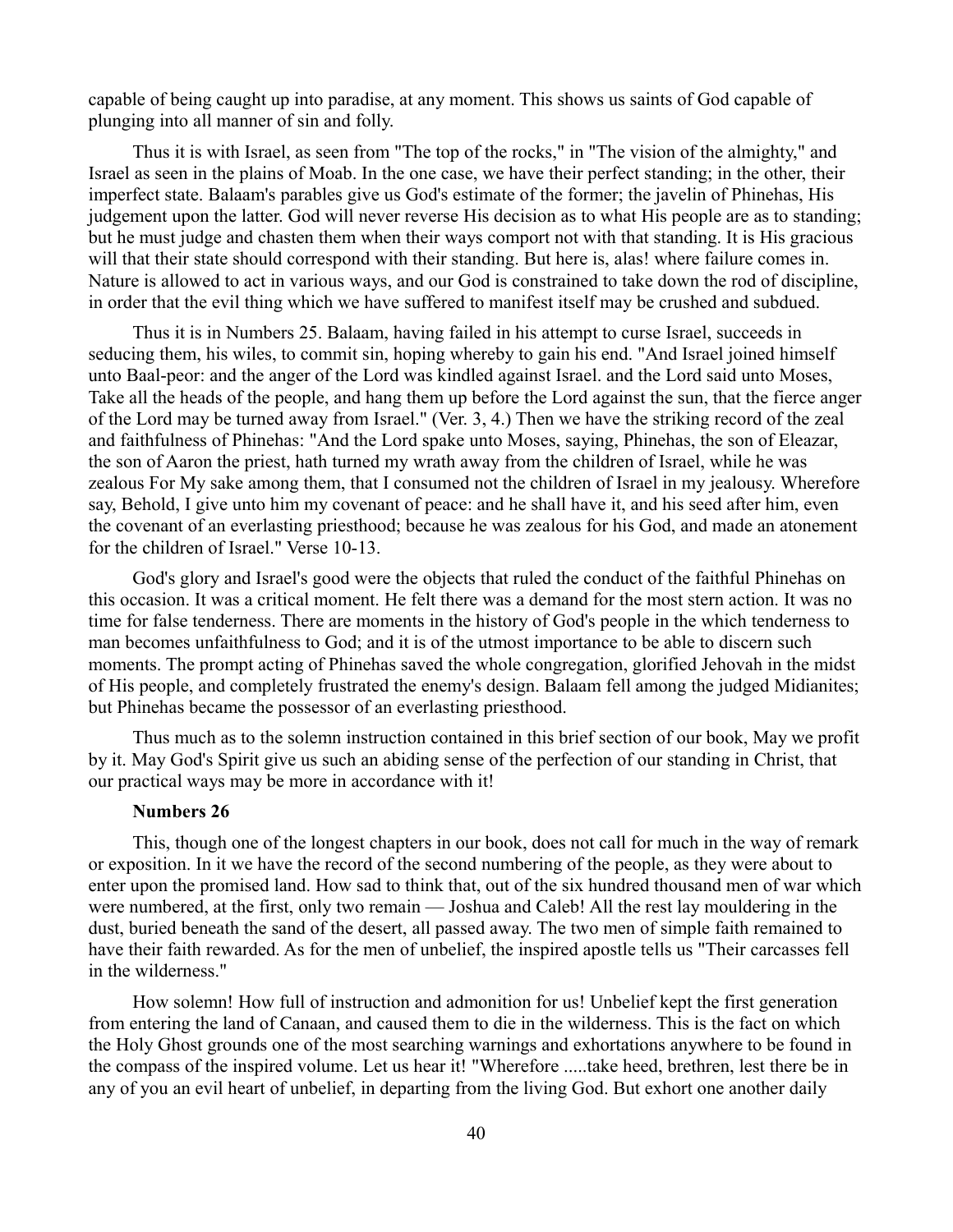while it is called To day; lest any of you be hardened through the deceitfulness of sin. For we are made partakers of Christ, if we hold the beginning of our confidence steadfast unto the end; while it is said, To day, if ye will hear his voice, harden not your hearts, as in the provocation. For some, when they had heard, did provoke: howbeit not all that came out of Egypt by Moses. But with whom was he grieved forty years? was it not with them that had sinned, Whose carcasses fell in the wilderness? And to whom sware he that they should not enter into his rest, but to them that believed not? So we see that they could not enter in because of unbelief. Let us therefore fear, lest a promise being left us of entering into His rest, any of you should seem to come short of it. For unto us was the gospel preached, as well as unto them: but the word preached did not profit them, not being mixed with faith in them that heard." Hebrews 3: 7 — Hebrews 4: 1, 2.

Here lies the great practical secret. The word of God mixed with faith. Precious mixture! the only thing that can really profit any one. We may hear a great deal; we may talk a great deal; we may profess a great deal; but we may rest assured that the measure of real spiritual power — power to surmount difficulties — power to overcome the world — power to get on — power to possess ourselves of all that God has bestowed upon us — the measure of this power is simply the measure in which God's word is mixed with faith. That word is settled for ever in Leaven; and if it is fixed in our hearts, by faith, there is a divine link connecting us with heaven and all that belongs to it; and, in proportion as our hearts are thus livingly linked with heaven and the Christ who is there, shall we be practically separated from this present world, and lifted above its influence. Faith takes possession of all that God has given. It enters into that within the veil; it endures as seeing Him who is invisible; it occupies itself with the unseen and eternal, not with the seen and the temporal. Men think possession sure; faith knows nothing sure but God and His word. Faith takes God's word and locks it up in the very innermost chamber of the heart, and there it remains as hid treasure — the only thing that deserves to be called treasure. The happy possessor of this treasure is rendered thoroughly independent of the world. He may be poor as regards the riches of this perishing scene; but if only he is rich in faith, he is the possessor of untold wealth — "durable riches and righteousness" — "the unsearchable riches of Christ."

Reader, these are not the pencillings of fancy — the mere visions of the imagination. No; they are substantial verities — divine realities, which you may now enjoy in all their preciousness. If you will only take God at His word — only believe what He says because he says it — for this is faith — then verily you have this treasure, which renders its possessor entirely Independent of this scene where men live only by the sight of their eyes. The men of this world speak of "*the positive*" and "*the real,"* meaning thereby what they can see and experience; in other words, the things of time and sense — the tangible — the palpable. Faith knows nothing positive, nothing real, but the word of the living God.

Now it was the lack of this blessed faith that kept Israel out of Canaan, and caused six hundred thousand carcasses to fall in the wilderness. And it is the lack of this faith that keeps thousands of God's people in bondage and darkness, when they ought to be walking in liberty and light — that keeps them in depression and gloom, when they ought to be walking in the joy and strength of God's full salvation — that keeps them in fear of judgement, when they ought to be walking in the hope of glory — that keeps them in doubt as to whether they shall escape the sword of the destroyer in Egypt, when they ought to be feasting on the old corn of the land of Canaan.

Oh! that God's people would consider these things in the secret of His presence and in the light of His word! Then indeed they would better know and more fully appreciate the fair inheritance which faith finds in the eternal word of God — they would more clearly apprehend the things which are freely given to us of God in the Son Of His love. May the Lord send out His light and His truth, and lead His people into the fullness of their portion in Christ, so that they may take their true place, and yield a true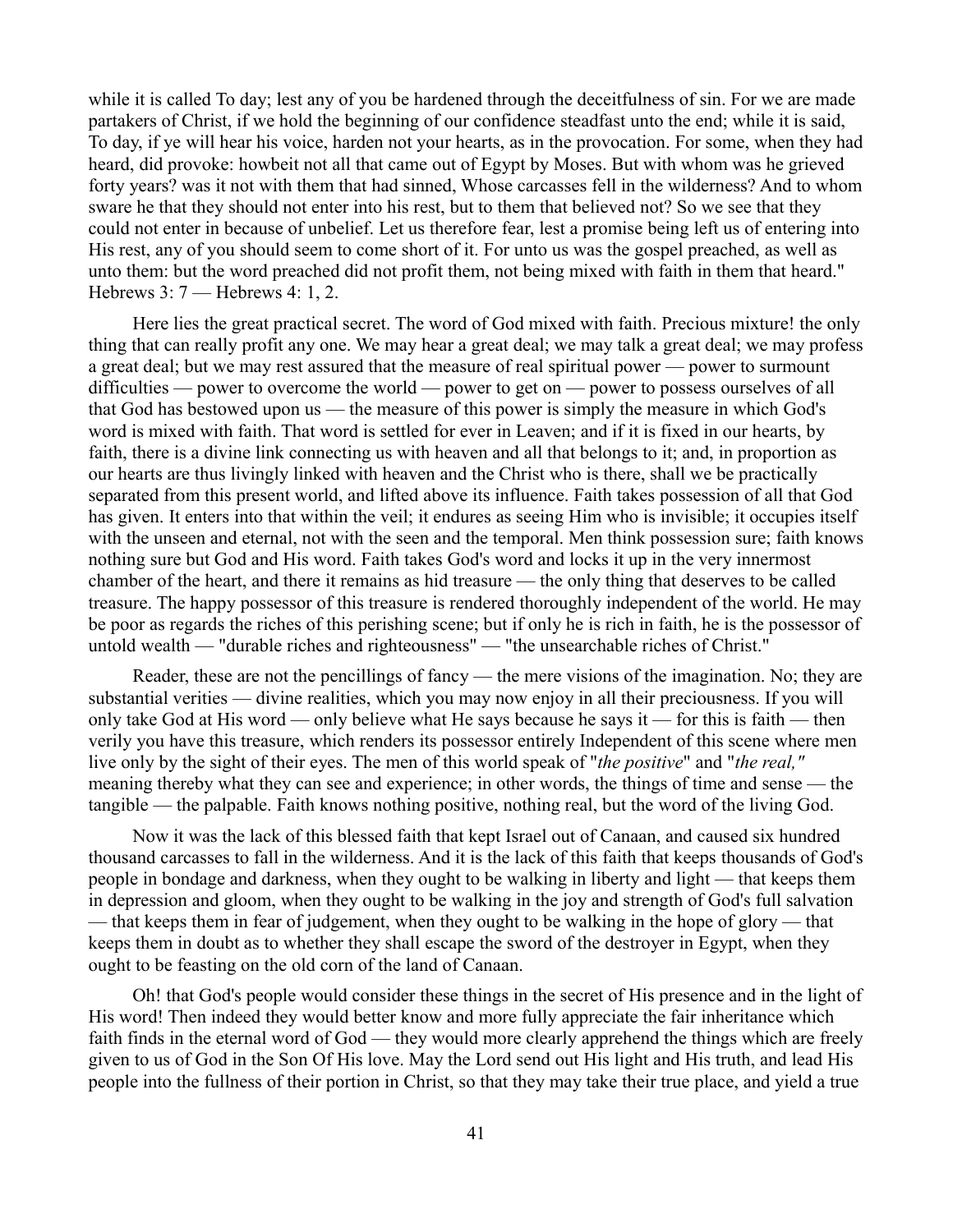testimony for Him, while waiting for His glorious advent.

### **Numbers 27.**

The conduct of the daughters of Zelophehad, as recorded in the opening section of this chapter, presents a striking and beautiful contrast to the unbelief on which we have just been commenting. They, most assuredly, belonged not to the generation of those who are ever ready to abandon divine ground, lower the divine standard, and forego the privileges conferred by divine grace. No; those five noble women had no sympathy with such. They were determined, through grace, to plant the foot of faith on the very highest ground, and, with holy yet bold decision, to make their own of that which God had given. Let us read the refreshing record.

"Then came the daughters of Zelophehad, the son of Hepher, the son of Gilead, the son of Machir, the son of Manasseh, of the families of Manasseh the son of Joseph: and these are the names of his daughters, Mahlah, Noah, and Hoglah, and Milcah, and Tirzah, and they stood before Moses, and before Eleazar the priest, and before the princes and all the congregation, by the door of the tabernacle of the congregation, saying, Our father died in the wilderness, and he was not in the company of them that gathered themselves together against the Lord, in the company of Korah; but died in his own sin, and had no sons. Why should the name of our father be done away from among his family because he hath no son? Give unto us, therefore, a Possession among the brethren of our father." Verses 1-4.

This is uncommonly fine. It does the heart good to read such words as these at a time like the present, when so little is made of the proper standing and portion of God's people, and when so many are content to go on from day to day, and year to year, without caring even to inquire into the things which are freely given to them of God. Nothing is more sad than to see the carelessness, the utter indifference, with which many professing Christians treat such great and all important questions as the standing, walk, and hope of the believer and the Church of God. It is not, by any means, our purpose to go into these questions here. We have done so repeatedly in the other volumes of the series of "Notes." We merely desire to call the reader's attention to the fact, that it is at once sinning against our own rich mercies, and dishonouring the Lord, when we! evince a spirit of indifferentism in reference to any one point of divine revelation as to the position and portion of the Church, or of the individual believer. If God in the aboundings of His grace, has been pleased to bestow upon us precious privileges, as Christians, ought we not to seek earnestly to know what these privileges are? Ought we not to seek to make them our own, in the artless simplicity of faith? Is it treating our God and His revelation worthily, to be indifferent as to whether we are servants or sons — as to whether we have the Holy Ghost dwelling in us or not — as to whether we are under law or under grace — whether ours is a heavenly or an earthly calling?

Surely not. If there be one thing plainer than another in scripture, it is this, that God delights in those who appreciate and enjoy the provision of His love — those who find their joy is Himself. The inspired volume teams with evidence on this point. Look at the case now before as in our chapter. Here were those daughters of Joseph — for such we must call them — bereaved of their father — helpless and desolate, as viewed from nature's standpoint. Death had snapped the apparent link which connected them with the proper inheritance of God's people. What then? Were they content to give up? — to fold their arms, in cold indifference? Was it nothing to them whether or not they were to have a place and a portion with the Israel of God? Ah! no, reader; these illustrious women exhibit something totally different from all this — something which we may well study and seek to imitate — something which, we are bold to say, refreshed the heart of God. They were sure there was a portion for them in the land of promise, of which neither death nor anything that happened in the wilderness could ever deprive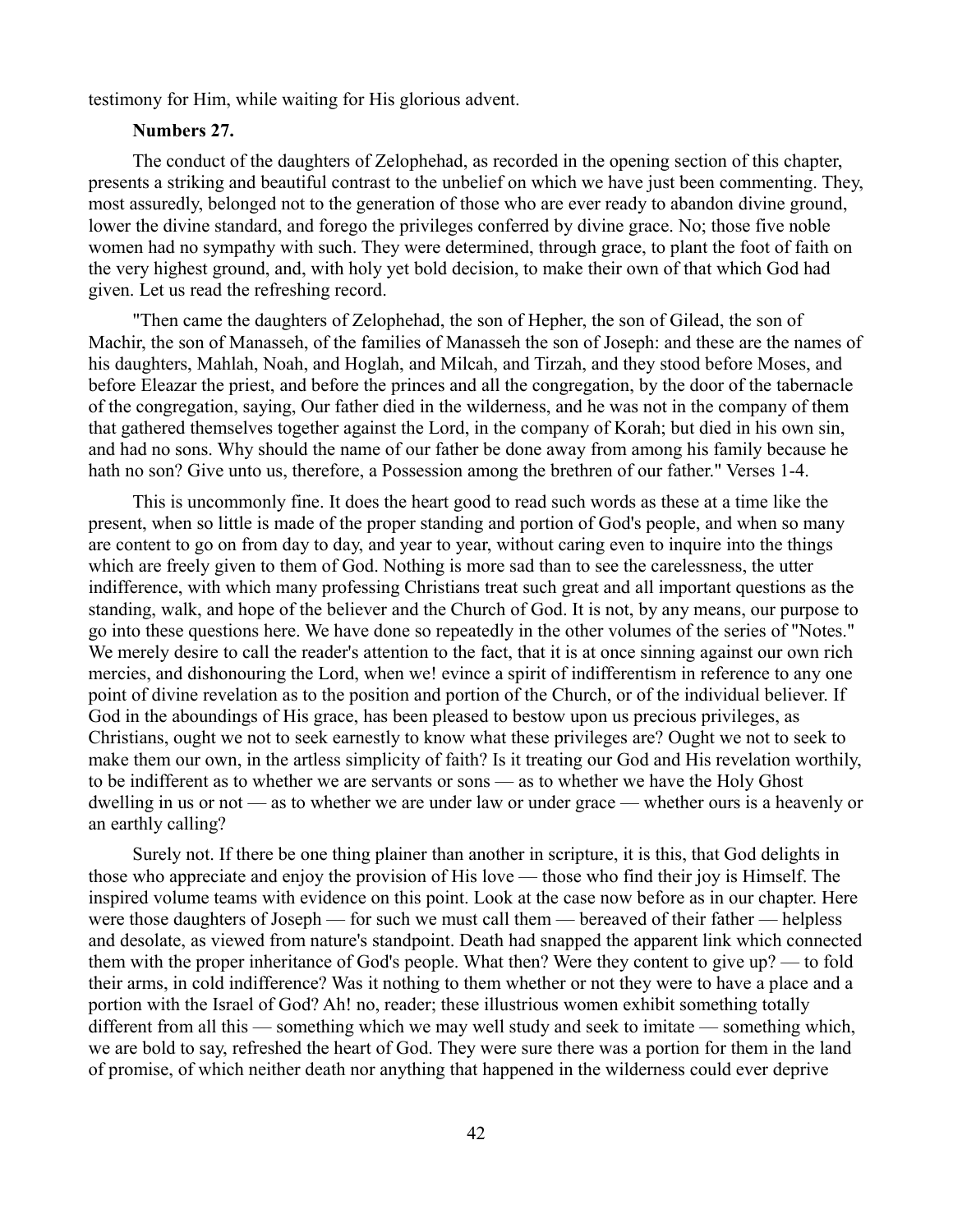them. "Why should the name of our father be done away from among his people because he hath no son?" Could death — could failure of male issue-could anything — frustrate the goodness of God? Impossible. "Give unto us: therefore, a possession among the brethren of our father."

Noble words! words that went right up to the throne and to the heart of the God of Israel. It was a most powerful testimony delivered in the ears of the whole congregation. Moses was taken aback. Here was something beyond the range of the Lawgiver. Moses was a servant, and a blessed and honoured servant too. But, again and again, in the course of this marvellous Book of Numbers, this wilderness volume, questions arise with which he is unable to deal, as for example, the defiled men in chapter 9, and the daughters of Zelophehad in the section before us.

"And Moses brought their cause before the Lord. And the Lord spake unto Moses, saying, *The daughters of Zelophehad speak right: thou shalt surely give them a possession of an inheritance among their father's brethren; and thou shalt cause the inheritance of their father to pass unto them."* Verses 5-7.

Here was a glorious triumph, in the presence of the whole assembly. A bold and simple faith is always sure to be rewarded. It glorifies God, and God honours it. Need we travel from section to section, and from page to page of the holy volume to prove this? Need we turn to the Abrahams, the Hannahs, the Deborahs, the Rahabs, the Ruths of Old Testament times? or to the Marys, the Elizabeths, the centurions, and the Syro-phoenicians of The New Testament times? Wherever we turn, we learn the same great practical truth that God delights in a bold and simple faith — a faith that artlessly seizes and tenaciously holds all that He has given — that positively refuses, even in the very face of nature's weakness and death, to surrender a single hair's breadth of the divinely given inheritance. What though Zelophehad's bones lay mouldering in the dust of the wilderness; what though no male issue appeared to sustain his name? faith could rise above all these things, and count on God's faithfulness to make good all that His word had promised.

"The daughters of Zelophehad speak right." They always do so. Their words are words of faith, and, as such, are always right in the judgement of God, it is a terrible thing to limit "the Holy One of Israel." He delights to be trusted and used. It is utterly impossible for faith to overdraw its account in God's bank. God could no more disappoint faith than He could deny Himself. He can never say to faith, "You have miscalculated; you take too lofty — too bold a stand; so lower down, and lessen your expectations." Ah! no; the only thing in all this world that truly delights and refreshes the heart of God is the faith that can simply trust him; and we may rest assured of this, that the faith that can trust Him is also the faith that can love Him, and serve Him, and praise Him.

Hence, then, we are deeply indebted to the daughters of Zelophehad. They teach us a lesson of inestimable value. And more than this, their acting gave occasion to the unfolding of a fresh truth which was to form the basis of a divine rule for all future generations. The Lord commanded Moses, saying, "If a man die, and have no son, then ye shall cause his inheritance to pass unto his daughter."

Here we have a great principle laid down, in reference to the question of inheritance, of which, humanly speaking, we should have heard nothing had it not been for the faith and faithful conduct of these remarkable women. If they had listened to the voice of timidity and unbelief — if they had refused to come forward, before the whole congregation in the assertion of the claims of Faith; then, not only would they have lost their own inheritance and blessing, but all future daughters of Israel, in a like position, would have been deprived of their portion likewise. Whereas, on the contrary, by acting in the precious energy of faith, they preserved their inheritance; they got the blessing; they received testimony from God; their names shine on the page of inspiration; and their conduct furnished, by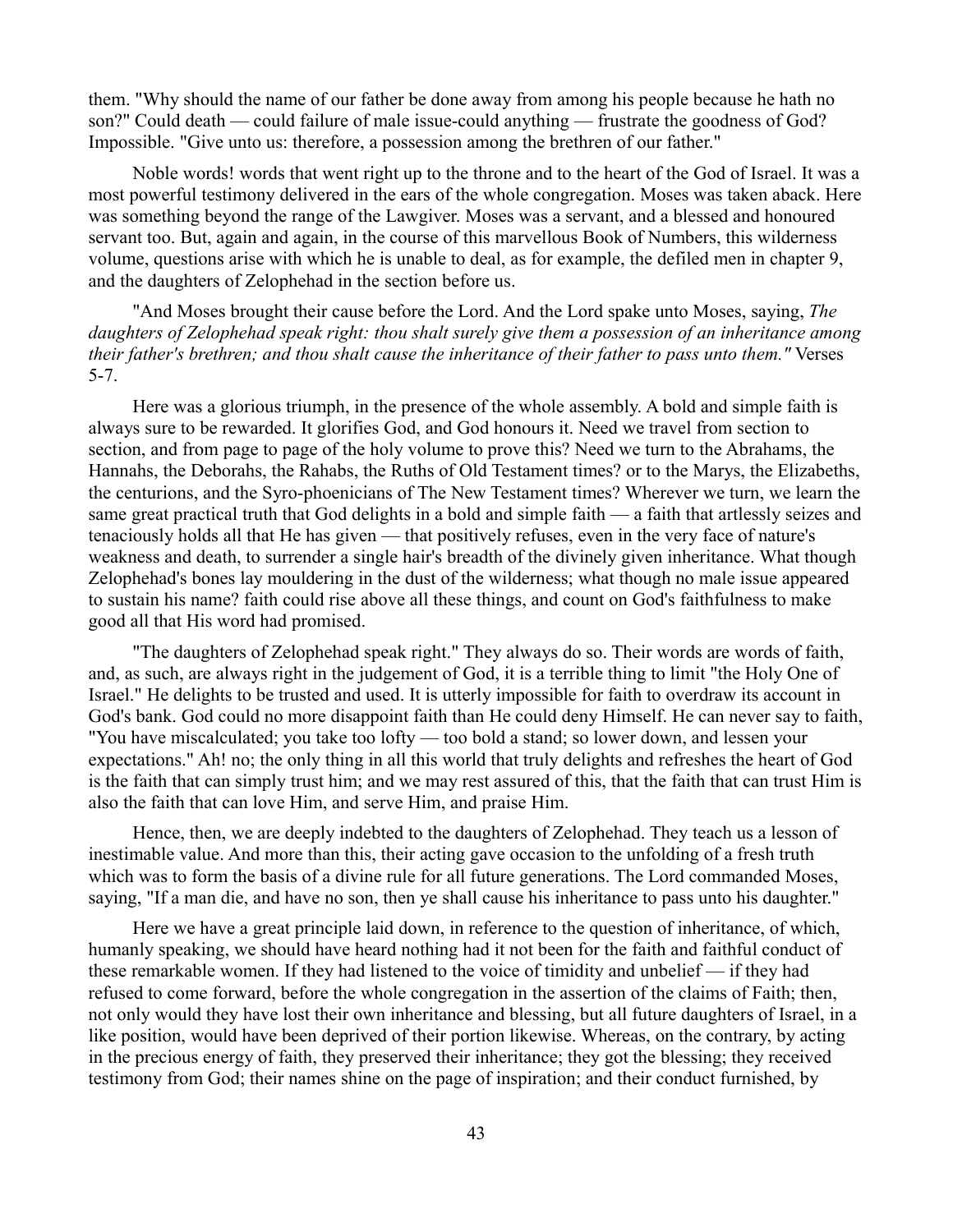divine authority, a precedent for all future generations.

Thus much as to the marvellous results of faith. But then we must remember that there is moral danger arising out of the very dignity and elevation which faith confers on those who, through grace, are enabled to exercise it; and this danger must be carefully guarded against. This is strikingly illustrated in the further history of the daughters of Zelophehad, as recorded in the last chapter of our book. "And the chief fathers of the families of the children of Gilead, the son of Machir, the son of Manasseh, of the families of the sons of Joseph, came near, and spake before Moses, and before the princes, the chief fathers of The children of Israel: and they said, The Lord commanded my lord to give the land for an inheritance by lot to the children of Israel: and my lord was commanded by the Lord to give the inheritance of Zelophehad our brother unto his daughters. And if they be married to any of the sons, of the other tribes of the children of Israel, then shall their inheritance be taken from the inheritance of our fathers, and shall be put to the inheritance of the tribe whereunto they were received: so shall it be taken from the lot of our inheritance. And when the jubilee of the children of Israel shall be, then shall their inheritance be put unto the inheritance of the tribe whereunto they are received: so shall their inheritance be taken away from the inheritance of the tribe of our fathers. And Moses commanded the children of Israel according to the word of the Lord, saying, "The tribe of the sons of Joseph hath said well." Numbers 36: 1-5.

The "fathers" of the house of Joseph must be heard as well as the "daughters." The faith of the latter was most lovely; but there was just a danger lest, in the elevation to which that faith had raised them, they might forget the claims of others, and remove the landmarks which guarded the inheritance of their fathers. This had to be thought of and provided for. It was natural to suppose what the daughters of Zelophehad. would marry; and moreover it was possible they might form an alliance outside the boundaries of their tribe; and thus in the year of jubilee — that grand adjusting institution instead of adjustment, there would be confusion, and a permanent breach in the inheritance of Manasseh. This would never do; and therefore the wisdom of those ancient fathers is very apparent. we need to be guarded on every side, in order that the integrity of faith and the testimony may be duly maintained. We are not to carry things with a high hand and a strong will, though we have ever such strong faith, but be ever ready to yield ourselves to the adjusting power of the whole truth of God.

"This is the thing which the Lord doth command concerning the daughters of Zelophehad, saying, Let them marry to whom they think best, only to the family of the tribe of their father shall they marry; so shall not the inheritance of the children of Israel remove from tribe to tribe; for every one of the children of Israel shall keep himself to the inheritance of the tribe of his fathers........ Even as the Lord commanded Moses, so did the daughters of Zelophehad; for they [the five daughters] were married unto their father's brothers' sons. And they were married into the families of the sons of Manasseh, the son of Joseph; and their inheritance remained in the tribe of the family of their father." Verses 6-12.

Thus all is settled. The activities of faith are governed by the truth of God, and individual claims are adjusted in harmony with the true interests of all; while, at the same time, the glory of God is so fully maintained, that at the time of the jubilee, instead of any confusion in the landmarks of Israel, the integrity of the inheritance is secured according to the divine grant.

Nothing can be more instructive than this entire history of the daughters of Zelophehad. May we really profit by it!

The closing paragraph of our chapter is full of deep solemnity. The governmental dealings of God are displayed before our eyes in a manner eminently calculated to impress the heart. "The Lord said unto Moses, Get thee up into this mount Abarim and see the land which I have given unto the children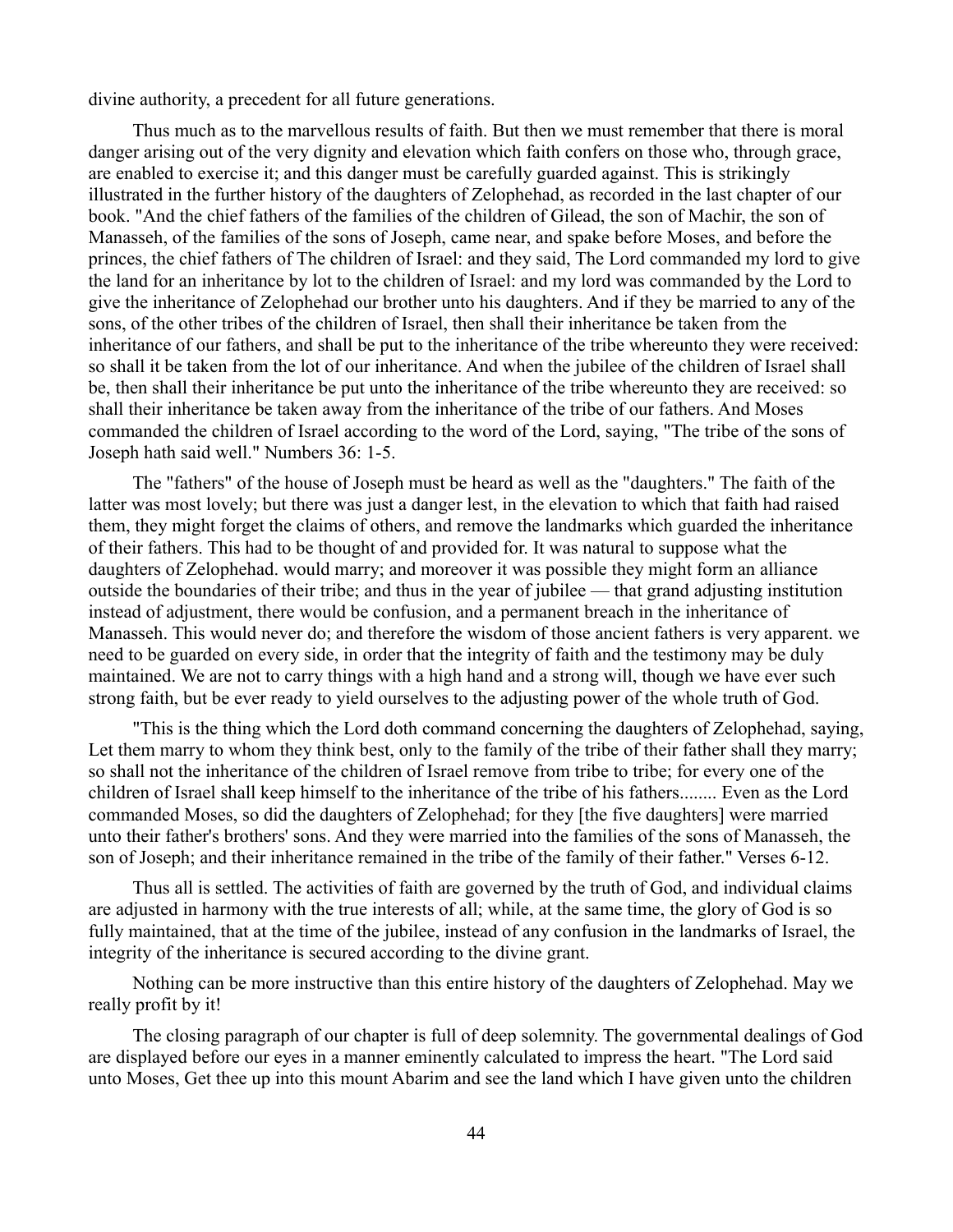of Israel. And when thou hast seen it, thou also shalt be gathered unto thy people, as Aaron thy brother was gathered. For ye rebelled against my commandment in the desert of Zin, in the strife of the congregation, to sanctify me at the water before their eyes: that is the water of Meribah in Kadesh, in the wilderness of Zin." verses 12-14.

Moses must not go over Jordan. It is not only that he cannot officially bring the people over, but he cannot even go himself. Such was the enactment of the government of God. But, on the other hand, we see grace shining out, with uncommon lustre, in the fact that Moses is conducted, by God's own hand, to the top of Pisgah, and from thence he sees the land of promise, in all its magnificence, not merely as Israel afterwards possessed it, but as God had originally given it.

Now, this was the fruit of grace, and it comes out more fully in the close of Deuteronomy, where we are also told that God buried His dear servant. This is wonderful. Indeed there is nothing like it in the history of the saints of God. we do not dwell upon this subject here, having done so elsewhere;\* but it is full of the deepest interest. Moses spake unadvisedly with his lips, and for that he was forbidden to cross the Jordan. This was God in government. But Moses was taken up to Pisgah, there, in company with Jehovah, to get a full view of the inheritance; and then Jehovah made a grave for His servant and buried him therein. This was God in *grace* — marvellous, matchless grace! grace that has ever made the eater yield meat and the strong sweetness. How precious to be the subjects of such grace! May our souls rejoice in it more and more, in the eternal fountain whence it emanates, and in the channel through which it flows!

{\*See an article entitled "Grace and Government" in "Things New and Old," Vol., 4. p. 111. G, Morrish, 20, Paternoster Square.}

We shall close this section by a brief reference to the lovely unselfishness of Moses in the matter of appointing a successor. That blessed man of God was ever characterised by a most exquisite spirit of self-surrender — that rare and admirable grace. we never find him seeking his own things; on the contrary, again and again, when opportunity was afforded him of building up his own fame and fortune, he proved, very distinctly, that the glory of God and the good of His people so occupied and filled his heart that there was no room for a single selfish consideration.

Thus it is in the closing scene of our chapter. When Moses hears that he is not to go over Jordan, instead of being occupied in regrets as to himself, he only thinks of the interests of the congregation. "And Moses spake unto the Lord saying, Let the Lord, the God of the spirits of all flesh, set a man over the congregation, which may go out before them, and which may go in before them, and which may lead them out, and which may bring them in; that the congregation of the Lord be not as sheep which have no shepherd."

Whet unselfish breathings are here How grateful they must have proved to the heart of that One who so loved and cared for His People! Provided that Israel's need were met Moses was content. If only the work was done he cared not who did it. self, his interest, and his destinies, he could calmly leave all in the hand of God. He would take care of him, but oh! his loving heart yearns over the beloved people of God; and the very moment he sees Joshua ordained as their leader, he is ready to depart and be at rest forever. Blessed servant! Happy man! Would there were even a few amongst us characterised, in some small degree, by his excellent spirit of self-abnegation, and jealous care for God's glory and His people's good. But alas! alas! we have to repeat, with deepening emphasis, the words of the apostle, "All seek their own, not the things that are Jesus Christ's." O Lord, stir up all our hearts to desire a more earnest consecration of ourselves, in spirit, soul, and body, to thy blessed service! May we, in good truth, learn to live, not unto ourselves, but unto Him who died for us — who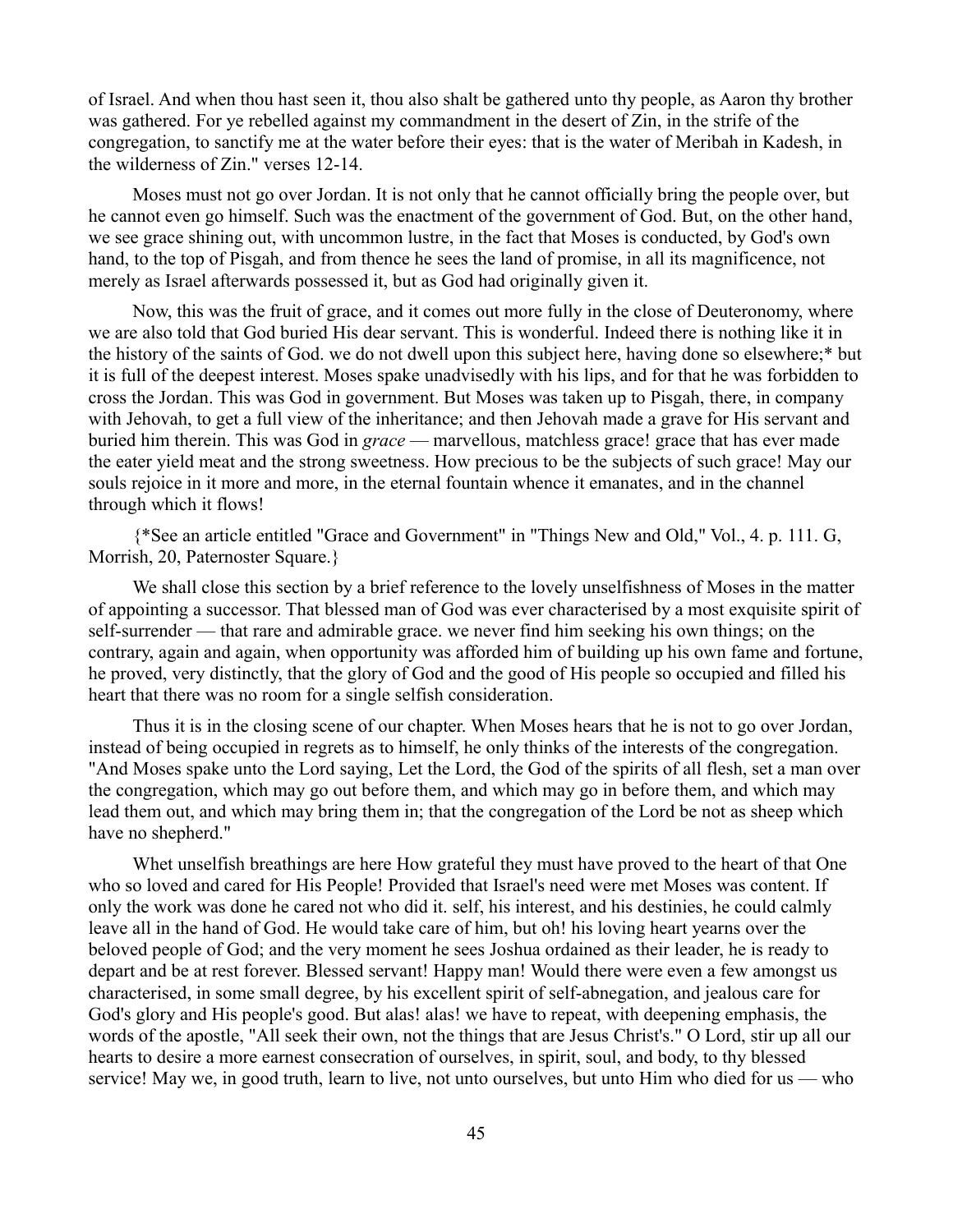came from heaven to earth about our sins; and is gone back from earth to heaven about our infirmities; and who is coming again for our eternal salvation and glory.

#### **Numbers 28 — Numbers 29**

These two chapters must be read together; they form a distinct section of our book — a section pregnant with interest and instruction. The second verse of chapter 28 gives us a condensed statement of the contents of the entire section. "And the Lord spake unto Moses, saying, Command the children of Israel, and say unto them, My offering, and my bread for my sacrifices made by fire, for a sweet savour unto me, shall ye observe to offer unto me in their due season."

In these words the reader is furnished with a key with which to unlock the whole of this portion of the Book of Numbers. It is as distinct and simple as possible. "*My* offering" "*My* bread" "*My* sacrifices," "*A sweet savour unto Me."* All this is strongly marked. We may learn here, without an effort, that the grand leading thought is Christ to Godward. It is not so much Christ as meeting our need — though surely He does most blessedly meet that — as Christ feeding and delighting the heart of God. It is God's bread — a truly wonderful expression, and one little thought of or understood. we are all sadly prone to look at Christ merely as the procuring cause of our salvation, the One through whom we are forgiven and saved from hell, the channel through which all blessing flows to us He is all this, blessed for ever be His Name. He is the Author of eternal salvation to all them that obey Him. He bore our sins in His own body on the tree He died, the just for the unjust, to bring us to God He saves us from our sins, from their present power, and from their future consequences.

All this is true; and, consequently, throughout the whole of the two chapters which lie open before us, and in each distinct paragraph, we have the sin offering introduced. (See Num. 28: 15, 22, 30; Num. 29: 5, 11, 16, 19, 22, 25, 28, 31, 34, 38) Thirteen times over is mention made of the sin offering of atonement; and yet, for all that, it remains true and obvious that sin or atonement for sin is not, by any means, the great prominent subject. There is no mention of it in the verse which we have quoted for the reader, although that verse plainly gives a summary of the contents of the two chapters; nor is there any allusion to it until we reach the fifteenth verse.

Need we say that the sin offering is essential inasmuch as man is in question, and man is a sinner? It would be impossible to treat of the subject of man's approach to God, his worship, or his communion, without introducing the atoning death of Christ as the necessary foundation. This the whole heart confesses with supreme delight. The mystery of Christ's precious sacrifice shall be the wellspring of our souls throughout the everlasting ages.

But shall we be deemed Socinian in our thoughts if we assert that there is something in Christ and in His precious death beyond the bearing of our sins and the meeting of our necessities? We trust not. Can any one read Numbers 28 and 29 and not see this? Look at one simple fact which might strike the mind of a child. There are seventy-one verses in the entire section; and, out of these, thirteen allude to the sin offering, and the remaining fifty-eight are occupied with sweet savour offerings.

In a word then, the special theme here is God's delight in Christ. Morning and evening, day by day, week after week, from one new moon to another, from the opening to the close of the year, it is Christ in His fragrance and preciousness to Godward. True it is thanks be to God, and to Jesus Christ His Son — our sin is atoned for, judged, and put away for ever — our trespasses forgiven and guilt cancelled. But above and beyond this, the heart of God is fed, refreshed, and delighted by Christ. What was the morning and evening lamb? Was it a sin offering or a burnt offering? Hear the reply in God's own words: "And thou shalt say unto them, This is the offering made by fire which ye shall offer unto the Lord; two lambs of the first year without spot day by day, for a *continual burnt offering.* The one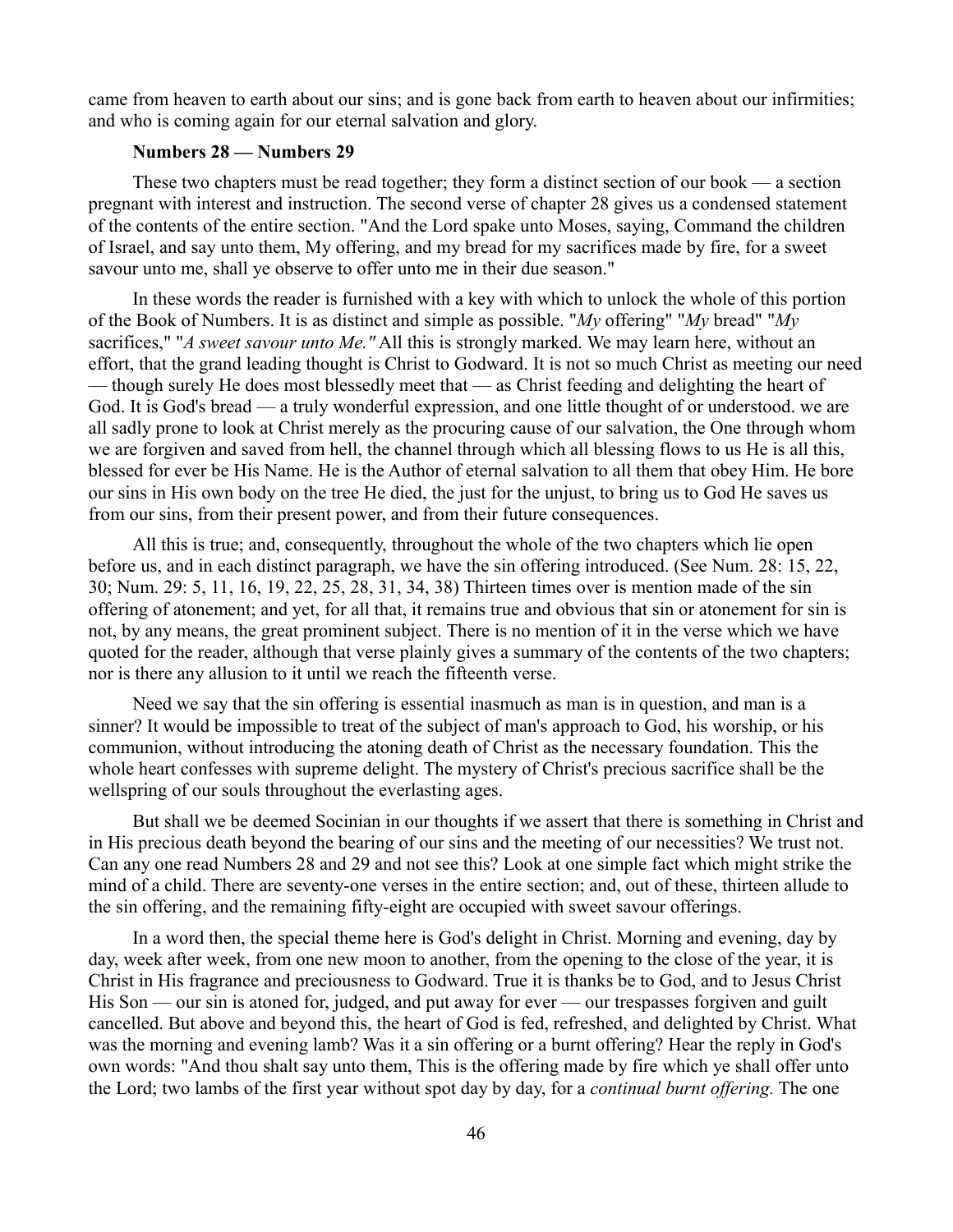lamb shalt thou offer in the morning, and the other lamb shalt thou offer at even; and a tenth part of an ephah of flour for a meat offering, mingled with the fourth part of an hin of beaten oil. It is a continual burnt offering, which was ordained in Mount Sinai, for a sweet savour, a sacrifice made by fire unto the Lord."

Again; what were the two lambs for the Sabbath? a sin offering or a burnt offering? "This is *the burnt offering* of every Sabbath." It was to be double, because the Sabbath was a type of the rest that remaineth for God's people, when there will be a two fold appreciation of Christ. But the character of the offering is as plain as possible. If was Christ to Godward. This is the special point in the burnt offering. The Sin offering is Christ to usward. In this, it is a question of the hatefulness of sin; in that, it is a question of the preciousness and excellency of Christ.

So also, at the beginnings of their months (ver. 11), in the feast of the Passover and unleavened bread (ver. 16-25), in the feast of firstfruits (ver. 26-31), in the feast of trumpets (Num. 29: 1-6), in the feast of tabernacles (ver. 7-38). In a word, throughout the entire range of feasts, the leading idea is Christ as a sweet savour. The sin offering is never lacking; but the sweet savour offerings get *the* prominent place, as is evident to the most cursory reader. We do not think it possible for any one to read this remarkable portion of scripture and not observe the contrast between the place of the sin offering and that of the burnt offering. The former is only spoken of as "one kid of the goats," whereas the latter comes before us in the form of "fourteen lambs," "thirteen bullocks" and such like. Such is the large place which the sweet savour offerings get in this scripture.

But why dwell upon this? Why insist upon it? Simply to show to the Christian reader the true character of the worship God looks for, and in which He delights. God delights in Christ; and it should be our constant aim, to present to God that in which He delights. Christ should ever be the material of our worship; and He will be, in proportion as we are led by the Spirit of God. How often, alas! it is otherwise with us the heart call tell. Both in the assembly and in the closet, how often is the tone low, and the spirit dull and heavy. We are occupied with self instead of with Christ; and the Holy Ghost, instead of being able to do His own proper work, which is to take of the things of Christ and show them unto us, is obliged to occupy us with ourselves, in self-judgement, because our ways have not been right.

All this is to be deeply deplored. It demands our serious attention both as assemblies and as individuals-in our public reunions and in our private devotions. Why is the tone of our public meetings frequently so low? Why such feebleness, such barrenness, such wandering? Why are the hymns and prayers so wide of the mark? Why is there so little that really deserves the name of worship? Why is there such restlessness and aimless activity? Why is there so little in our midst to refresh the heart of God? so little that He can really speak of as "*His* bread, for *His* sacrifices made by fire, for a sweet savour unto him?" We are occupied with self and its surroundings — our wants, our weakness, our trials and difficulties; and we leave God without the bread of His sacrifice. We actually rob Him of His due, and of that which His loving heart desires.

Is it that we can ignore our trials, our difficulties, and our wants? No; but we can commit them to Him. He tells us to cast all our care upon Him, in the sweet and tranquillising assurance that He careth for us. He invites us to cast our burdens upon Him, in the assurance that He will sustain us. He is mindful of us. Is not this enough! Ought we not to be sufficiently at leisure from ourselves, when we assemble in His presence, to be able to present to Him something besides our own things? He has provided for us. He has made all right for us. Our sins and Our sorrows have all been divinely met. And most surely we cannot suppose that such things are the food of God's sacrifice. He has made them His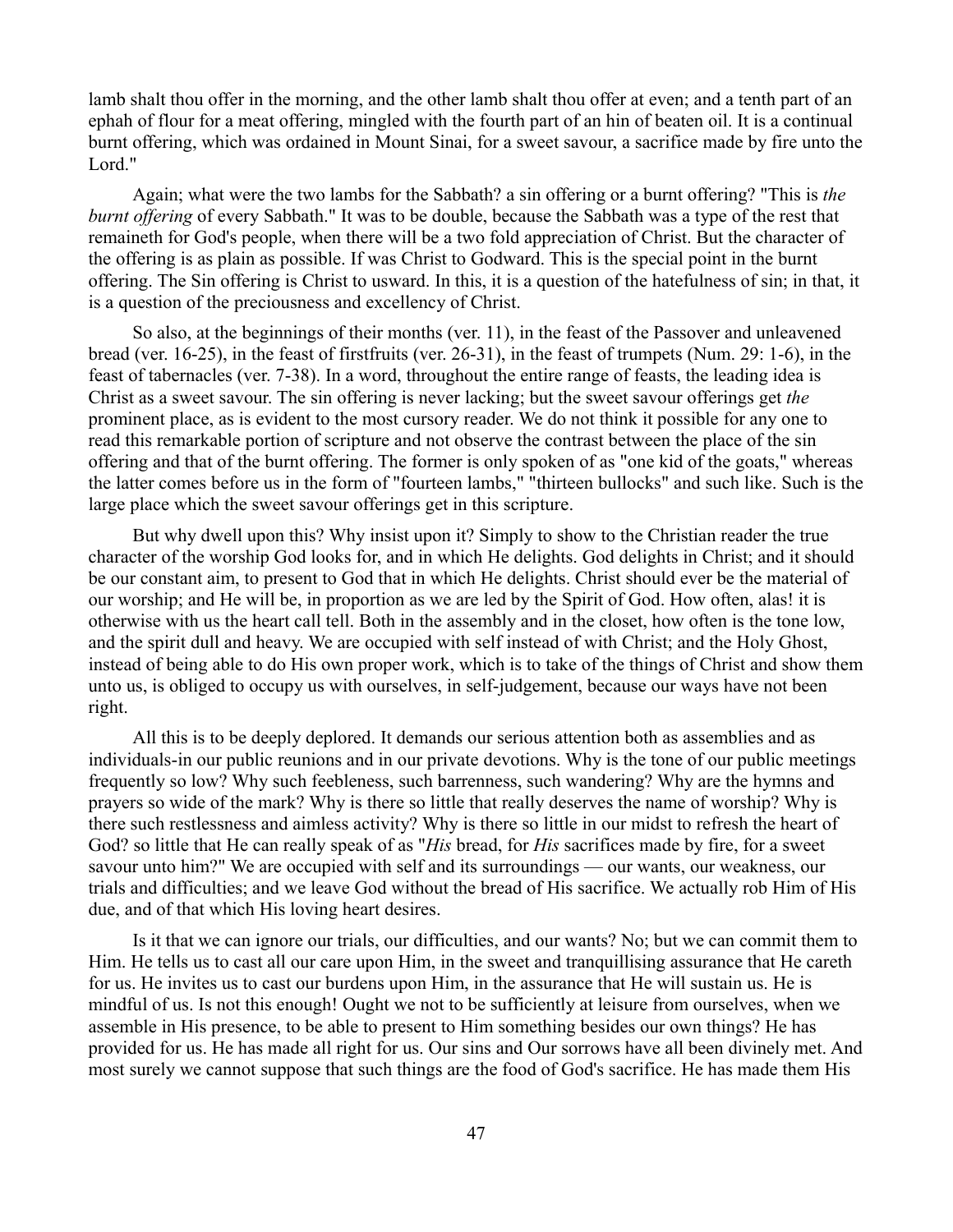care, blessed be His name; but they cannot be said to be His food.

Christian reader, ought we not to think of these things — think of them, in reference both to the assembly and the closet? — for the same remarks apply both to the one and the other. Ought we not to cultivate such a condition of soul as would enable us to present to God that which He is pleased to call "His bread?" The truth is we want more entire and habitual occupation of heart with Christ as a sweet savour to God. It is not that we should value the sin offering less; far be the thought! But let us remember that there is something more in our precious Lord Jesus Christ than the pardon of our sins and the salvation of our souls. What do the burnt offering, the meat offering, and the drink offering set forth? Christ as a sweet savour-Christ the food of God's offering — the joy of His heart. Need we say it is one and the same Christ? Need we insist upon it that it is the same One who was made a curse for us that is a sweet savour to God? Surely, surely every Christian owns this. But are we not prone to confine our thoughts of Christ to what *He did for us,* to the virtual exclusion of what *He is to God?* It is this we have to mourn over and judge — this we must seek to have corrected; and we cannot but think that a careful study of Numbers 28, 29 would prove a very excellent corrective. May God, by His Spirit, use it to this end!

Having, in our "Notes on Leviticus," offered to the reader What God has given to us in the way of light on the sacrifices and feasts, we do not feel led to dwell upon them here. That little volume can be had of the publisher, and the reader will find in chapters 1 - 8 and chapter 33 what may interest and help him in reference to the subjects treated of in the two chapters on which we have been dwelling.

### **Numbers 30.**

This brief section has what we may term a dispensational bearing. It applies specially to Israel, and treats of the question of vows and bonds. The man and the woman stand in marked contrast, in relation to this subject. "If a man vow a vow unto the Lord, or swear an oath to bind his soul with a bond; he shall not break his word, he shall do according to all that proceedeth out of his mouth." Verse 2.

In reference to the woman, the case was different. "If a woman also vow a vow unto the Lord, and bind herself by a bond, being in her fathers house in her youth; and her father hear her vow, and her bond wherewith she hath bound her soul, and her father shall hold his peace at her: then all her vows shall stand, and every word wherewith she hath bound her soul shall stand. But if her father disallow her in the day that he heareth; not any of Her vows, or of her bonds wherewith she hath bound her soul, shall stand: and the Lord shall forgive her, because her father disallowed her." (Ver. 3-5) The same thing applied in the case of a wife. Her husband could either confirm or disannul all her vows and bonds.

Such was the law with regard to vows. There was no relief for the man. He was bound to go right through with whatever had proceeded out of his mouth. Whatever he undertook to do, he was solemnly and irreversibly held to it. There was no back door, as we say — no way of getting out of it.

Now we know who, in perfect grace, took this position, and voluntarily bound himself to accomplish the will of God, whatever that will might be. We know who it is that says, "I will pay my vows unto the Lord now in the presence of all his people." "The man Christ Jesus," who, having taken the vows upon Him, discharged them perfectly to the glory of God, and the eternal blessing of His people. There was no escape for Him. We hear Him exclaiming, in the deep anguish of His soul, in the garden of Gethsemane, "If it be possible, let this cup pass from me." But it was not possible. He had undertaken the work of man's salvation, and He had to go through the deep and dark waters of death, judgement, and wrath; and perfectly meet all the consequences of man's condition. He had a baptism to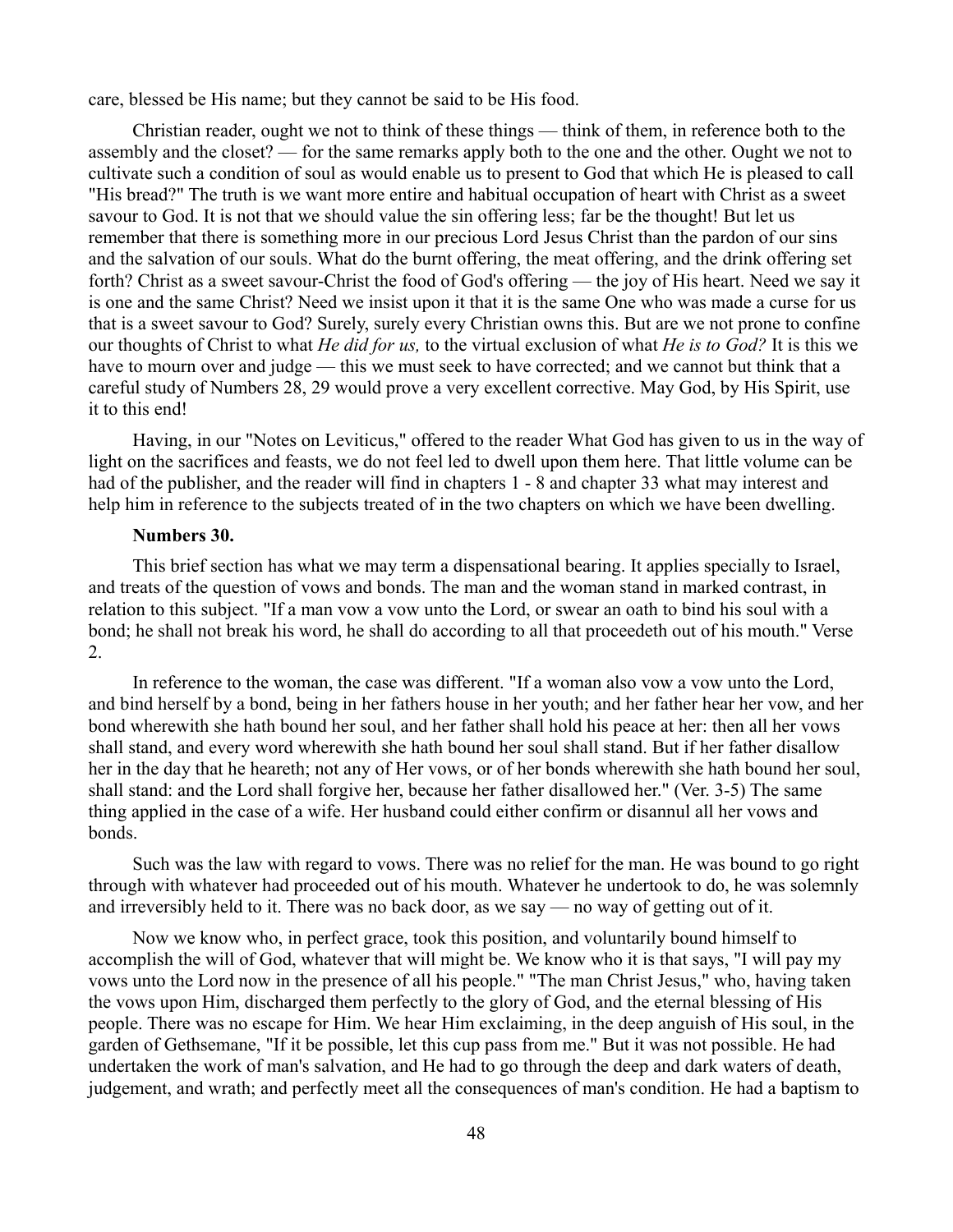be baptised with, and was straitened until it was accomplished. In other words, He had to die in order that, by death, He might open the pent-up flood gates, and allow the mighty tide of divine and everlasting love to flow dawn to His people. All praise and adoration be to His peerless name for ever!

Thus much as to the man and his vows and bonds. In the case of the woman, whether as the daughter or the wife, we have the nation of Israel, and that in two ways, namely, under government and under grace; Looked at from a governmental point of view, Jehovah, who is at once the Father and the Husband, has held his peace at her, so that her vows and bonds are allowed to stand; and she is, to this day, suffering the consequences, and made to feel the force of those words, "Better that thou shouldest not vow, than that thou shouldest vow and not pay."

But, on the other hand, as viewed from the blessed standpoint of grace, the Father and the Husband has taken all upon Himself, so that she shall be forgiven and brought into the fullness of blessing by and by, not on the ground of accomplished vows and ratified bonds, but on the ground of sovereign grace and mercy, through the blood of the everlasting covenant. How precious to find Christ everywhere! He is the centre and foundation, the beginning and the end, of all the ways of God. May our hearts be ever filled with him! May our lips and lives speak His praise! May we, constrained by His love, live to His glory all our days upon earth, and then go home to be with Himself for ever, to go no more out!

We have here given what we believe to be the primary thought of this chapter. That it may be applied, in a secondary way, to individuals, we do not, by any means, question; and further, that, like all scripture, it has been written for our learning, we most thankfully own. It must ever be the delight of the devout Christian to study all the wars of God, whether in grace or government — His ways with Israel — His ways with the Church — His ways with all — His ways with each. Oh! to pursue this study with an enlarged heart and an enlightened understanding!

#### **Numbers 31**

We have here the closing scene of Moses' *official* life; as in Deuteronomy 34 we have the closing scene of his *personal* history. "and the Lord spake unto Moses, saying, Avenge the children of Israel of the Midianites; afterward shalt thou be gathered unto thy people. And Moses spake unto the People, saying, Arm some of yourselves unto the war, and let them go against the Midianites, and avenge the Lord of Midian. Of every tribe a thousand, throughout all the tribes of Israel, shall ye send to the war. So there were delivered out of the thousands of Israel, a thousand of every tribe, twelve thousand armed for war. And Moses sent them to the war, a thousand of every tribe, them and *Phinehas the son of Eleazar the priest*, to the war, *with the holy instruments,* and the trumpets to blow in his hand. And they warred against the Midianites, as the Lord commanded Moses; and they slew all the males Verses 3-7.

This is a very remarkable passage. The Lord says to Moses, "*Avenge the children of Israel* of the Midianites." And Moses says to Israel, *"Avenge the Lord* of Midian." The people had been ensnared by the wiles of the daughters of Midian, through the evil influence of Balaam the son of Peor; and they are now called upon to clear themselves thoroughly from all the defilement which, through want of watchfulness, they had contracted. The sword is to be brought upon the Midianites; and all the spoil is to be made to pass either through the fire of judgement or through the water of purification. Not one jot or tittle of the evil thing is to be suffered to pass unjudged.

Now, this war was what we may call abnormal. By right, the people ought not to have had any occasion to encounter it at all. It was not one of the wars of Canaan. It was simply the result of their own unfaithfulness — the fruit of their own unhallowed commerce with the uncircumcised. Hence,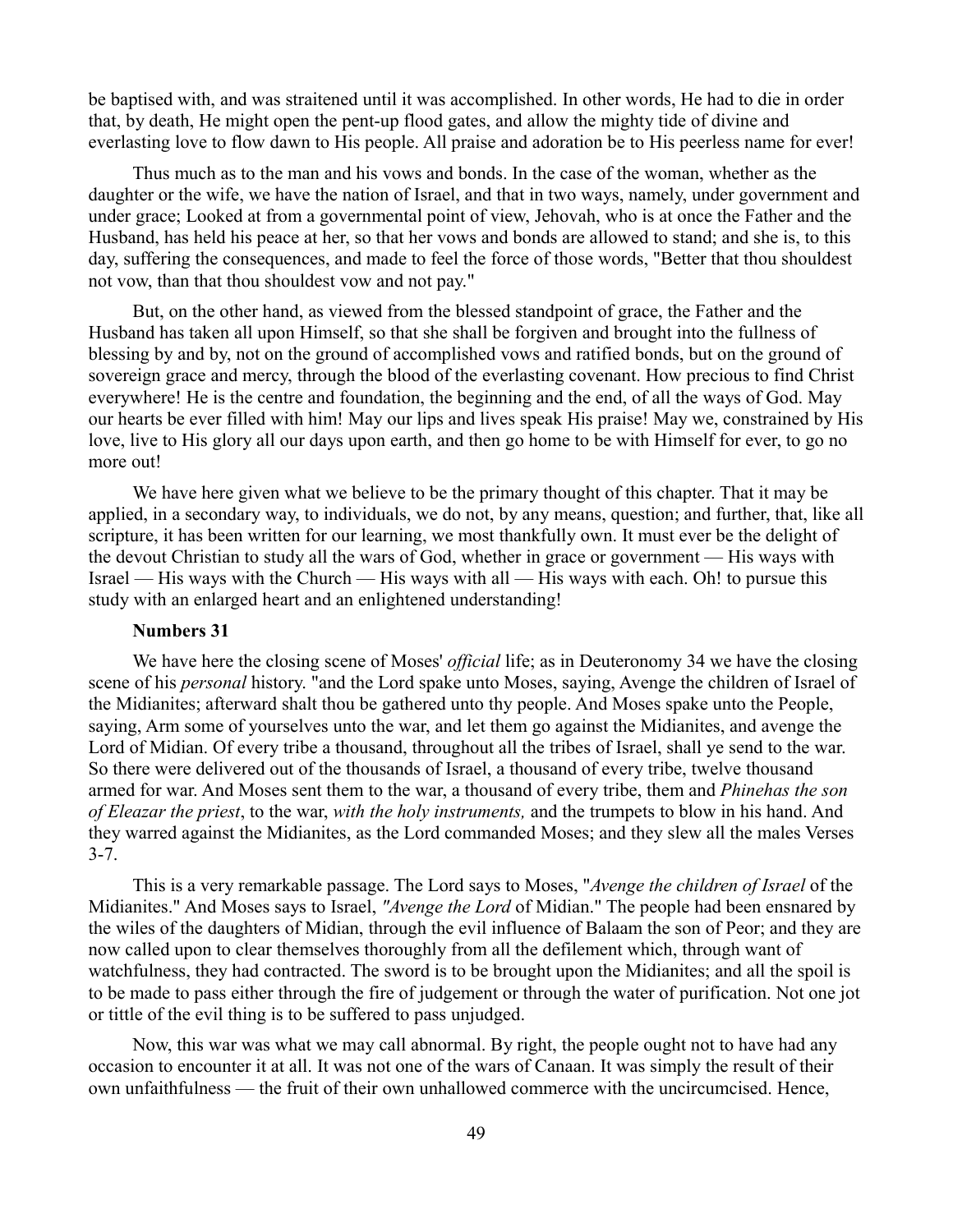although Joshua, the son of Nun, had been duly appointed to succeed Moses, as leader of the congregation, we find no mention whatever of him in connection with this war. On the contrary, it is to Phinehas, the son of Eleazar the priest, that the conduct of this expedition is committed; and he enters upon it" with the holy instruments and the trumpets."

All this is strongly marked. *The priest* is the prominent person; and *the Holy instruments,* the prominent instrumentality. It is a question of wiping away the stain caused by their unholy association with the enemy; and therefore, instead of a general officer with sword and spear, it is a priest with holy instruments that appears in the foreground. True, the sword is here; but it is not the prominent thing. It is the priest with the vessels of the sanctuary; and that priest the selfsame man who first executed judgement upon that very evil which has here to be avenged.

The moral of all this is, at once, plain and practical. The Midianites furnish a type of that peculiar kind of influence which the world exerts over the hearts of the people of God — the fascinating and ensnaring power of the world used by Satan to hinder our entrance upon our proper heavenly portion. Israel should have had nothing to do with these Midianites; but having, in an evil hour — an unguarded moment — been betrayed into association with them, nothing remains but war and utter extermination.

So with us, as Christians. Our proper business is to pass through the world, as pilgrims and strangers; having nothing to do with it, save to be the patient witnesses of the grace of Christ, and thus shine as lights in the midst of the surrounding moral gloom. But, alas! we fail to maintain this rigid separation; we suffer ourselves to be betrayed into alliance with the world, and, in consequence, we get involved in trouble and conflict which does not properly belong to us at all. War with Midian formed no part of Israel's proper work. They had to thank themselves for it. But God is gracious; and hence, through a special application of priestly ministry, they were enabled, not only to conquer the Midianites, but to carry away much spoil. God, in His infinite goodness, brings good out of evil. He will cause the eater to yield meat, and the strong sweetness. His grace shines out, with exceeding brightness, in the scene before us, inasmuch as He actually deigns to accept a portion of the spoils taken from the Midianites. But the evil had to be thoroughly judged. "Every male" had to be put to death — all in whom there was the energy of the evil had to be completely exterminated; and finally the fire of judgement and the water of purification had to do their work on the spoil, ere God or His people could touch an atom of it.

What holy lessons are here! May we apply our hearts to them! May we be enabled to pursue a path of more intense separation, and to press on our heavenly road as those whose portion and whose home is on high! God, in His mercy grant it?

#### **Numbers 32.**

The fact recorded in this chapter has given rise to considerable discussion. Various have been the opinions advanced in reference to the conduct of the two tribes and a half. Were they right or were they wrong in choosing their inheritance on the wilderness side of Jordan! This is the question. Was their acting in this matter, the expression of power or of weakness? How are we to form a sound judgement in this case?

In the first place, where was Israel's proper portion — their divinely destined inheritance? Most surely, on the other side of Jordan, in the land of Canaan. Well, then, ought not this fact to have sufficed? would or could a really true heart — a heart that thought, and felt, and judged with God have entertained the idea of selecting a portion other than that which God had allotted and bestowed Impossible. Hence, then, we need not to go further, in order to have a divine judgement on this subject. It was a mistake, a failure, a stopping short of the divine mark, on the part of Reuben and Gad, and the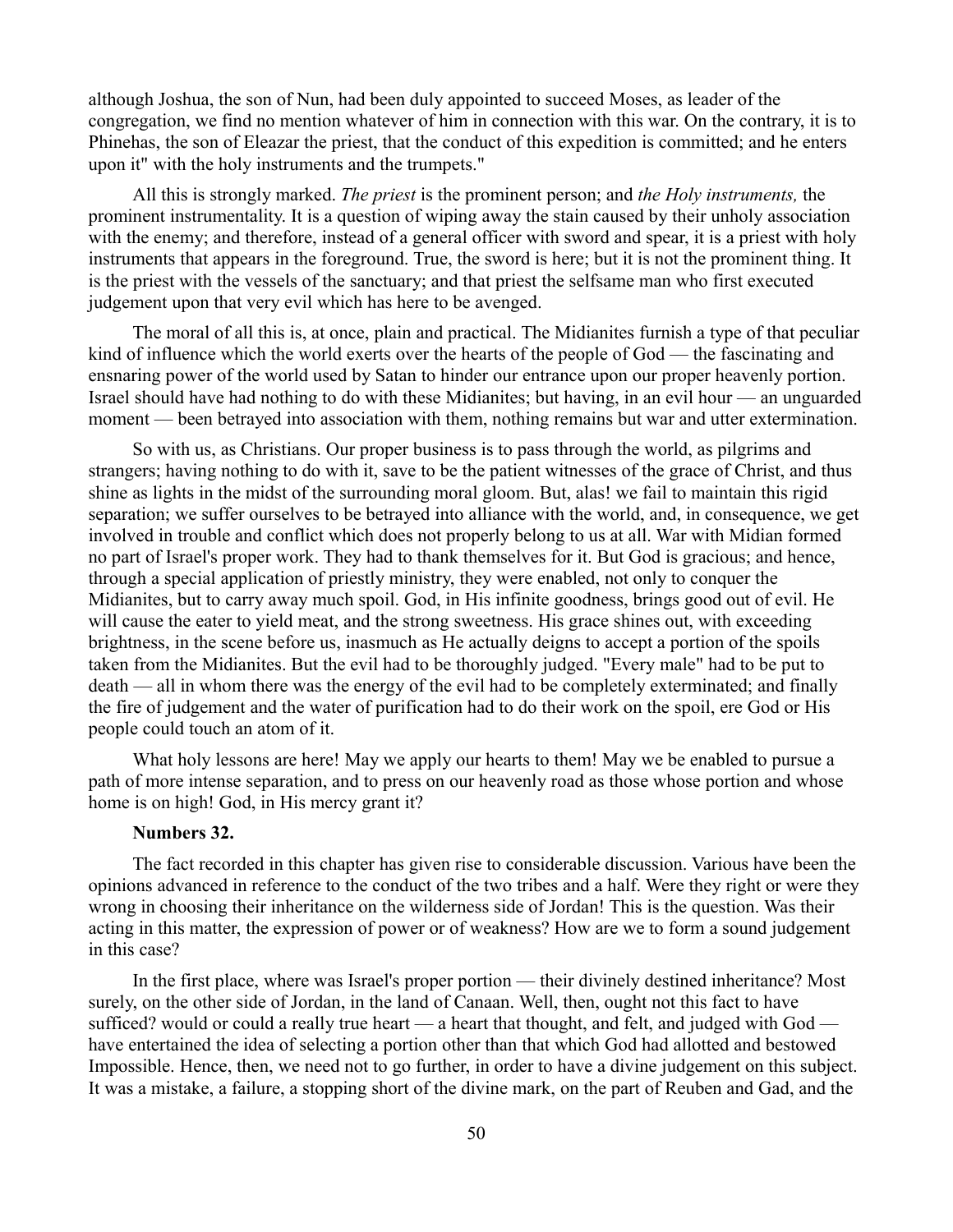half tribe of Manasseh, to choose any boundary line short of the river Jordan. They were governed, in their conduct, by worldly and selfish considerations — by the sight of their eyes — by carnal motives. They surveyed "the land of Jazer and the land of Gilead," and they estimated it entirely according to their own interests, and without any reference to the judgement and will of God. Had they been simply looking to God, the question of settling down short of the river Jordan would never have been raised at all.

But when people are not simple, not true-hearted, they get into circumstances which give rise to all sorts of questions. It is a great matter to be enabled, by Divine grace, to pursue a line of action, and to tread a path so unequivocal as that no question can be raised. It is our holy and happy privilege so to carry ourselves as that no complication may ever arise. The secret of so doing is to walk with God, and thus to have our conduct wholly governed by His word.

But that Reuben and Gad were not thus governed, is manifest from the entire history. They were half-and-half men; men of mixed principles; mere borderers; men that sought their own things, and not the things of God. Had these latter engrossed their hearts, nothing would have induced them to take up their position short of the true boundary line.

It is very evident that Moses had no sympathy with their proposal. It was a judgement upon his conduct that he was not allowed to go over. His heart was in the promised land; and he longed to go thither in person. How could he then approve of the conduct of men who were not only prepared, but actually desirous, to take up their abode somewhere else? Faith can never be satisfied with anything short of the true position and portion of God's people. A single eye can only see — a faithful heart only desire — the inheritance given of God.

Hence, therefore, Moses at once condemned the proposition of Reuben and Gad. True, he afterwards relaxed his judgement and gave his consent. Their promise to cross the Jordan, ready armed, before their brethren, drew from Moses a kind of assent. It seemed an extraordinary manifestation of unselfishness and energy to leave all their loved ones behind, and cross the Jordan, only to fight for their brethren. But where had they left those loved ones? They had left them short of the divine mark. They had deprived them of a place and a portion in the true land of promise — that inheritance of the which God had spoken to Abraham, Isaac, and Jacob. and for what? Just to get good pasture for their cattle. For an object like this did the two tribes and a half abandon their place within the true limits of the Israel of God.

And now let us look at the consequences of this line of action. Let the reader turn to Joshua 22. Here we have the first sorrowful effect of the equivocal conduct of Reuben and Gad. They must needs build an altar — "a great altar to see to" lest in time to come their brethren might disown them. What does all this prove? It proves that they were all wrong in taking up their position on this side of Jordan. And only mark the effect upon the whole assembly — the disturbing, alarming effect of this altar. At the first blush, it wore the aspect of actual rebellion. "and when the children of Israel heard of it, *the whole congregation of the children of Israel* gathered themselves together at Shiloh, to go up to war against them. And *the children of Israel* sent unto *the children of Reuben*, and to the children of Gad, and to the half tribe of Manasseh,\* into the land of Gilead, Phinehas the son of Eleazar the priest, and with him ten princes, of each chief house a prince throughout all the tribes of Israel; and each one was an head of the house of their fathers among the thousands of Israel. And they came unto the children of Reuben, and to the children of Gad, and to the half tribe of Manasseh, unto the land of Gilead, and they spake with them, saying, Thus saith *the whole congregation of the Lord* [Did not the two and a half belong to it?] what trespass is this that ye have committed against the God of Israel, to turn away this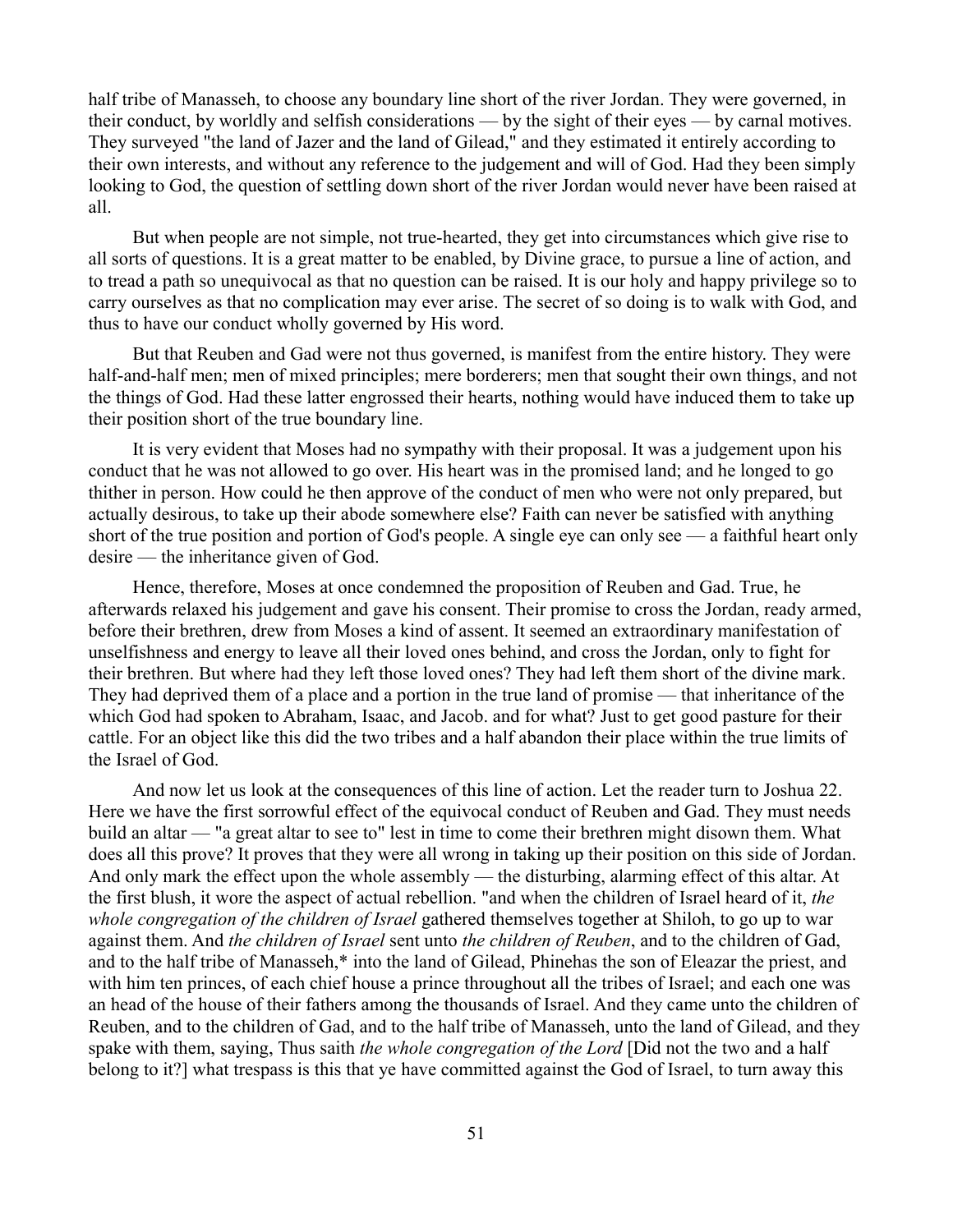day from following the Lord, in that ye have builded you an altar, that ye might rebel this day against the Lord? Is the iniquity of Peor too little for us, from which we are not cleansed until this day, although there was a plague in the congregation of the Lord, but that ye must turn away this day from following the Lord and it will be, seeing ye rebel to-day against the Lord, that to-morrow he will be wroth with the whole congregation of Israel. Notwithstanding, if the land of *your possession* be unclean, then pass ye over unto *the land of the possession of the Lord,* wherein the Lord's tabernacle dwelleth, [what burning words] and take possession among us: but rebel not against the Lord, nor rebel against us, in building you an altar beside the altar of the Lord our God." Joshua 22: 12-19.

{\*As though the two tribes and a half were actually detached from the nation of Israel.}

Now all this serious misunderstanding, all this trouble and alarm, was the result of failure on the part of Reuben and Gad. True, they are able to explain themselves and satisfy their brethren, in reference to the altar. But then there would have been no need of the altar, no demand for explanation, no cause of alarm, had they not taken up an equivocal position.

Here was the source of all the mischief; and it is important for the Christian reader to seize this point with clearness, and to deduce from it the great practical lesson which it is designed to teach. It can hardly be questioned, by any thoughtful, spiritually minded person who fully weighs all the evidence in the case, that the two tribes and a half were wrong in stopping short of the Jordan, in taking up their position. This seems to us unquestionable, seen on the ground of what has already come before us; and if further proof were needed, it is furnished by the fact that they were the very first to fall into the enemy's hands. See 1 Kings 22: 3.

But it may be that the reader is disposed to ask, "What has all this to say to us? Has this piece of history any voice, any instruction for us" unquestionably. It sounds in our ears, with accents of deep solemnity, "Beware of falling short of your proper position — your proper portion — of being content with the things which belong to this world — of taking any stand short of death and resurrection — the true, the spiritual Jordan."\*

{\*No doubt there are many sincere Christians who do not see the heavenly calling and position of the Church — who do not enter into the special character of truth taught in the Epistle to the Ephesians — who are, nevertheless, according to their light, earnest, devoted, and true-hearted; but we feel persuaded that such persons lose incalculable blessing in their own souls, and fall very short of the true Christian testimony.}

Such, we conceive, is the teaching of this portion of our book. It is a grand point to be wholehearted, decided, and unequivocal in taking our stand for Christ. Serious damage is done to the cause of God and the testimony of Christ, by those who profess to be Christians denying their heavenly calling and character, and acting as though they were citizens of this world. This is a powerful engine in the hands of Satan. An undecided, half-and-half Christian is more inconsistent than an open out-and-out worldling or infidel. The unreality of professors is more injurious by far to the cause of God than all the forms of moral pravity put together. This may seem a strong statement; but it is too true. Christian professors who are only mere borderers — men of mixed principles — persons of doubtful deportment — these are the men who most seriously damage the blessed cause, and promote the designs of the enemy of Christ. What we want, just now, is a band of whole-hearted, thorough-going, unmistakable witnesses for Jesus Christ — men who shall declare plainly that they seek a country — earnest, unworldly men.

These are the men for the present crisis. What can be more deplorable, more saddening and discouraging, than to find those who make a lofty profession, who talk loudly of death and resurrection,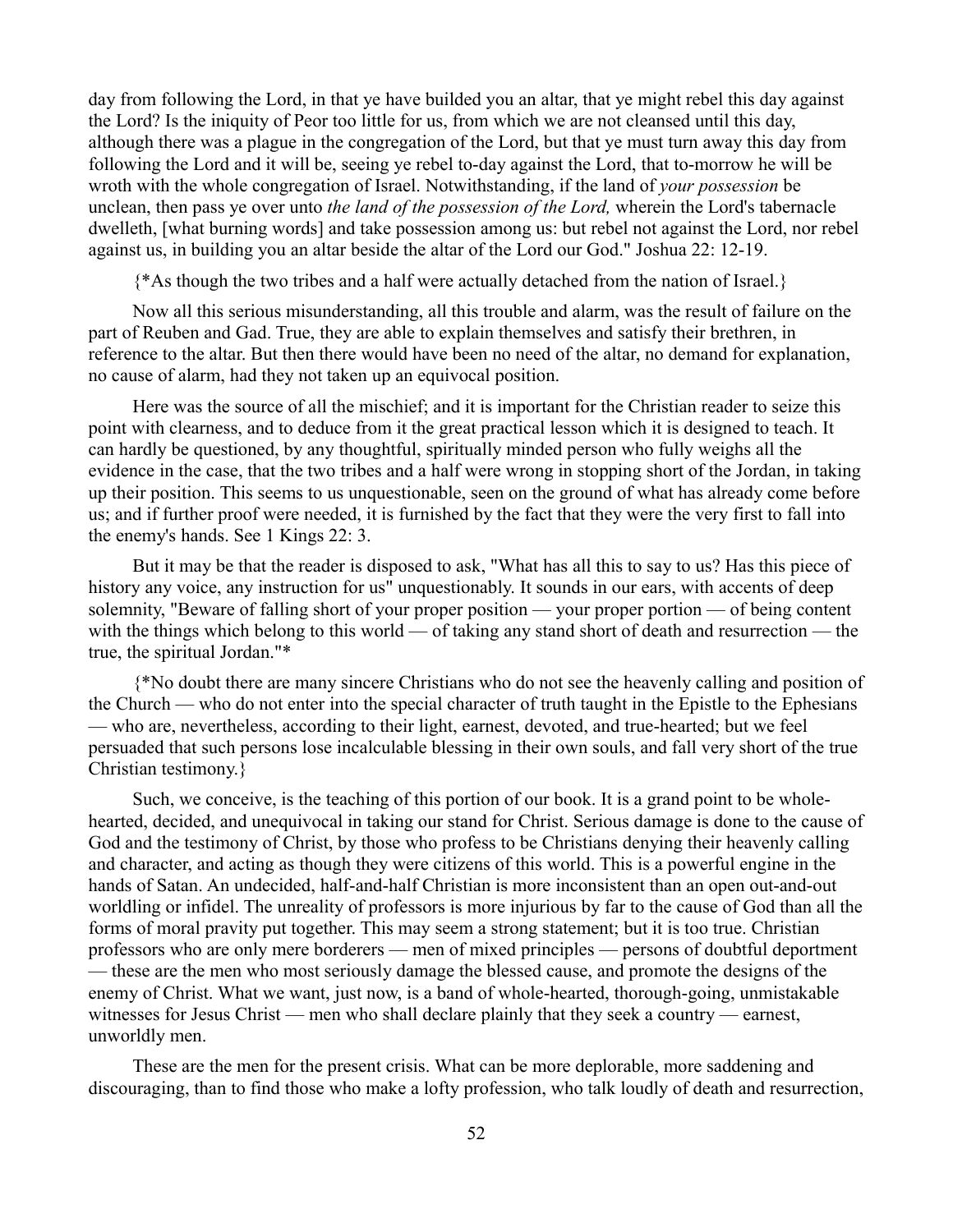who boast of their high doctrines and heavenly privileges, but whose walk and ways give the lie to their words? they love the world and the things of the world. They love money and are eager to grasp and hoard as much as possible.

Beloved Christian reader, let us see to these things. Let us honestly judge Ourselves as in the very presence of God, and put away from us everything, no matter what, that tends to hinder the complete devotion of ourselves in spirit and soul and body to him who loved us and gave Himself for us. May we, to use the language of Joshua 22 so carry ourselves as not to need any altar to see to, nor anything to declare where we belong to, where we worship, whose we are and whom we serve. Thus shall everything about us be transparent and unquestionable, our testimony shall be distinct, and the sound of our trumpet certain. Our peace, too, shall flow like an even river, and the entire bent of our course and character shall be to the praise of Him whose name is called upon us. May the good Lord stir up the hearts of His people, in this day of hateful indifferentism, lukewarmness, and easy-going profession, to more genuine self-surrender, true consecration to the cause of Christ, and unshaken faith in the living God. Will the reader join us in pleading for all this?

#### **Numbers 33, Numbers 34.**

The first of these sections gives us a wonderfully minute description of the desert wanderings of the people of God. It is impossible to read it without being deeply moved by the tender love and care of God so signally displayed throughout the whole. To think of His deigning to keep such a record of the journeyings of His poor people, from the moment they marched out of Egypt until they crossed the Jordan — from the land of death and darkness to the land flowing with milk and honey. "He knoweth thy walking through this great wilderness: these forty years the Lord thy God hath been with thee; thou hast lacked nothing." He went before them, every step of the way; He travelled over every stage of the wilderness; in all their afflictions He was afflicted. He took care of them like a tender nurse. He suffered not their garments to wax old, or their feet to swell, for these forty years; and here He retraces the entire way by which His hand had led them, carefully noting down each successive stage of that marvellous pilgrimage, and every spot in the desert at which they had halted. What a journey! What a travelling companion!

It is very consolatory to the heart of the poor, weary pilgrim to be assured that every stage of his wilderness journey is marked out by the infinite love and unerring wisdom of God. He is leading His people by a right way, home to Himself; and there is not a single circumstance in their lot, or a single ingredient in their cup, which is not carefully ordered by Himself, with direct reference to their present profit and their everlasting felicity. Let it only be our care to walk with Him, day by day, in simple confidence, casting all our care upon Him, and leaving ourselves and all our belongings absolutely in His hands. This is the true source of peace and blessedness, all the journey through. And then, when our desert wanderings are over — when the last stage of the wilderness has been trodden, He will take us home to be with Himself for ever.

"There with what joy reviewing Past conflicts, dangers, fears-Thy hand our foes subduing, And drying all our tears-Our hearts with rapture burning, The path we shall retrace,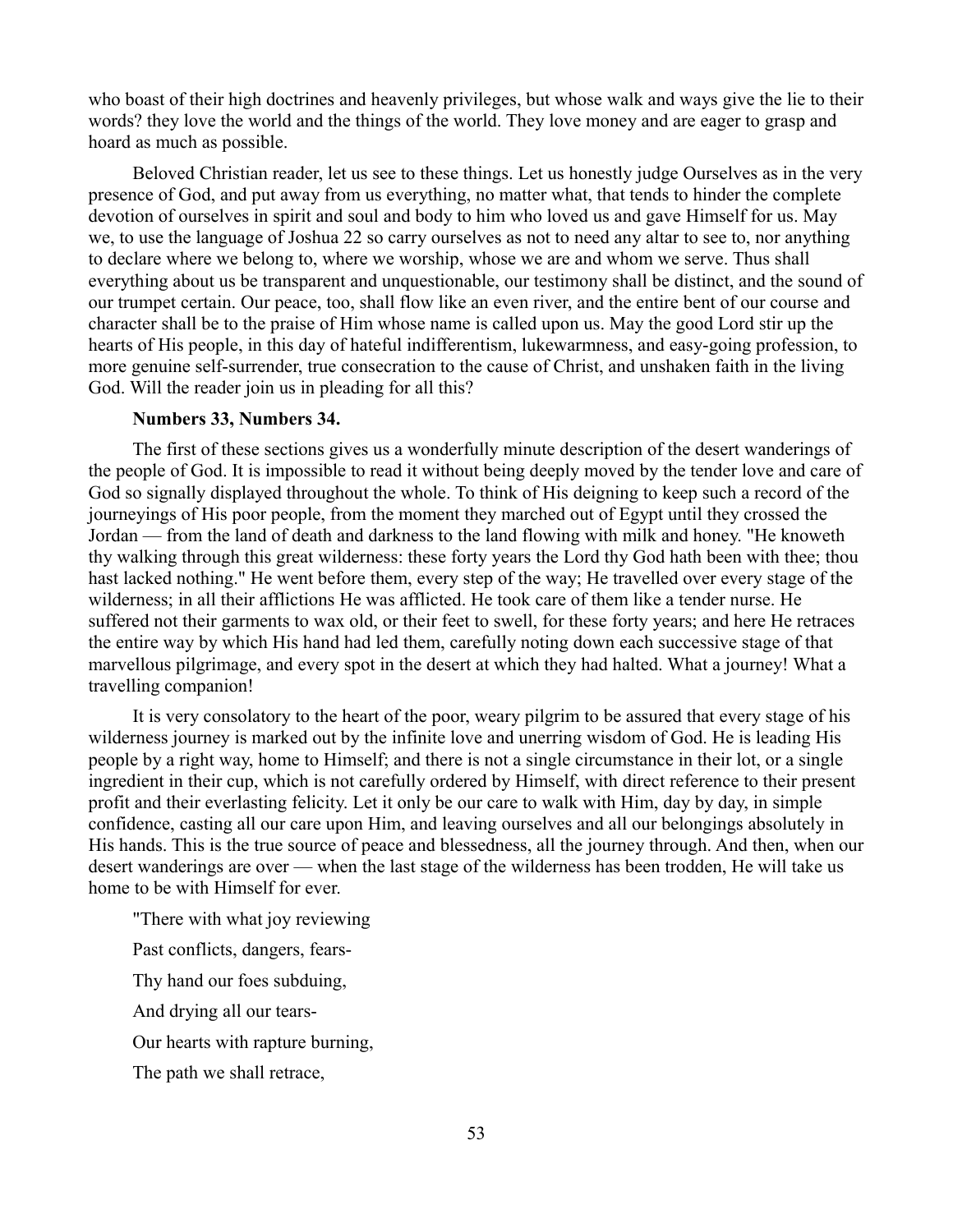where now our souls are learning,

The riches of Thy grace."

Numbers 34 gives the boundaries of the inheritance, as drawn by the hand of Jehovah. The selfsame hand which had guided their wanderings here fixes the bounds of their habitation. Alas! they never took possession of the land as given of God. He gave them the whole land, and gave it for ever. They took but a part, and that for a time. But, blessed be God, the moment is approaching when the seed of Abraham shall enter upon the full and everlasting possession Of that fair inheritance, from which they are for the present excluded. Jehovah will assuredly accomplish all His promises, and lead His people into all the blessings secured to them in the everlasting covenant — that covenant which has been ratified by the blood of the Lamb. Not one jot or tittle. shall fail of all that He has spoken. His promises are all Yea and Amen in Christ Jesus, who is the same yesterday, to-day, and for ever. All praise to the father, and unto the Son, and to the holy Spirit!

# **Numbers 35.**

The opening lines of this most interesting chapter set before us the gracious provision which Jehovah made for His servants the Levites. Each of the tribes of Israel was privileged — that we say not bound — to furnish the Levites with a certain number of cities with their suburbs, according to their ability. "All the cities which ye shall give to the Levites shall be forty and eight cities: them shall ye give with their suburbs. And the cities which ye shall give shall be of the possession of the children of Israel: from them that have many ye shall give many; But from them that have few ye shall give few: every one shall give of his cities unto the Levites, according to his inheritance which he inheriteth." Verses 7, 8.

The Lord's servants were wholly cast upon Him for their portion. They had no inheritance or possession saving himself. Blessed inheritance! Precious portion! None like it, in the judgement of faith. Blessed are all those who can truly say to the Lord, "Thou art the portion of my cup, and the lot of my inheritance." God took care of His dependent servants, and permitted the whole congregation of Israel to taste the hallowed privilege — for such it most assuredly was — of being co-workers with Him in providing for those who had willingly devoted themselves to His work, abandoning all besides.

Thus, then, we learn that, out of the twelve tribes of Israel, forty and eight cities, with their suburbs, were to be given over to the Levites; and out of these again, the Levites had the privilege of furnishing six cities to be a refuge for the poor manslayer. Most lovely provision! Lovely in its origin! Lovely in its object!

The cities of refuge were situated, three on the eastern and three on the western side of Jordan. whether Reuben and Gad were right or wrong in settling east of that significant boundary, God in His mercy would not leave the slayer without a refuge from the avenger of blood. On the contrary, like Himself, He ordained that those cities which were designed as a merciful provision for the slayer should be so situated that wherever there was need of a shelter that shelter might be near at hand. There was always a city within reach of any who might be exposed to the sword of the avenger. This was worthy of our God. If any slayer happened to fall into the hands of the avenger of blood, it was not for want of a refuge near at hand, but because he had failed to avail himself of it. All necessary provision was made; the cities were named, and well defined, and publicly known. Everything was made as plain, as simple, and as easy as possible. Such was God's gracious way.

No doubt, the slayer was responsible to put forth all his energy to reach the sacred precincts; and, no doubt, he would. It is not at all likely that any one would be so blind or so infatuated as to fold his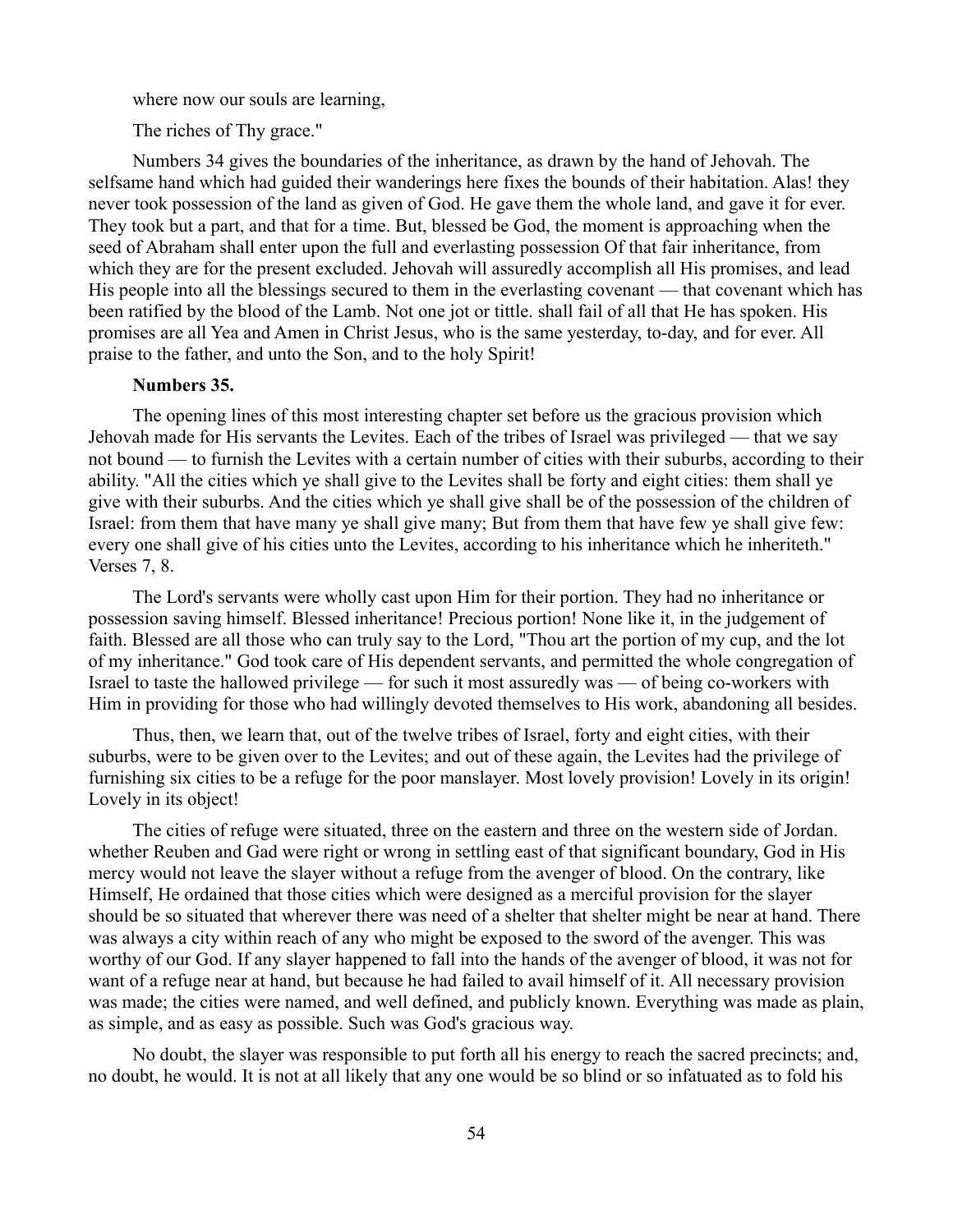arms, in cool indifference, and say, "If I am fated to escape, I shall escape, my efforts are not needed. If I am not fated to escape, I cannot escape, my efforts are of no use." We cannot fancy a manslayer using such silly language, or being guilty of such blind fatality as this. He knew too well that if the avenger could but lay his hand upon him, all such notions would be of small account. There was but the one thing to be done, and that was to escape for his life — to flee from impending judgement to find his safe abode within the gates of the city of refuge. Once there, he could breathe freely. No evil could overtake him there. The moment He crossed the threshold of the gate, he was as safe as God's provision could make him. if a hair of his head could be touched, within the bounds of the city, it could but be a dishonour and a reproach upon the ordinance of God. True, he had to keep close. He dared not venture outside the gate. Within, he was perfectly safe. Without, he was thoroughly exposed. He could not even visit his friends. He was an exile from his Father's house. He was a prisoner of hope. Absent from the home of his heart's affections, he waited for the death of the high priest, which was to set him perfectly free and restore him, once more, to his inheritance and to his people.

Now, we believe that this beautiful ordinance had special reference to Israel. They have killed the Prince of life; but the question is, As which are they viewed by God, as the murderer or as the slayer? If the former, there is no refuge, no hope. No murderer could be sheltered within the city of refuge. Here is the law of the case, as stated in Joshua 20, "The Lord also spake unto Joshua, saying, Speak to the children of Israel, saying, Appoint out for you cities of refuge, whereof I spake unto you by the hand of Moses: that the slayer that killeth any person unawares and unwittingly may flee thither: and they shall be your refuge from the avenger of blood. And when he that doth flee unto one of those cities shall stand at the entering of the gate of the city, and shall declare his cause in the ears of the elders of that city, they shall take him into the city unto them, and give him a place, that he may dwell among them. And if the avenger of blood pursue after him, then they shall not deliver the slayer up into his hand; *because he smote his neighbour unwittingly,* and hated him not beforetime, And he shall dwell in that city, until he stand before the congregation for judgement, and until the death of the high priest that shall be in those days: then shall the slayer return, and come unto his own city, and unto his own house, unto the city from whence he fled." Vv 1-6.

But with respect to the murderer; the law was rigid and unbending "The murderer shall surely be put to death. The revenger of blood himself shall slay the murderer, when he meeteth him." Numbers 35.

Israel, then, through the marvellous grace of God, will be treated as a slayer and not as a murderer. "Father, forgive them, for they know not what they do." These potent words ascended to the ear and to the heart of the God of Israel. They were heard and answered; nor are we to suppose that the answer was exhausted in its application on the day of Pentecost. No; it still holds good, and its efficacy will be illustrated in the future history of the house of Israel. That people are now under God's keeping. They are exiles from the land and the home of their fathers. But the time is coming when they shall be restored to their own land, not by the death of the high priest — blessed be His deathless name! He can never die — but He will leave His present position, and come forth, in a new character, as the Royal Priest, to sit upon His throne. Then shall the exile return to his long-lost home, and his forfeited inheritance. But not till then, else it would be ignoring the fact that they killed the Prince of life, which were impossible. The manslayer mast remain out of his possession until the appointed time; but he is not to be treated as a murderer, because he did it unwittingly. "I obtained mercy" — says the Apostle Paul, speaking as a pattern to Israel because I did it ignorantly in unbelief." "And now, brethren," says Peter, "I wot that through ignorance ye did it, as did also your rulers."

These passages, together with the precious intercession of the slain One, do, in the most distinct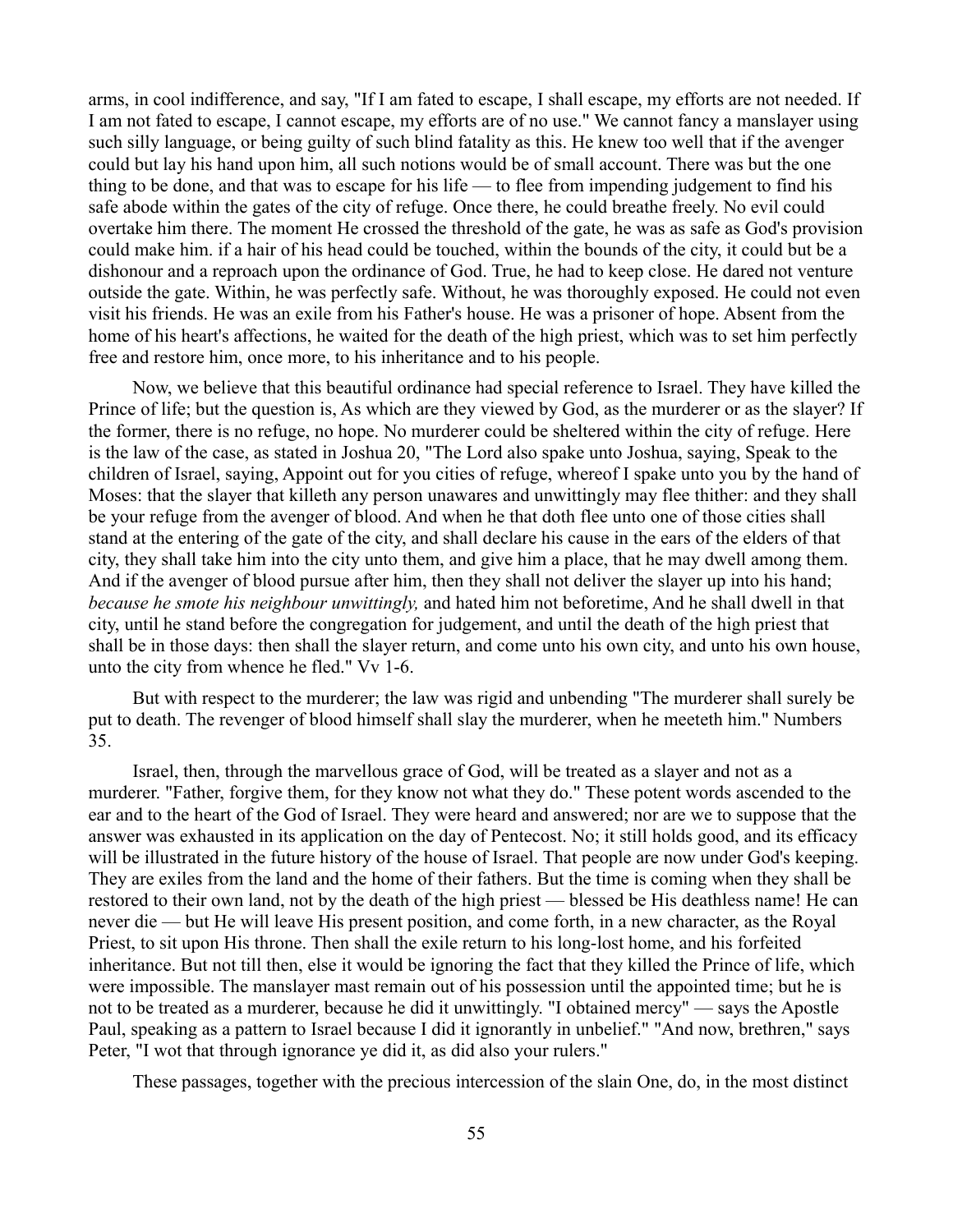manner, place Israel on the ground of the manslayer, and not on the ground of the murderer. God has provided a refuge and a shelter for His much-loved people, and in due time they shall return to their long-lost dwellings, in that land which Jehovah gave as a gift to Abraham his friend for ever.

Such we believe to be the true interpretation of the ordinance of the city of refuge. Were we to view it as bearing upon the case of a sinner taking refuge in Christ, it could only be in a very exceptional way, inasmuch as we should find ourselves surrounded, on all hands, by points of contrast rather than by points of similarity. For in the first place, the manslayer, in the city of refuge, was not exempt from judgement, as we learn from Joshua 20: 6. But for the believer in Jesus there is and can be no judgement, for the simplest of all reasons, that Christ has borne the judgement instead.

Again, there was a possibility of the slayer's falling into the hands of the avenger, if he ventured outside the gates of the city. The believer in Jesus can never perish; he is as safe as the Saviour himself.

Finally, as regards the slayer, it was a question of temporal safety and life in this world. As regards the believer in Jesus, it is a question of eternal salvation and life everlasting in the world to come. In fact, in almost every particular, it is striking contrast rather than similarity.

One grand point there is common to both, and that is, the point of exposure to imminent danger and the urgent need of fleeing for refuge. If it would have been wild folly on the part of the slayer to linger or hesitate for a moment, until he found himself safely lodged in the city of refuge, it is surely still wilder folly, yea, the very height of madness, on the part of the sinner, to linger or hesitate in coming to Christ. The avenger might perhaps fail to lay hold on the slayer even though he were not in the city; But judgement must overtake the sinner out of Christ. There is no possibility of escape, if there is the thickness of a gold leaf between the soul and Christ. Solemn thought! May it have its due weight in the heart of the reader who is yet in his sins! May he find no rest — not one moment's rest, until he has fled for refuge to lay hold of the hope set before him in the gospel. Judgement impends, certain, solemn judgement. It is not only that the avenger may come, but judgement must come upon all who are out of Christ.

Oh! unconverted, thoughtless, careless reader — should this volume fall into the hands of such hear the warning voice! Flee for thy life! Tarry not, we entreat thee! Delay is madness. Every moment is precious. You know not the hour in the which you may be cut down, and consigned to that place in the which a single ray of hope, not even the faintest glimmer, can ever visit you — the place of eternal night, eternal woe, eternal torment — the place of a deathless worm and an unquenchable flame. Beloved friend, do let us entreat thee, in these few closing lines of our volume, to come now, just as thou art, to Jesus, who stands with open arms and loving heart, ready to receive thee, to shelter, to save, and to bless, according to all the love of His heart, and the perfect efficacy of His name and His sacrifice. May God the Holy Spirit, by His own resistless energy, lead thee, just now, to come. "Come unto me," says the loving Lord and Saviour, "all ye that labour and are heavy laden and I will give you rest." Precious words! May they fall, with divine power, upon many a weary heart!

Here we close our meditations upon this marvellous section of the volume of God;\* and, in doing so, we are impressed with a profound sense of the depth and richness of the mine to which we have sought to conduct the reader, and also of the excessive feebleness and poverty of the suggestions which we have been enabled to offer. However, our confidence is in the living God, that He will, by His Holy Spirit, lead the heart and mind of the Christian reader into the enjoyment of His own precious truth, and thus fit him, more and more, for His service in these last evil days, that the name of our Lord Jesus Christ may be magnified, and His truth maintained in living power. May God, in His abounding mercy, grant this, for Jesus Christ's sake!